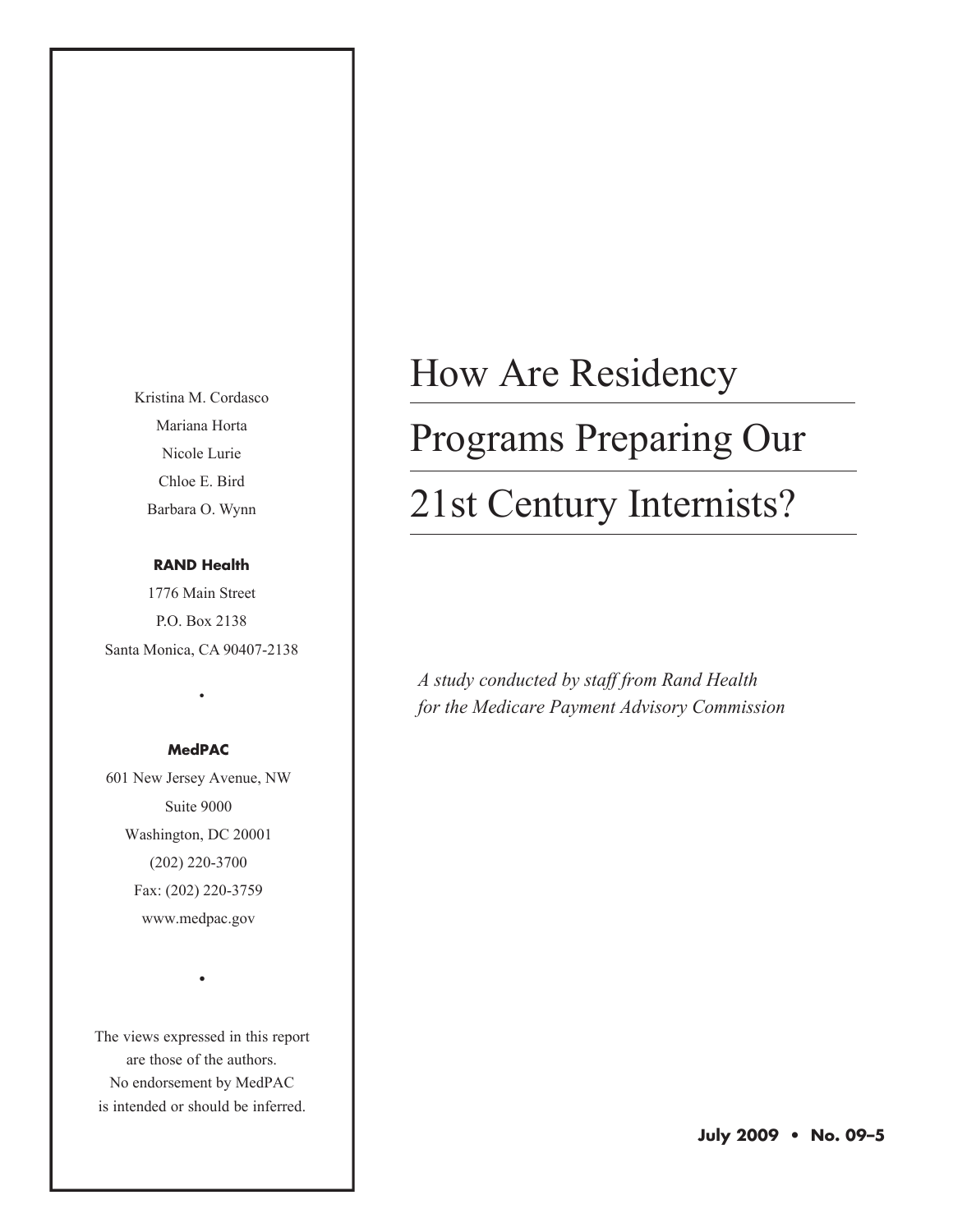## How Are Residency Programs Preparing Our 21<sup>st</sup> Century Internists?

A Review of Internal Medicine Residency Programs' Teaching on Selected Topics

#### KRISTINA M. CORDASCO, MARIANA HORTA, NICOLE LURIE,

#### CHLOE E. BIRD, BARBARA O. WYNN

WR-0686-MEDPAC

July, 2009

Prepared for the Medicare Payment Advisory Commission

This product is part of the RAND Health working paper series. RAND working papers are intended to share researchers' latest findings and to solicit informal peer review. They have been approved for circulation by RAND Health but have not been formally edited or peer reviewed. Unless otherwise indicated, working papers can be quoted and cited without permission of the author, provided the source is clearly referred to as a working paper.

RAND's publications do not necessarily reflect the opinions of its research

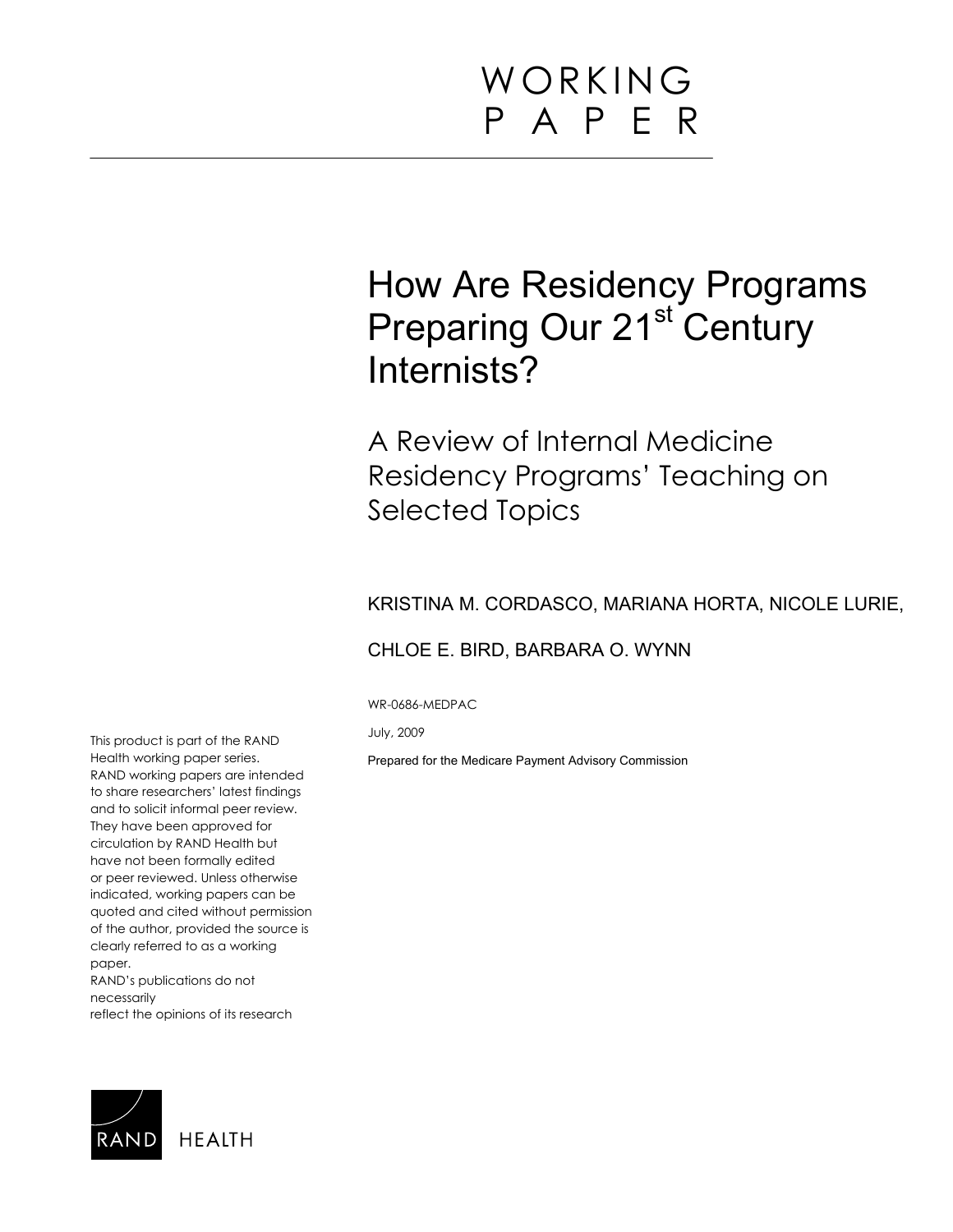#### **CONTENTS**

| $1$ .      |                                                                                                                                               |
|------------|-----------------------------------------------------------------------------------------------------------------------------------------------|
| 2.         |                                                                                                                                               |
| 3.         |                                                                                                                                               |
| 4.         | Interpersonal and Communication Skills20<br>Care Settings and Information Technology Infrastructure24<br>Reported Facilitators and Barriers26 |
| 5.         | Graduate Medical Education (GME) Financing33<br>Undergraduate Medical Education36                                                             |
| Α.         | Appendix: Medical School Training in selected Topics: A review of                                                                             |
| <b>B</b> . |                                                                                                                                               |
|            |                                                                                                                                               |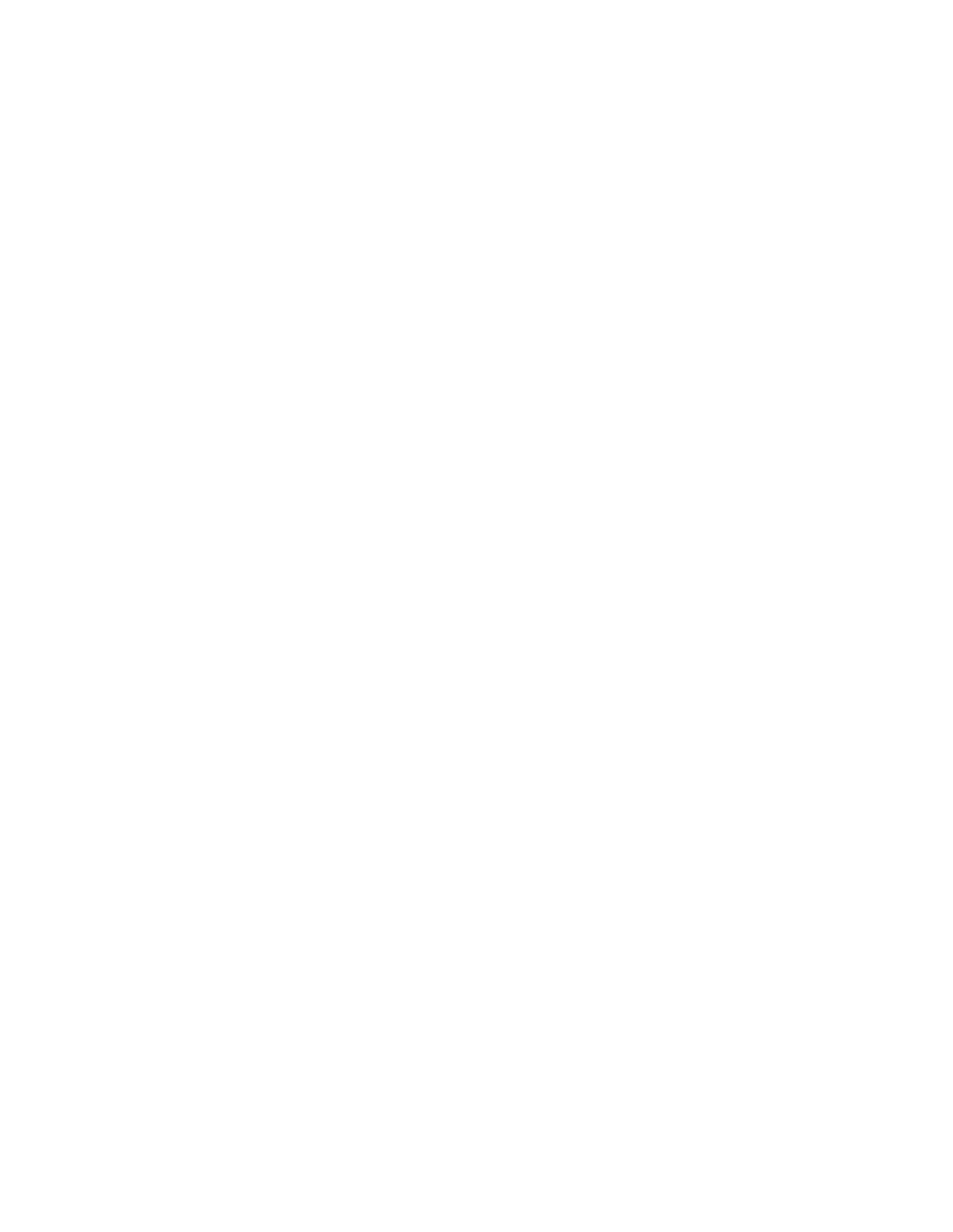#### **FIGURES**

<span id="page-4-0"></span>

|  | Fiqure 1: Findings on Practice-Based Learning and Improvement Topics11 |  |  |
|--|------------------------------------------------------------------------|--|--|
|  | Fiqure 2: Findings on Systems-Based Practice Topics17                  |  |  |
|  | Figure 3: Findings on Interpersonal and Communication $Skills$ 21      |  |  |
|  | Figure 4: Findings on Care Setting, Models and Information             |  |  |
|  |                                                                        |  |  |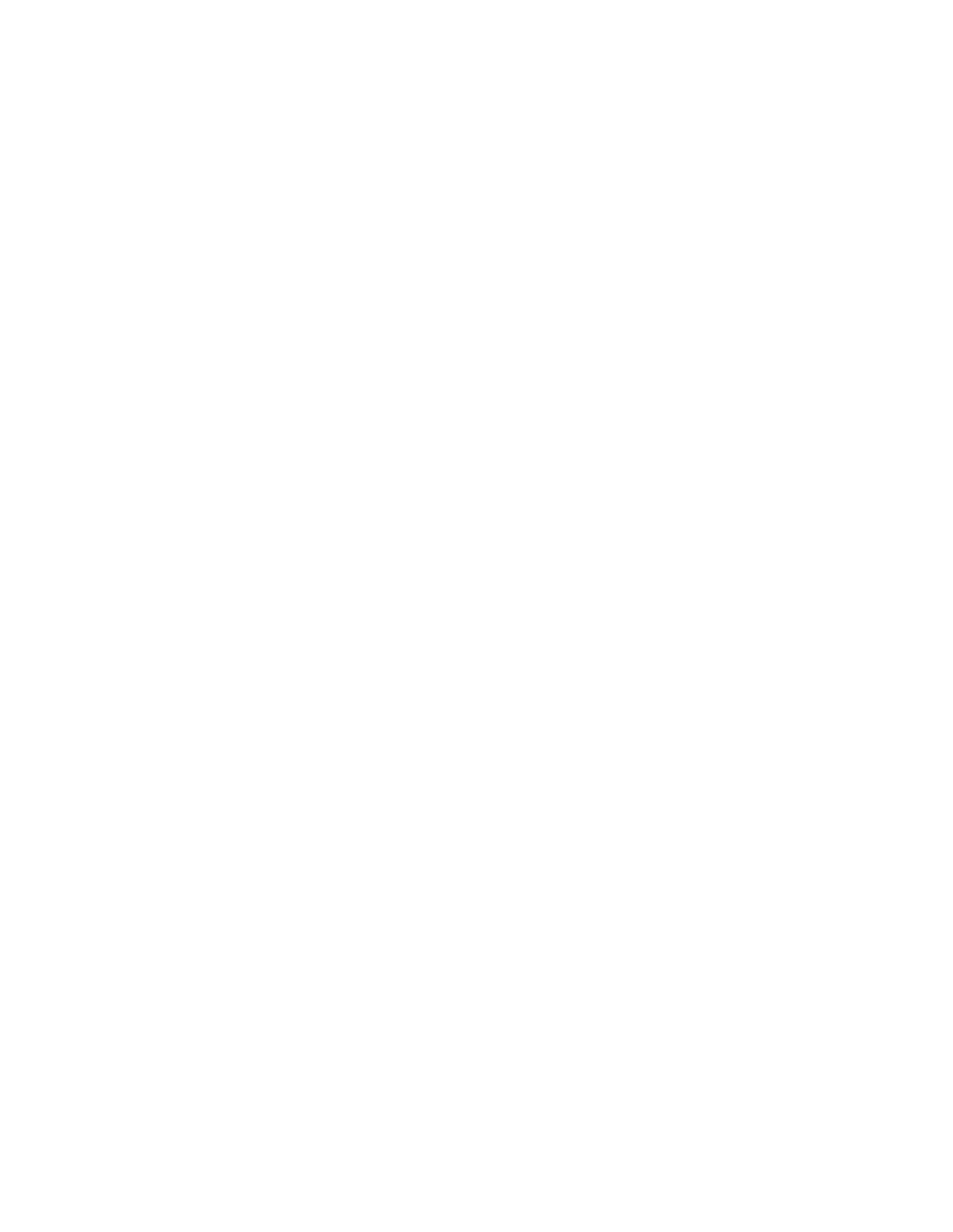#### **TABLES**

<span id="page-6-0"></span>

| Table 2: Characteristics of all Eligible IM Programs, Programs Invited,                                                                 |
|-----------------------------------------------------------------------------------------------------------------------------------------|
| Table A1: Characteristics of all Medical Schools, Schools from which<br>Curricula Were Requested, And Schools from which Curricula Were |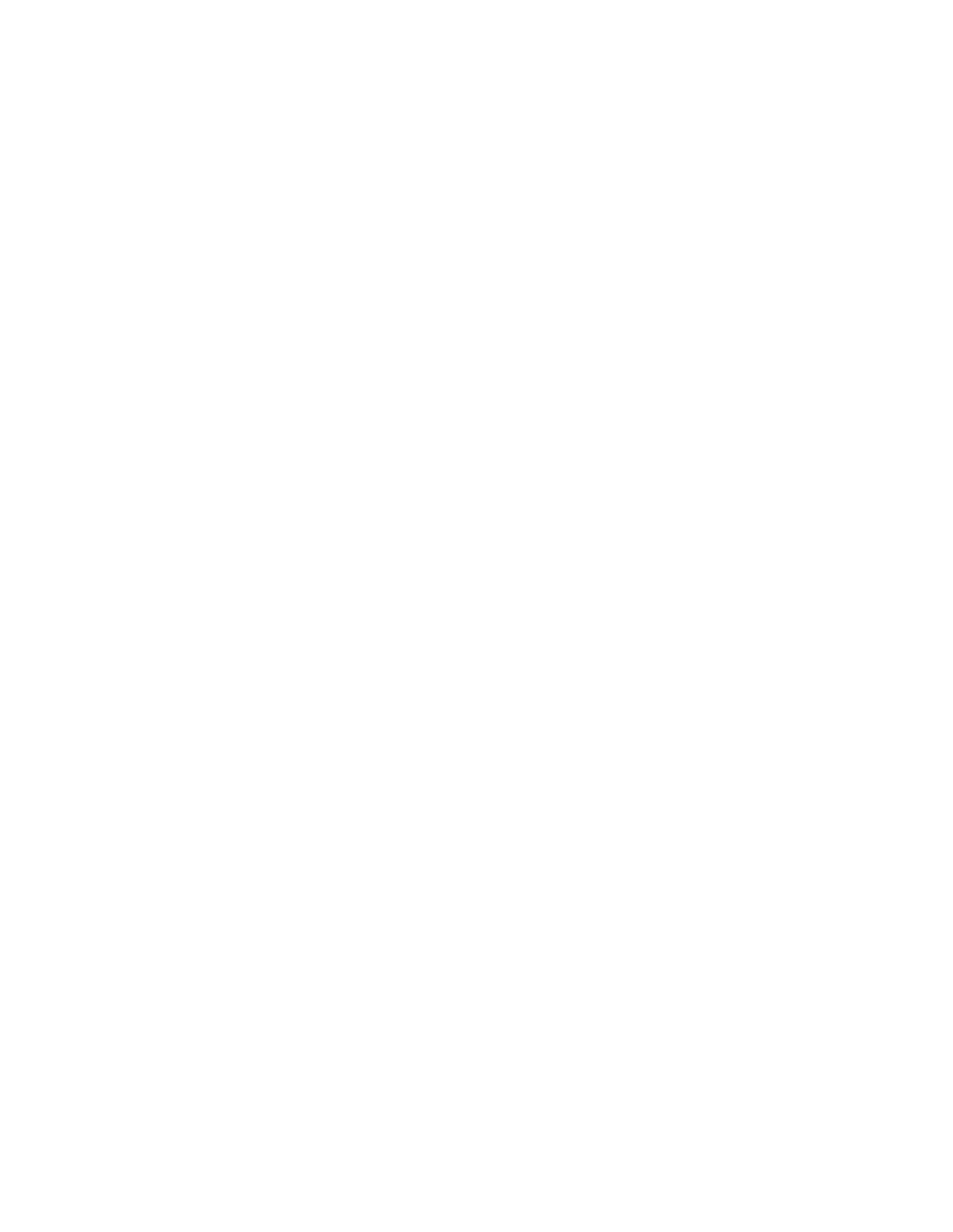#### **SUMMARY**

<span id="page-8-0"></span>Over the past 50 years, the practice of medicine in the United States has changed dramatically. Successful medical innovations have increased the complexity of delivering care while, at the same time, the U.S. population is aging and becoming increasingly diverse and the prevalence of chronic diseases is on the rise. In 2003, an Institute of Medicine (IOM) report on these changes noted that "clinical education has not kept pace with, or been responsive enough to, shifting patient demographics and desires, changing health system expectations, evolving practice requirements and staffing arrangements, new information, a focus on improving quality, or new technologies." The Medicare Payment Advisory Commission (MedPAC), an independent Congressional agency that advises the U.S. Congress on issues affecting the Medicare program, asked the RAND Corporation to conduct an exploratory study of how residency programs are adapting their teaching to prepare physicians to practice within the current health care delivery system, based on interviews with Internal Medicine (IM) program directors.

We conducted semi-structured telephone interviews with a randomlyselected and representative sample of 26 allopathic and osteopathic IM residency program directors. RAND worked with MedPAC to identify priority topics to be included in the interviews. Topics fall into the domains of three of the American Council on Graduate Medical Education (ACGME) common program requirements: practice-based learning and improvement; systems-based care; and interpersonal and communication skills. See Table 1ES for definitions of these program requirements and a listing of included topics by requirement. In addition, we assessed two aspects of the infrastructure that supports teaching in these competencies: the care settings through which the residents rotate and the information technology (IT) being used in these settings.

For each topic, we asked directors if his or her program teaches its residents about this topic, through either formal or informal (experiential) curricula. If the program did teach its residents about that topic, we then asked the director to describe his/her program's training. Probes were used to elicit details. After asking about the topics in each of the three core competencies, the director was asked about facilitators and barriers to education in that competency. At the end of the interview, we asked if the director perceived of any additional facilitators or barriers to improving graduate medical education.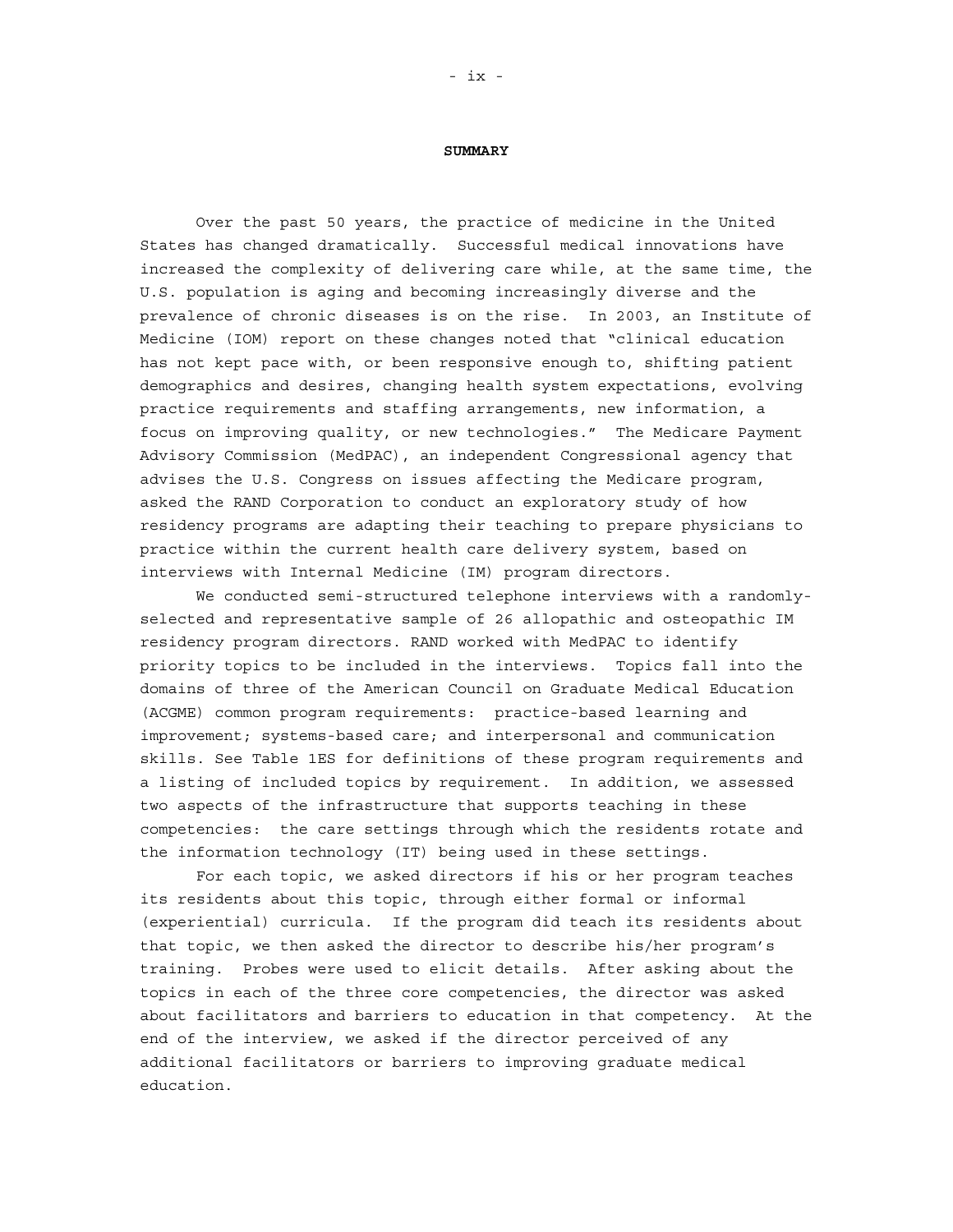#### <span id="page-9-0"></span>**Table 1: ACGME Common Program Requirement Definitions and Topics Included in Interviews**

| Topics included in         |
|----------------------------|
|                            |
|                            |
|                            |
| • Using Evidence-based     |
|                            |
| · Using Quality            |
| Improvement Methods        |
| · Using Clinical decision  |
|                            |
|                            |
|                            |
|                            |
|                            |
| · Coordinating patient     |
|                            |
| hospitalization, across    |
| hospital discharge, and in |
| outpatient care settings   |
| • Using methods for        |
| improving patient safety   |
|                            |
|                            |
| • Communicating with other |
| health care providers      |
| • Communicating with       |
| patients, including        |
| special populations and    |
| about end-of-life care     |
|                            |

#### **KEY FINDINGS**

In the competency of **practice-based learning and improvement**, we asked about programs' curriculum in evidence-based medicine (EBM), using decision aids, and quality improvement methods. We found that all programs are teaching their residents to use EBM through conferences at which residents present articles from the literature; the majority of programs also have formal training in searching the medical literature. Most, but not all programs are teaching residents quality improvement methods, but the curriculum varies widely; specifically, some programs have residents collect, analyze, and act on their own data, while other programs present the data to the residents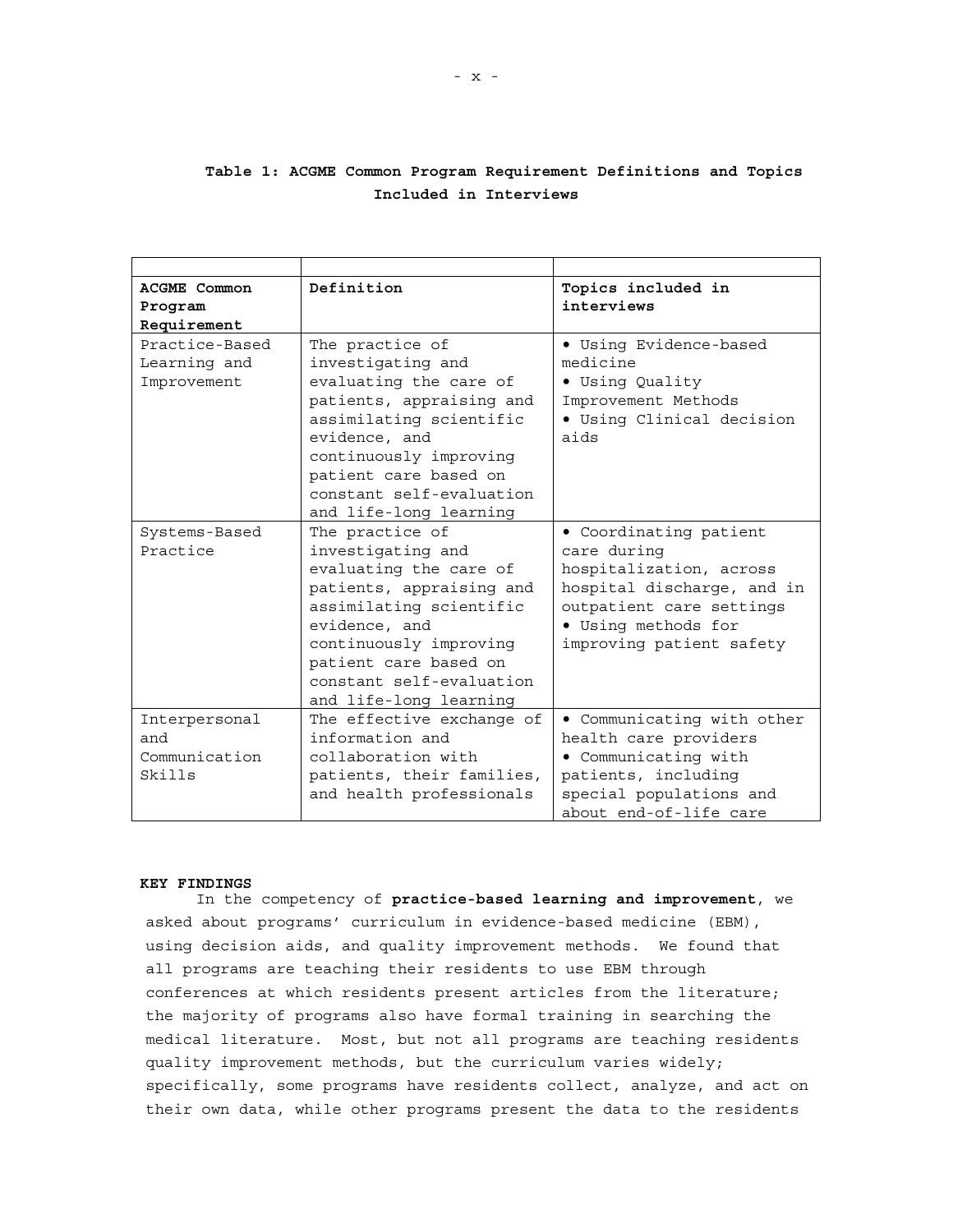and have residents informally participate in system changes. As for the topic of clinical decision aids, although all but one program teaches residents about clinical prediction rules and most hospitals use clinical pathways or pre-printed orders prompting the physician in standard or guideline-specific care, this education is informal at most hospitals.

In the competency of **systems-based practice**, we asked about programs' education in patient care coordination, working in multidisciplinary teams, awareness of absolute and relative costs, and patient safety. We found that although residents in all programs gain ample experience coordinating patient care, the programs vary in the amount of, and approach to, any formalized training and IT support in this topic. Similarly, all the programs interviewed provide some experience working with multidisciplinary care providers, but while a few programs have formal multidisciplinary teams, more often the teams are semi-formal or informal. All but one director indicated residents are taught to be aware of the absolute and relative costs of diagnostic tests and therapeutic agents, but most commonly this teaching is informal. Two-thirds of directors indicated that their residents receive instruction, most commonly informal, in patients' share of medical charges. Finally, all programs educate their residents in patient safety issues.

In the competency of **interpersonal and communication skills** defined as "the effective exchange of information and collaboration with patients" —we asked about programs' teaching in communicating with other healthcare providers, communicating with patients, communicating with special populations, and communicating about end-of-life issues and advanced directives. Several program directors emphasized that although they have formal sessions on interpersonal and communication skills, the main, and most effective, way that residents build these skills is through experiences and faculty modeling, mentoring, and informal feedback. Additionally, we found that two-thirds of the interviewed program directors have formal teaching in communicating with other healthcare providers and all the programs have formal teaching in communicating with patients. Most, but not all of the programs formally instruct their residents in cultural competency. Half of the programs give formal teaching in health literacy, but less than one-third provide formal teaching in using interpreters. Most of the programs provide formal teaching in communicating about end-of-life issues and advanced directives, and all directors indicated that their residents get ample experience in this topic.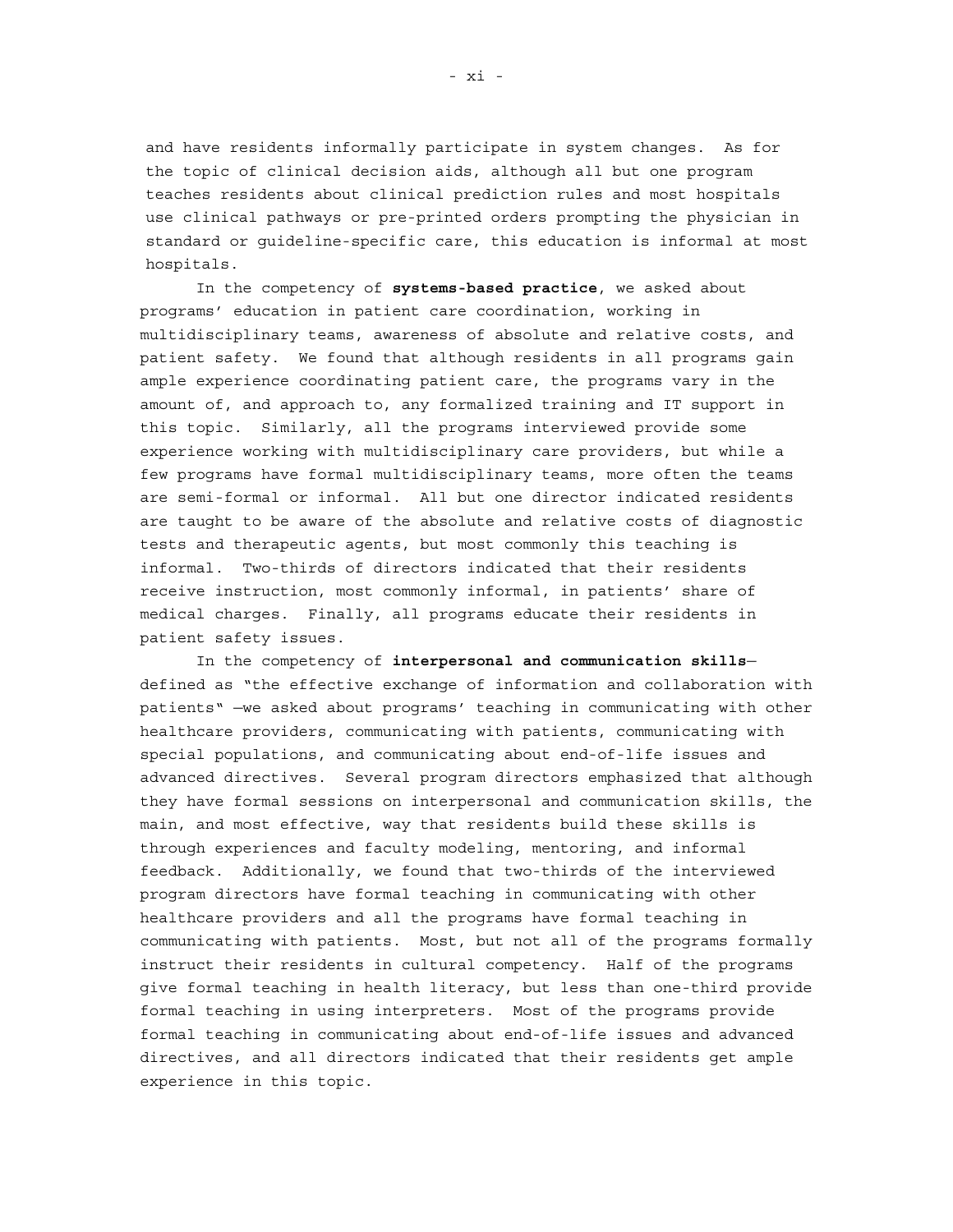We found significant variation among the programs in residents' experiences with **diverse care settings and models**. Of the seven university hospital-based programs, four have required rotations in community-based hospitals. Residents in six programs rotate through Veterans' Affairs (VA) hospitals. Eighteen of the programs have a required rotation with hospice or a palliative care service. Twenty-one of the programs have required ambulatory experiences in community settings; however, for most programs this experience is minimal in time and scope. Fourteen programs have residents perform home visits and 21 programs have a required rotation in which they experience or provide care in a nursing home or rehabilitation unit. Twenty directors reported that their residents have some experience with managed care settings and/or populations, but seven volunteered that it was a very small segment of their overall patient population. No directors reported that their residents have experience in designated medical homes.

We also found wide variation in the use of electronic medical records (EMR) and computer order entry (COE). Although all programs provide residents with some experience in using EMRs, only one program has a comprehensive EMR in both inpatient and outpatient settings and two programs have no electronic system in their primary outpatient settings.

Directors reported multiple factors acting as facilitators and barriers to improvement, including:

- **(1) Information Technology:** Having a comprehensive, or nearly comprehensive, EMR system was cited as not only key in giving residents experience in using such systems, but was also referred to as sources of data for quality improvement projects, tools for reinforcing the use of decision-support and prediction tools, methods to coordinate patient care in both the hospital and outpatient settings, and sometimes links to patient education materials. This was the most commonly-cited facilitator and barrier.
- **(2) Faculty Expertise and Time:** Almost uniformly, a "faculty champion" who spearheaded the development and implementation of a curricula was central in areas in which programs have well-developed formal curriculum. Additionally, general faculty competency, or lack thereof, was a common explanation for informal teaching being either strong or weak in various areas.
- **(3) Characteristics and resources of the program's setting:** Directors described how the settings in which the programs are based can be both assets and limiting factors in their residents' education.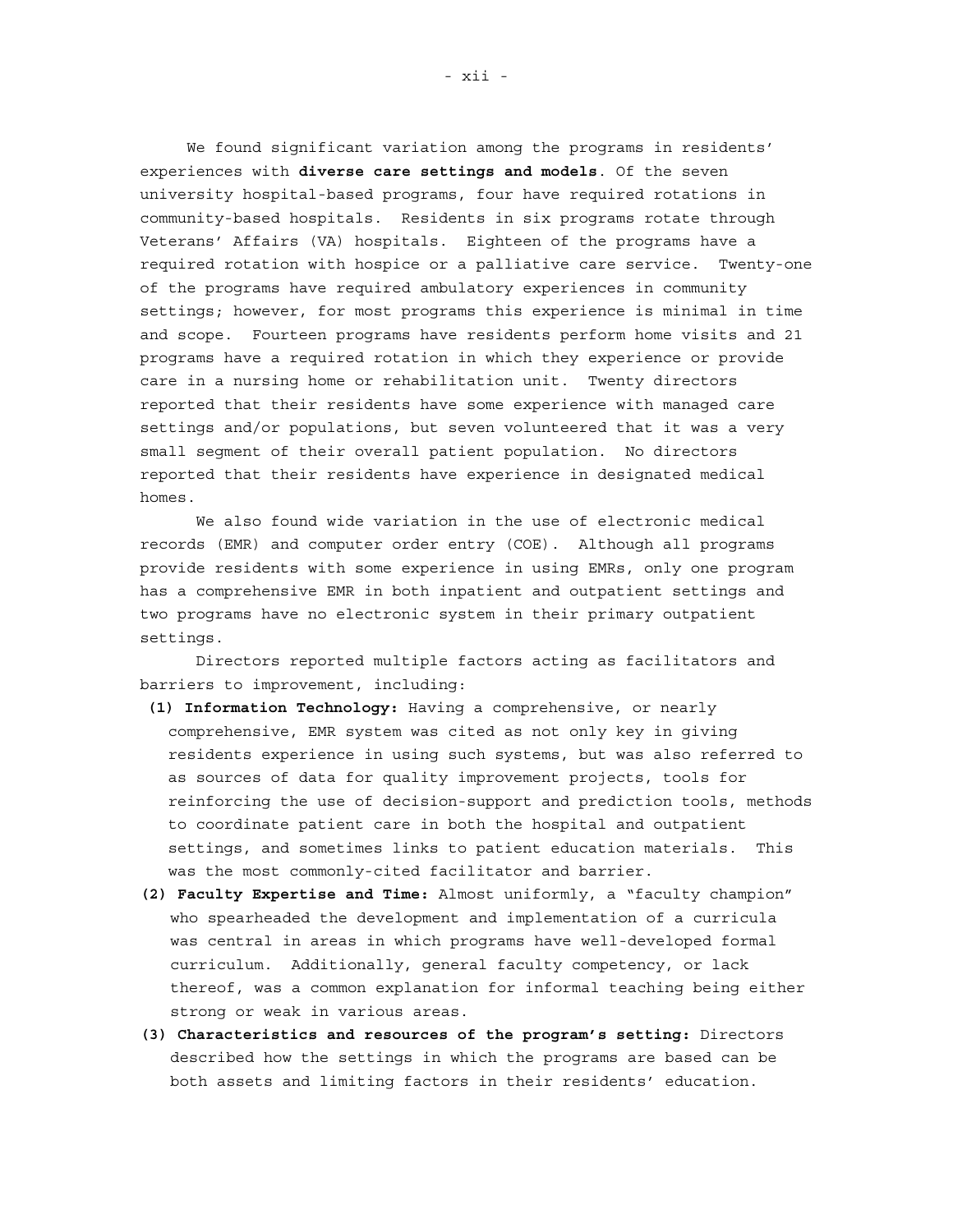- **(4) Institutional support:** Program directors varied widely in their perceptions of the support that hospital administration and other institutional leaders provide. Several directors described areas where hospital priorities aligned with educational needs but in areas where there was not this alignment, less support was evident. Overall directors viewed ACGME's leadership in, and regulation about, these competencies to be helpful in getting institutional support. Some program directors spontaneously expressed concerns about GME funding, worrying that if funds for GME were decreased, their institution may be unwilling to continue its support of residency programs.
- **(5) Competing priorities for resident time and residents' baseline knowledge and interest in these topics:** Time to teach these competencies competes with both education in other competencies and with the institution's clinical service needs, especially given increasing knowledge and skills an internal medicine resident needs to master. Further, work-hour restrictions have decreased the time by which residents have to gain these knowledge and skills. Several program directors expressed concern that if, as recent reports have recommended, work hours become even more restricted, the residency environment may become even less amenable to instruction in these competencies. Furthermore, resident baseline knowledge, skill, and interest in, these competencies facilitate or impede their educational program in these topics.
- **(6) Scarcity of research in educational and evaluation strategies for these topics:** Several directors mentioned that there is a dearth of educational methods or tools that have been validated as effective for teaching residents these competencies. Furthermore, several directors explicitly cautioned against automatically valuing formally-delivered curriculum (lectures, projects, web-based modules) over informal curriculum, as much of these topics are best taught through the experience of patient care, with skilled faculty mentoring.

In summary, although IM residency programs are adapting their curricula to prepare physicians-in-training to practice in a demographically shifting patient population and evolving health care system, there is substantial variation in programs' approaches to, and implementation of, instruction in the topics of interest. For many topics, informal teaching through faculty role-modeling and patientfocused feedback and discussions is predominant.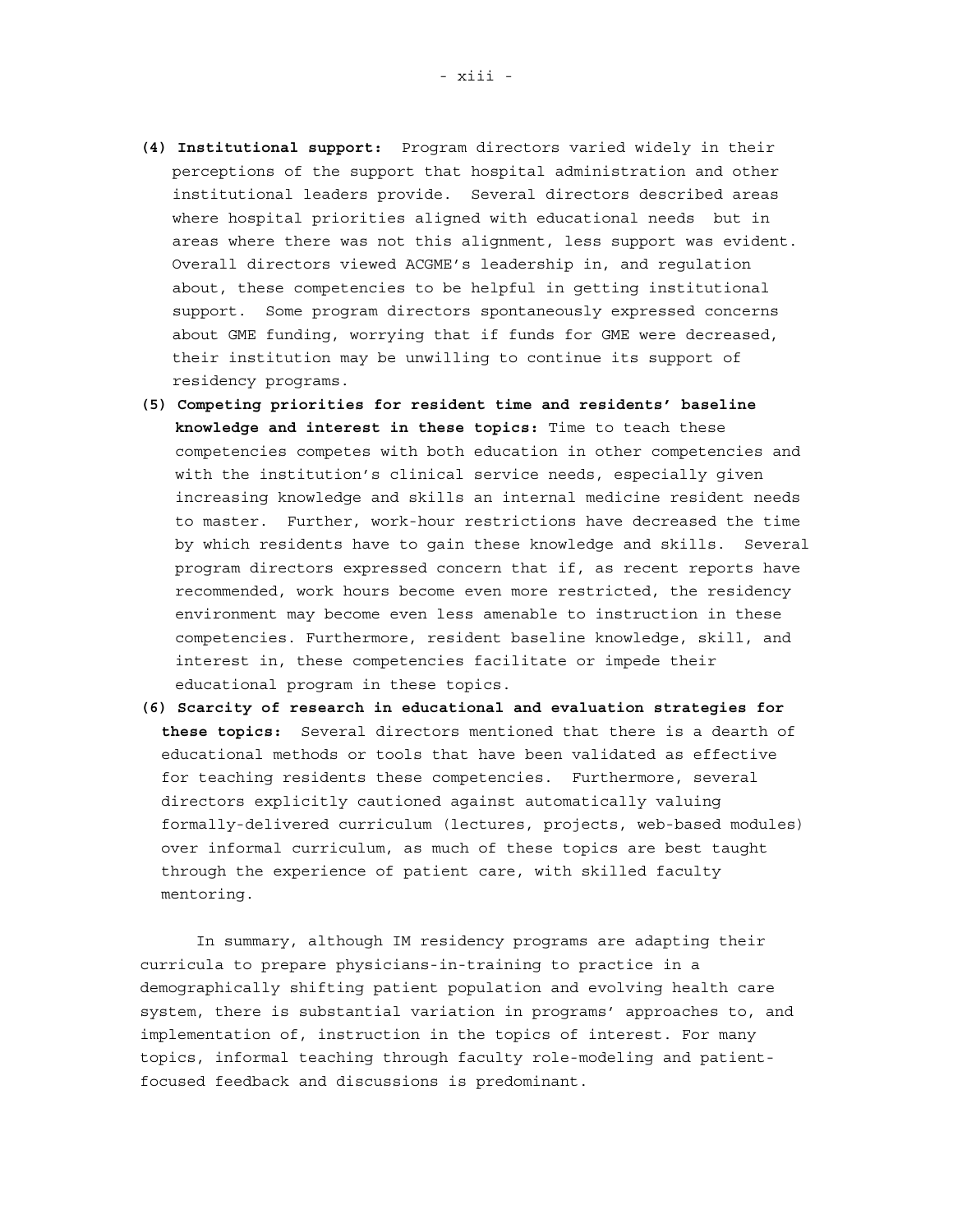In general, teaching in these topics remains inconsistent and far short from that needed compared to what is recommended by various expert reports.<sup>4-9</sup> Although directors varied in their enthusiasm for, and awareness of teaching methods in, these topics, they were, in general, supportive of improving curricula. However, as several program directors warned, these policy changes must be formulated so that teaching in other areas, particularly medical knowledge and patient care, are not negatively impacted. Also, heterogeneity in health care systems, settings, and residents also revealed the need for flexibility in graduate medical education policies.

In conclusion, these findings suggest that changes in graduate medical education funding policies, accreditation standards, certification exam topics, undergraduate medical education and investment in research of educational and evaluation strategies could have a significant positive impact on how well IM programs are preparing our nation's physicians to care for our 21<sup>st</sup> century population.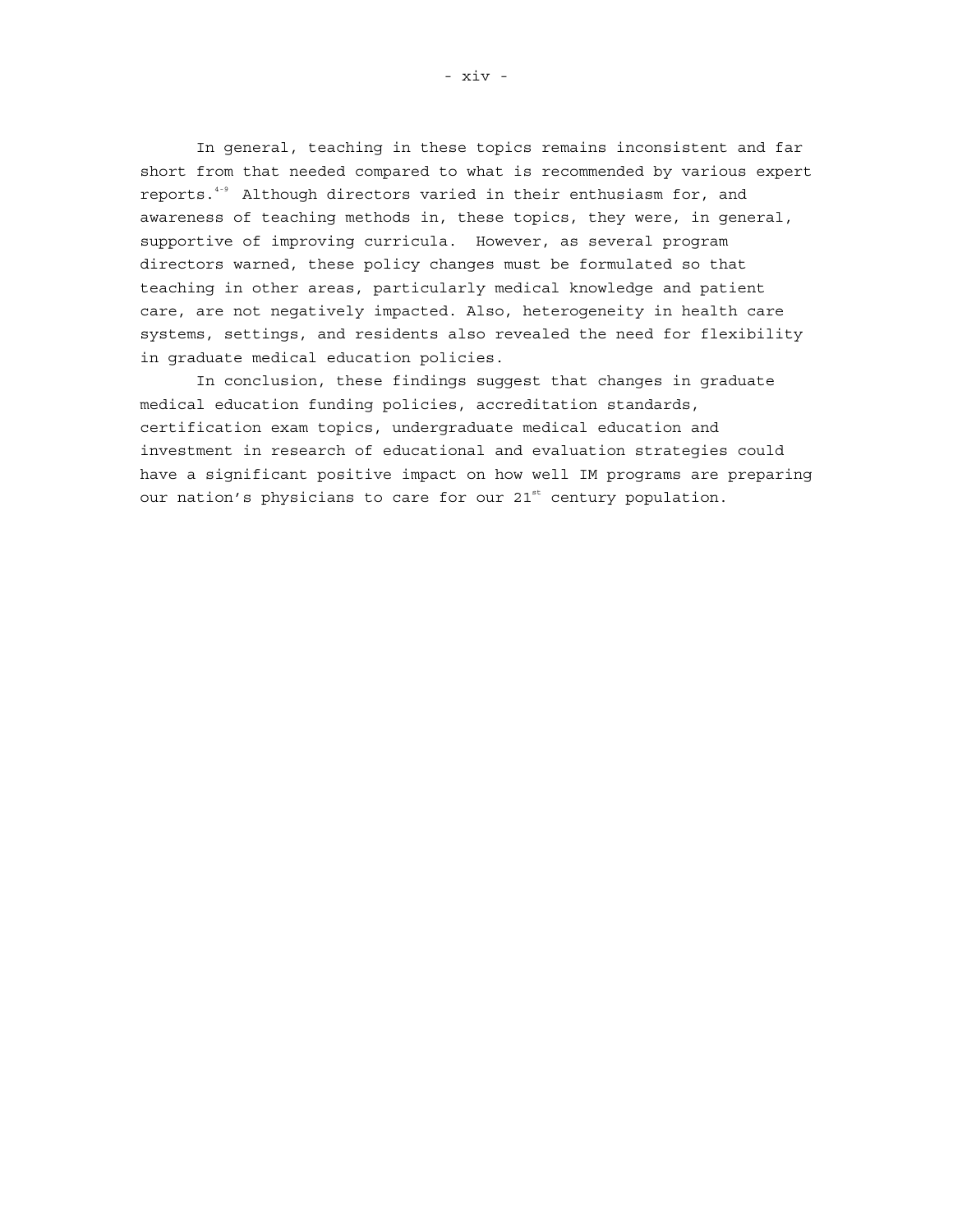#### **1. INTRODUCTION**

<span id="page-14-0"></span>Over the past 50 years, the practice of medicine in the United States has changed dramatically. Successful medical innovations have increased the complexity of delivering care, while at the same time, the U.S. population is aging and becoming increasingly diverse, and the prevalence of chronic diseases is on the rise. $1-3$  In 2003, an Institute of Medicine (IOM) report on these changes noted that "clinical education has not kept pace with, or been responsive enough to, shifting patient demographics and desires, changing health system expectations, evolving practice requirements and staffing arrangements, new information, a focus on improving quality, or new technologies."<sup>4</sup> The Council on Graduate Medical Education (COGME), the American Association of Medical Colleges (AAMC), the Pew Commission, the Commonwealth Fund, and others have also highlighted significant gaps between the education that student and resident physicians currently receive and the skills they need to successfully deliver quality medical care to a diverse and older patient population with multiple complex chronic diseases.<sup>5-9</sup> In response to these calls for change, accrediting organizations of allopathic and osteopathic residency programs have begun incorporating new topics into curricula and accrediting standards.<sup>10,11</sup>

The Medicare Payment Advisory Commission (MedPAC), an independent Congressional agency that advises the U.S. Congress on issues affecting the Medicare program, asked the RAND Corporation to conduct an exploratory study of how residency programs are adapting to prepare physicians to practice by interviewing Internal Medicine (IM) program directors. $<sup>1</sup>$  $<sup>1</sup>$  $<sup>1</sup>$  RAND worked with MedPAC to identify priority topics to be</sup> included in the interviews, which are detailed in Table 1. These topics fall into the domains of three of The American Council on Graduate Medical Education (ACGME) common program requirements: practice-based learning and improvement; systems-based care; and interpersonal and

÷

<span id="page-14-1"></span> $1$  MedPAC originally requested that RAND conduct a two-part study: 1) assessing the written curricula of IM programs and 2) conducting semi-structured interviews with IM program directors. However, despite sending requests to 70 programs, we were able to obtain complete written curricula from only 8 programs. Reasons for refusal included: (1) Not having the time to compile the numerous curricula components; (2) Concerns about maintaining intellectual property rights; (3) Current written curricula being out-of-date or under revision. Due to the inadequate response, MedPAC and RAND jointly decided to discontinue the assessment of written curricula.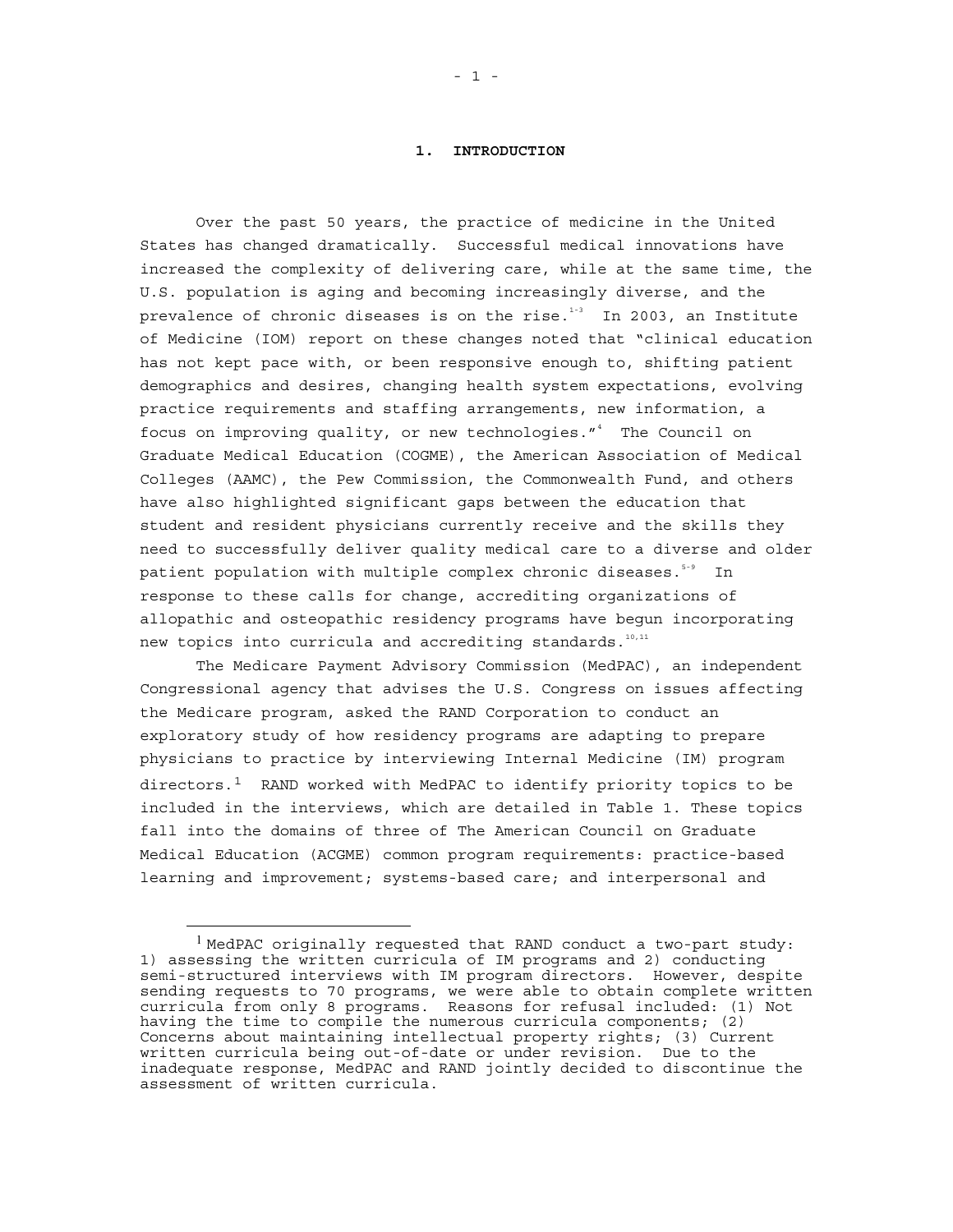communication skills. In addition, we focused on two aspects of the infrastructure that supports teaching in these competencies: the care settings through which the residents rotate and the information technology being used in these settings.

Practice-based learning and improvement is defined as "the practice of investigating and evaluating the care of patients, appraising and assimilating scientific evidence, and continuously improving patient care based on constant self-evaluation and life-long learning. $"$ <sup>11</sup> Over the past several decades, successful medical innovations have increased the complexity of delivering care. This increasing complexity has made medical care vulnerable to problems in quality; studies suggest that Americans receive approximately half of recommended care. $12$  Therefore physicians must be able to assess the quality of care they provide, and to implement system changes for practice improvement. In addition, in order to achieve a high quality health system, physicians need the ability to synthesize, and apply to clinical decisions, the rapidly expanding and changing evidence base, using clinical practice guidelines and decision-aids. $^{\rm 13}$ 

The second competency in which our topics were grouped is systemsbased practice. Systems-based practice is defined as "an awareness of and responsiveness to the larger context and system of health care" and "the ability to call effectively on other resources in the system to provide optimal health care. $''$ <sup>11</sup> Not only has the complexity of medical care increased in the  $21^{st}$  century, but the complexity of the medical care system has also grown exponentially. Discontinuity in care has increased (within a hospitalization, at hospital discharge, and in outpatient care), while the proportion of hospitalizations related to exacerbations or complications of chronic conditions requiring longitudinal care has also increased. Therefore, physicians, whether they work in a hospital, a clinic, a long-term care facility, or other setting, must be able to coordinate plans of care, work with multidisciplinary support staff, and utilize systems ensuring patient safety in this complexity. $14,15$  Finally, to counter rapidly rising health care costs and increasingly limited health care resources, medical educators should teach physicians to incorporate cost and costeffectiveness information into treatment decisions.<sup>16</sup>

Competency in interpersonal and communication skills is "the effective exchange of information and collaboration with patients, their families, and health professionals. $11^1$  Effective interpersonal and communication skills are important in  $21<sup>st</sup>$  century medical practice given the changing demographics of the country—both in terms of aging and diversity—and the increased prevalence of chronic disease. Successful

- 2 -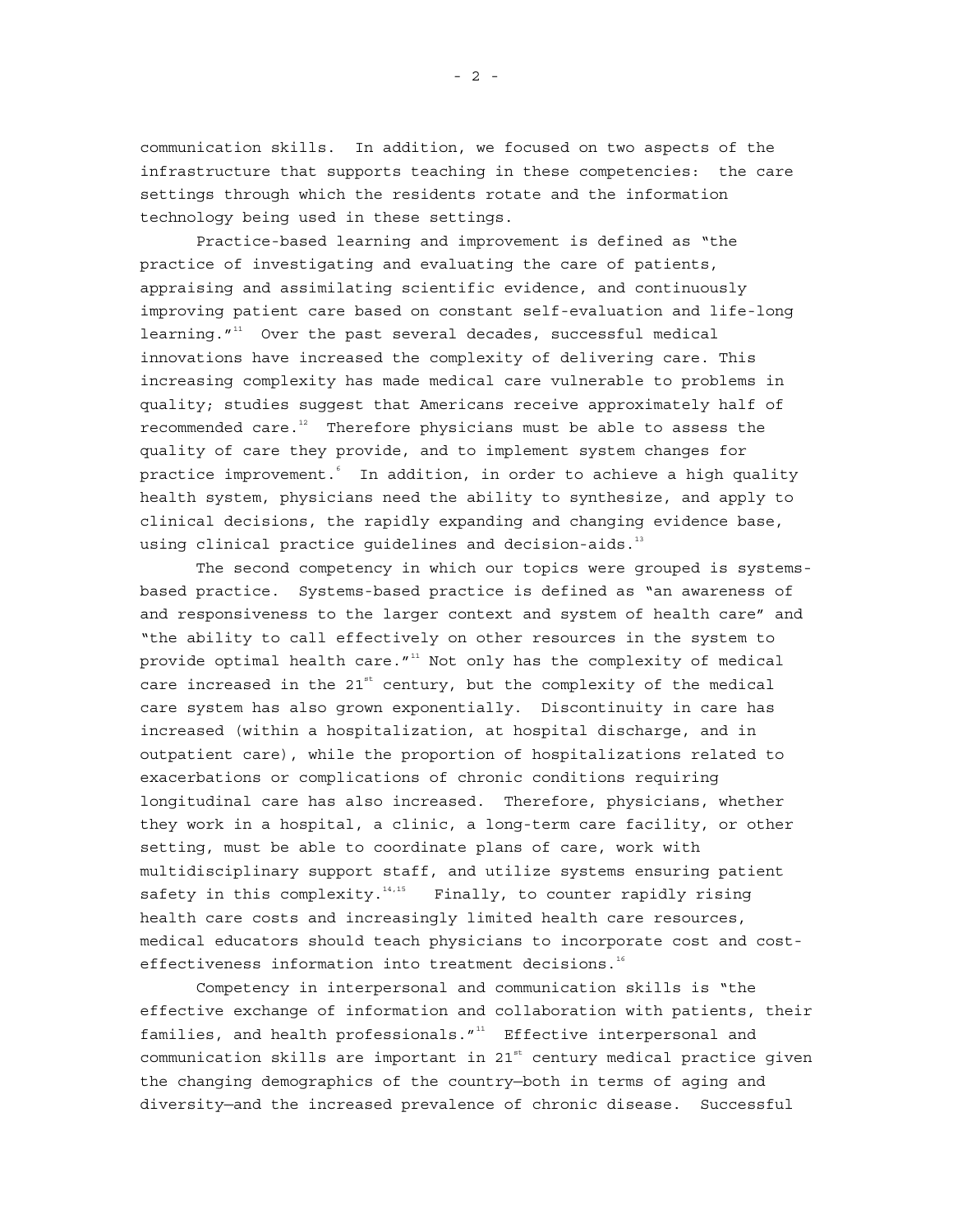prevention and chronic disease care requires patient self-management as well as physician-guided care.<sup>17</sup> Yet, many patients have difficulty understanding how to manage their own care, especially those who have communication challenges due to poor health literacy or limited English proficiency.<sup>18,19</sup> Physician skills in cultural competency and crosscultural communication are critical to the delivery of quality care to all patients, irrespective of their race, ethnicity, culture, or language proficiency.<sup>4-6</sup>

The settings in which residents gain experience, and the information technology (IT) being used in these settings, are critical components of the infrastructure necessary for achieving these three competencies. In order to be adequately prepared to practice in, and navigate patients between, various health care settings, residents need exposure and experience in diverse care settings.<sup>5,6</sup> To increase quality, safety and efficiency, physicians must become facile with the tools of informatics, such as electronic medical records, computer order entry, electronic sources of medical care information and guidelines, electronic and automated communications with patients, reminder systems, and IT-supported clinical decision-making aids.<sup>4,6,23-25</sup>

This report summarizes data collected via semi-structured interviews with 26 IM program directors. After detailing our methods, we report the findings of the topics organized into the three core competencies. Following the discussions of the core competency topics, we report on the programs' care settings and IT infrastructure. Lastly, we turn to reporting, from the perspective of the program directors, the facilitators and barriers to teaching these topics, before concluding with a discussion of policy implications. To give context for our findings, we also include, in the appendix, a review of a sample of medical school curricula, assessing the scope of teaching in the topics of interest and the settings for clinical rotations.

- 3 -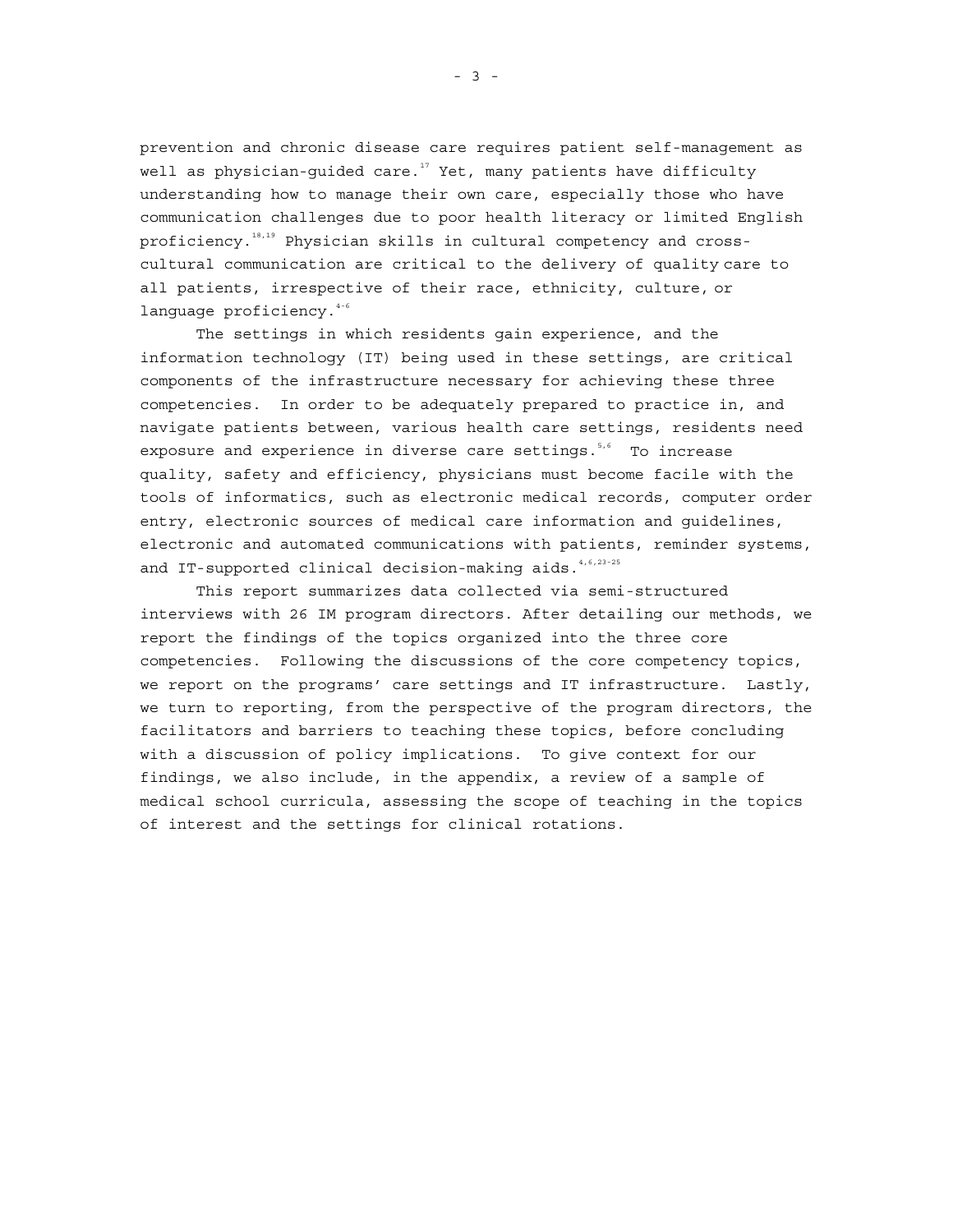#### **2. METHODS**

<span id="page-17-0"></span>We conducted semi-structured interviews with a randomly selected, representative sample of 26 program directors. We first identified all allopathic and osteopathic IM programs using the publicly accessible residency program directory on the websites of The American College of Physicians (ACP) and the American College of Osteopathic Internists (ACOI), respectively.<sup>26[,2](#page-17-1)7</sup> We randomly selected 59 eligible programs,  $2$ stratified by those with allopathic and osteopathic accreditation. We additionally classified each program by region of the country, whether it is inside a Metropolitan Statistical Area (MSA) and by hospital type (Academic, non-Municipal Community-Based, or Municipal). We used the American Medical Association (AMA) Fellowship and Residency Electronic Interactive Database (FREIDA) to identify the number of residents in each program.<sup>28</sup> Programs were eligible for sampling if they had residents in the 2008/09 academic year and had graduated residents in June of 2008.

We sent three e-mails to the directors of sampled programs, inviting them to participate in an approximately 60-minute interview. Directors were asked to send a return e-mail or call to accept or decline the invitation. Additionally, directors of allopathic programs received an email from The Association of Program Directors in Internal Medicine (APDIM), and osteopathic programs from The American College of Osteopathic Internists (ACOI), encouraging their participation. For those who accepted, an interview time was scheduled and a second email sent containing detailed information about the interview and a list of the topics within the interview.<sup>[3](#page-17-2)</sup>

L,

<span id="page-17-1"></span>MedPAC requested RAND conduct at least 25 interviews. RAND predetermined that the minimum acceptable response rate would be 40%. We initially sent requests to 60 programs to achieve the minimum response rate with 25 responses. One of the 60 programs was later determined to be ineligible as it did not graduate residents in 2008. Therefore, our requests were sent to 59 eligible programs.

<span id="page-17-2"></span><sup>&</sup>lt;sup>3</sup> At the time of the interview, we asked if the director had received our email with the interview information, provided them an opportunity to ask questions, and then requested their verbal consent to proceed with the interview. If the director did not recall receiving the information email, we read the information to them before requesting consent. The Human Subjects Committee of the RAND Corporation approved the study protocol.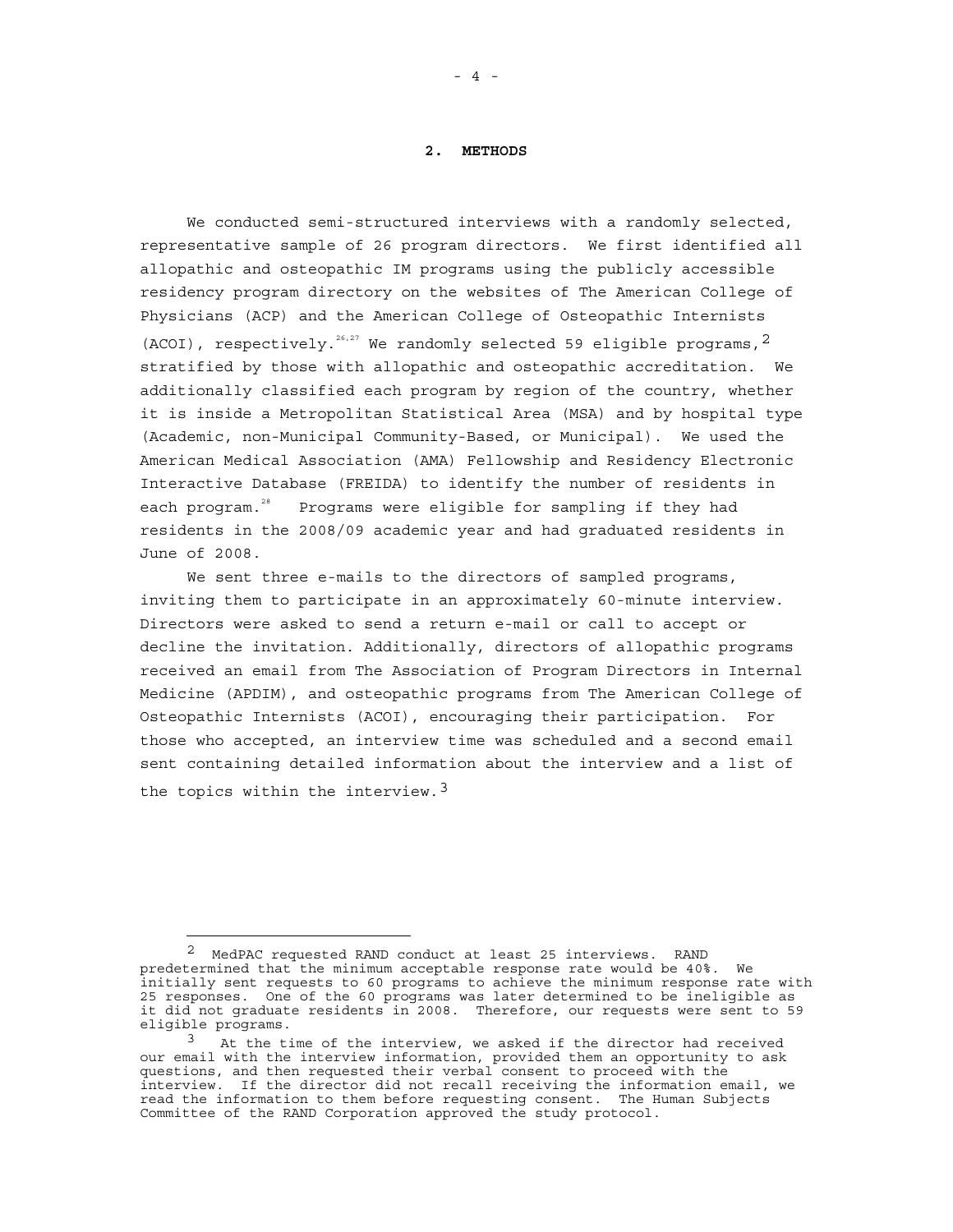#### **Table 2: Topics of Interviews**

<span id="page-18-0"></span>

| Practice-Based | .Evidence-based medicine                             |
|----------------|------------------------------------------------------|
| Learning and   | searching the scientific literature to answer        |
| Improvement    | questions                                            |
|                | critiquing the medical literature and applying       |
|                | it to clinical decisions                             |
|                | . Quality Improvement Methods                        |
|                | systematically analyzing the quality of care         |
|                | being provided in one's own or a group's             |
|                | practice                                             |
|                | Implementing systems changes with the goal of        |
|                | practice improvement                                 |
|                | · Using Clinical decision aids                       |
| Systems-Based  | . Communicating and coordinating patient care:       |
| Practice       | at hospital discharge                                |
|                | among multiple providers in outpatient settings      |
|                | across provider hand-offs in the hospital            |
|                | · Using methods for improving patient safety         |
| Interpersonal  | . Communicating with other health care providers     |
| and            | . Communicating with patients                        |
| Communication  | communicating clearly about diagnosis and            |
| Skills         | treatment plans                                      |
|                | engaging patients in shared decision-making          |
|                | educating about self-care activities                 |
|                | counseling to enhance adherence and/or behavior      |
|                | change                                               |
|                | .Communicating with special populations              |
|                | acquiring cultural competency                        |
|                | communicating with patients with low health          |
|                | literacy                                             |
|                | working with interpreters                            |
|                | .Communicating with patients and families about end- |
|                | of-life decisions and advanced directives            |
| Care Settings  | · Caring for patients in:                            |
| and IT         | community-based hospitals                            |
| Infrastructure | Veterans' Affairs (VA) hospitals                     |
|                | Hospice or palliative care services                  |
|                | community clinics or private offices                 |
|                | home visits                                          |
|                | managed care                                         |
|                | medical homes                                        |
|                | · Information Technology                             |
|                | using electronic medical records                     |
|                | using computer-order entry                           |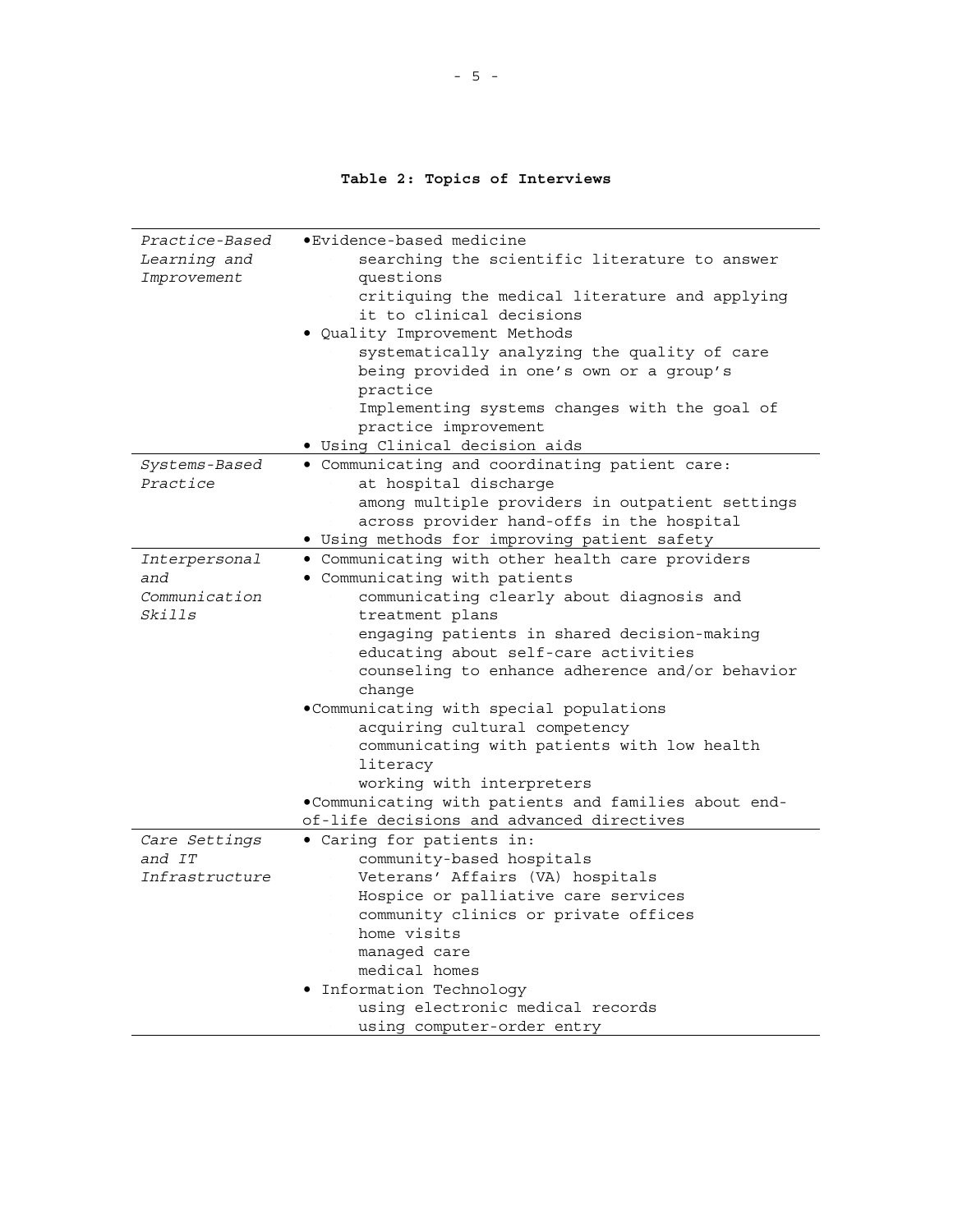Topics for the interviews are listed in Table 2 and the interview protocol is included in Appendix B. The protocol was developed in partnership with MedPAC, with probes for information that was of particular interest to MedPAC. In addition, we pre-tested the protocol with three current IM program directors and incorporated their feedback. For each topic, we asked directors if his or her program teaches this topic, through either formal activities or through experience. If the program director indicated that they do, we asked the director to describe the instruction in this area. Probes were used to elicit details.<sup>4</sup> After asking about the topics in each of three core competencies, the director was asked about enablers, facilitators, and barriers to their teaching in that competency. At the end of the interview, we asked if the director perceived of any additional facilitators or barriers to improving graduate medical education.

A board-certified IM physician familiar with residency education conducted all interviews. Each interview was audio-recorded. Based on detailed notes and after reviewing each audio-recording, using content analysis with techniques from grounded theory, we identified the range of methods and resources used for teaching residents in each topic area and the perceived facilitators and barriers.

i<br>L

<span id="page-19-0"></span><sup>&</sup>lt;sup>4</sup> We additionally asked directors to rate their programs teaching on these topics, in relation to the preparation needed for residents' post-training practices. However, directors appeared to have wide variation in their perceptions of the preparation needed in each of these topics, which limited the validity of this data. Thus, the results of these ratings are not presented in this report.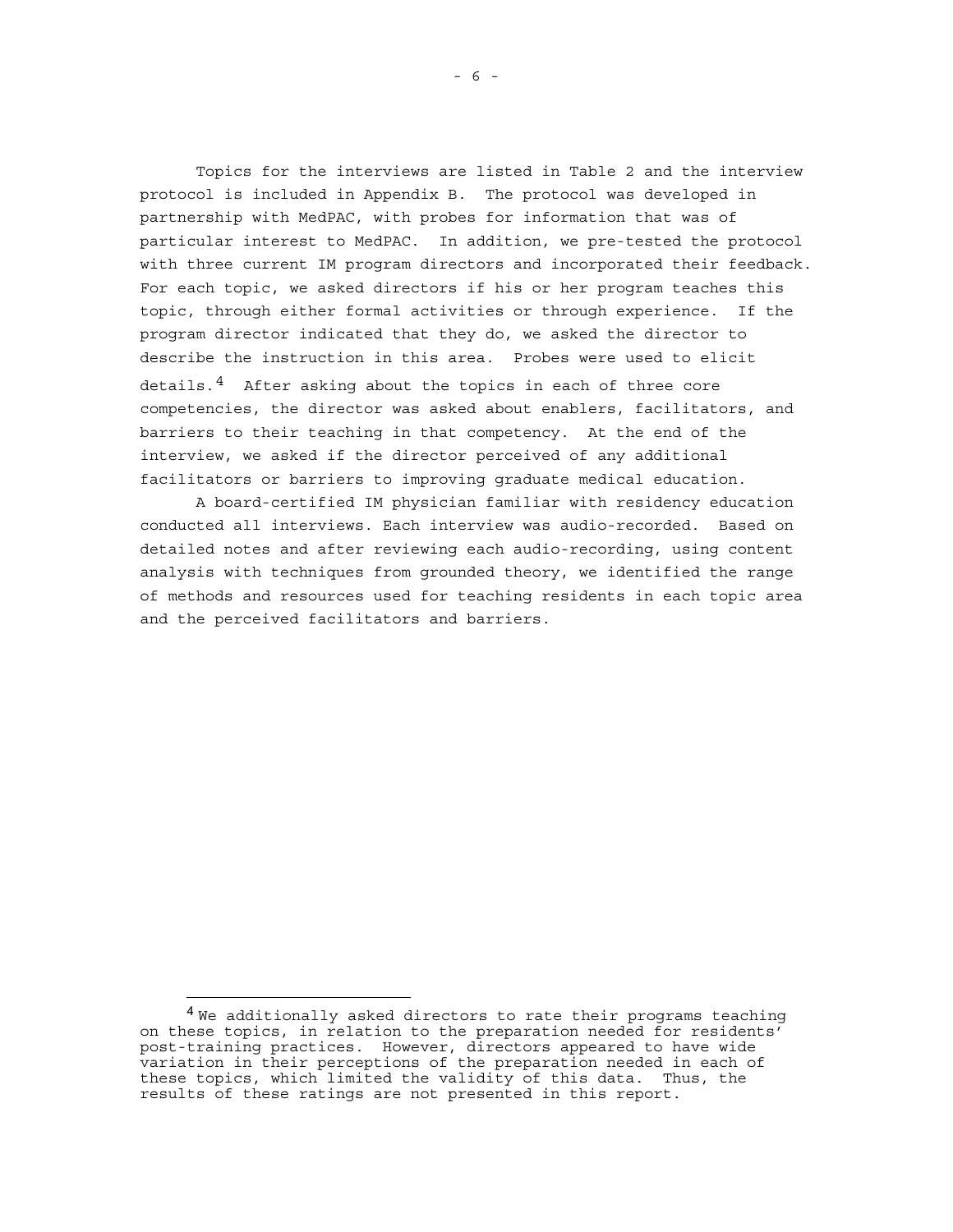#### **3. SAMPLE AND INTERVIEW CHARACTERISTICS**

<span id="page-20-0"></span>We identified 381 eligible IM residency programs: 320 (84 percent) allopathic; 45 (12 percent) osteopathic; and 16 (4 percent) with dual accreditation. As shown in Table 3, a greater proportion of IM programs are located in the northeastern states (36 percent) compared to southern (24 percent), midwestern (27 percent), and western (13 percent) states; nearly all (97 percent) are located within an MSA. The majority of programs are located in community hospitals (61 percent), but approximately one-third are in university hospitals (37 percent), with the remaining 3 percent in municipal hospitals. Of the 290 IM programs for which FREIDA has data on program size, the number of residents per program ranges from 15 to 180, with a median of 51 residents.

Table 2 also describes the characteristics of the 59 eligible programs from which the director was invited to participate (50 allopathic and 9 osteopathic). Programs having both allopathic and osteopathic accreditation are on both lists, which resulted in oversampling of these programs. Thus, of the 59 eligible programs that were invited to participate, 45 (76 percent) have allopathic accreditation only, 5 (8 percent) have osteopathic accreditation only, and 9 (15 percent) have both allopathic and osteopathic accreditation. Otherwise, as shown in Table 3, the programs randomly selected for invitations were approximately representative of the population of IM residency programs with respect to geography, being inside an MSA, hospital size, and hospital type.

Twenty-six (44 percent) of the 59 program directors agreed to and completed an interview between November 25 and December 29, 2008. Three additional program directors agreed to be interviewed, but we were unable to schedule times to complete the interviews. As shown in Table 2, the programs of the directors interviewed resemble the characteristics of the 59 eligible programs invited, except that program directors from the northeastern states are over-represented and we did not have representation from programs located outside of an MSA. The programs interviewed ranged in size from 15 to 128, with a median of 52, residents. Interview lengths ranged from 44 to 89 minutes, with a mean and median length of 65 and 63 minutes, respectively.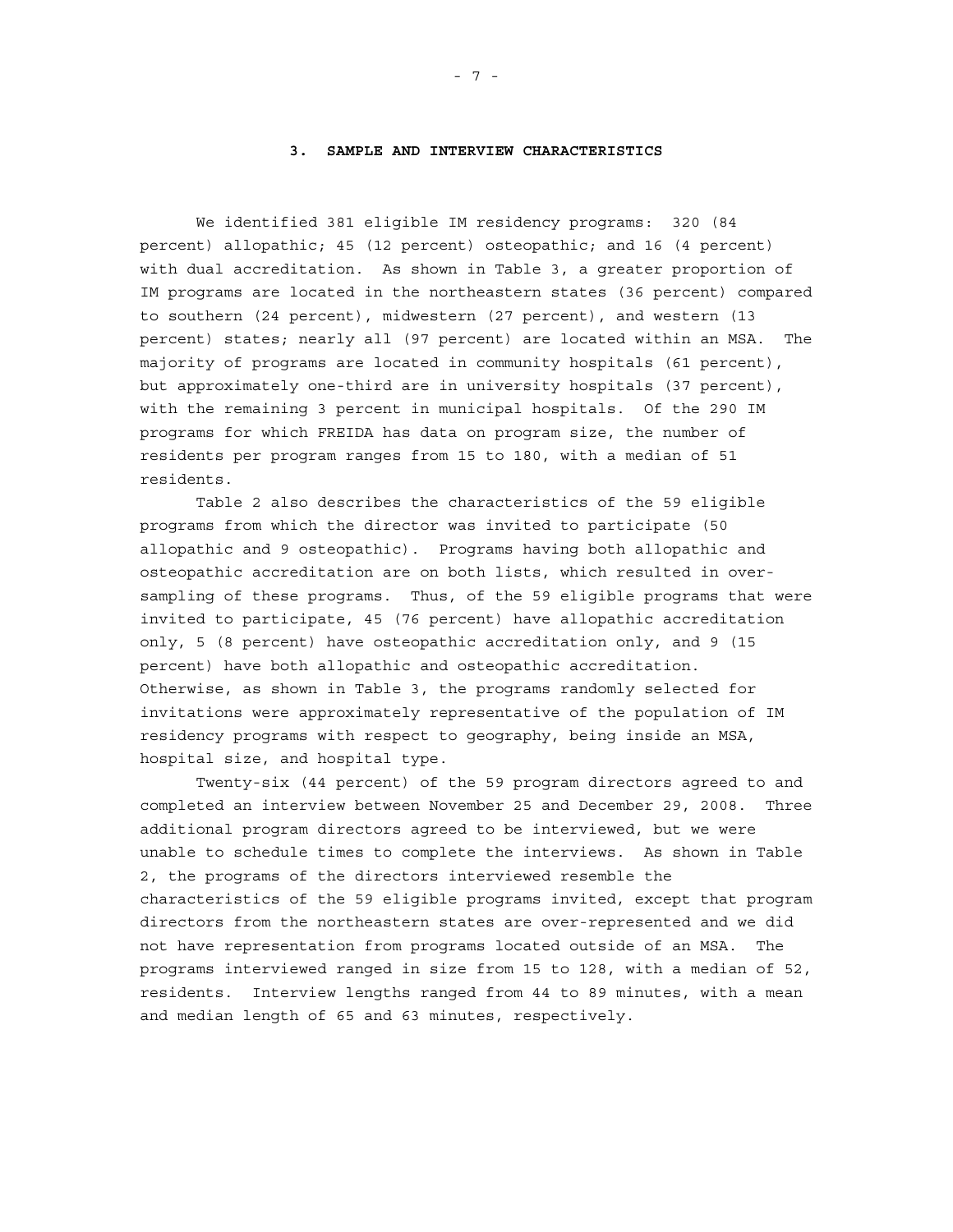|                     | All IM                 |                            |                      |
|---------------------|------------------------|----------------------------|----------------------|
|                     | Programs               | Invited                    | Interviewed          |
|                     | (381)                  | (59)                       | (26)                 |
| Accreditation       |                        |                            |                      |
| Allopathic          | $(84\$                 | $(76$ $)$                  | $(77$ %)             |
|                     | 320                    | 45                         | 20                   |
| Osteopathic         | (12)                   | (8 <sup>8</sup> )          | (8 <sup>8</sup> )    |
|                     | 45                     | 5                          | 2                    |
| Both                | $(4$ $)$               | (15%)                      | (15%)                |
|                     | 16                     | 9                          | 4                    |
| Geographic Region   |                        |                            |                      |
| Northeast           | $(36$ $)$<br>138       | $(36$ <sup>2</sup> )<br>21 | 13 (50%)             |
| South               | (24%)                  | $(19$ %)                   | $(15$ % $)$          |
|                     | 91                     | 11                         | 4                    |
| Midwest             | (27)                   | $(34\%)$                   | (27)                 |
|                     | 105                    | 20                         | 7                    |
| West                | $13\$                  | (12%)                      | (8왕)                 |
|                     | 45                     | 7                          | 2                    |
| Within an MSA       | (98 <sup>8</sup> )     | (97%)                      | (100%)               |
|                     | 374                    | 57                         | 26                   |
| Hospital Type       |                        |                            |                      |
| University          | (37)                   | (29%)                      | (26%)                |
|                     | 139                    | 17                         | 7                    |
| Community           | $(61$ <sup>2</sup> $)$ | $(66$ $)$                  | $(65$ <sup>8</sup> ) |
|                     | 232                    | 39                         | 17                   |
| Municipal           | (3)                    | (5%)                       | (8 <sup>8</sup> )    |
|                     | 10                     | 3                          | 2                    |
| Number of Residents | 51                     | 48                         | 52                   |
| (median)            |                        |                            |                      |

<span id="page-21-0"></span>**Table 3: Characteristics of all Eligible IM Programs, Programs Invited, and Programs Interviewed**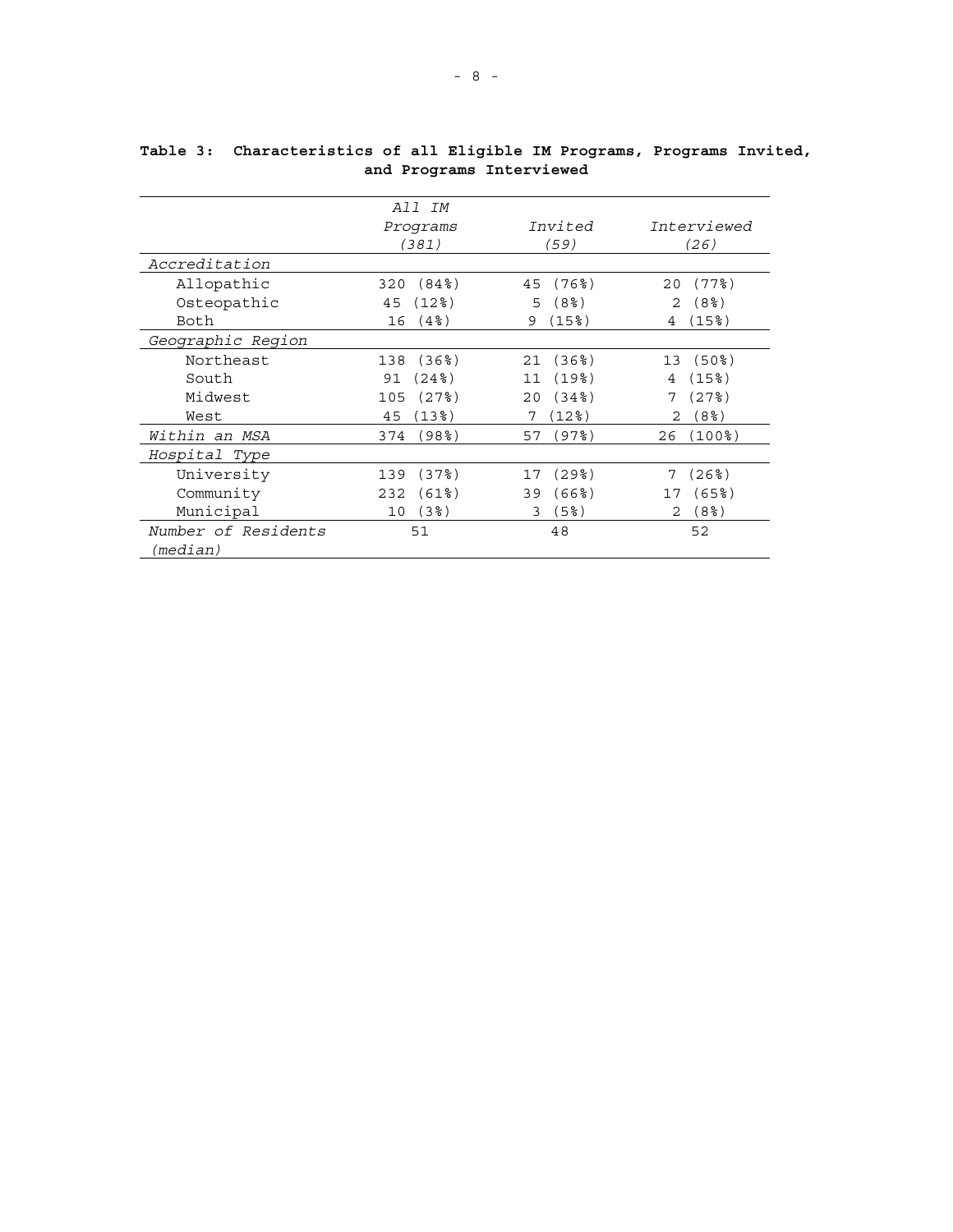#### **4. FINDINGS**

<span id="page-22-0"></span>Our results are presented graphically in each section (Figures 1- 4), with programs arranged randomly; however, each number represents the same program throughout the figures. When we arranged the data in order of program size, geographic region or hospital type, no patterns were observed (data not shown to protect program anonymity).

#### **PRACTICE-BASED LEARNING AND IMPROVEMENT**

Within the competency of practice-based learning and improvement, "the practice of investigating and evaluating the care of patients, appraising and assimilating scientific evidence, and continuously improving patient care based on constant self-evaluation and life-long learning, $^{\prime\prime\prime\prime}$  we asked about programs' teaching in evidence-based medicine, using decision aids, and quality improvement methods. Figure 1 graphically presents the results. We found that all programs interviewed are teaching their residents to use evidence-based medicine (EBM) through conferences at which residents present articles from the literature; the majority of programs also have formal teaching in searching the medical literature. Most, but not all of the programs are instructing their residents in quality improvement methods, but this teaching varies widely with some programs having residents collect, analyze and act upon their own data, while in other programs the data is only presented to the residents and they informally participate in system changes. All except one program teaches residents about clinical prediction rules and clinical pathways or ordersets (pre-printed orders prompting the physician in standard or guideline-specific care) are utilized at most hospitals; however,teaching in these subject is commonly informal and IT support for these tools is not prevalent.

#### **Evidence-Based Medicine**

All directors reported teaching their residents to use evidencebased medicine. Eighteen of the programs hold formal sessions on how to search the literature (e.g., orientation to common search engines,

- 9 -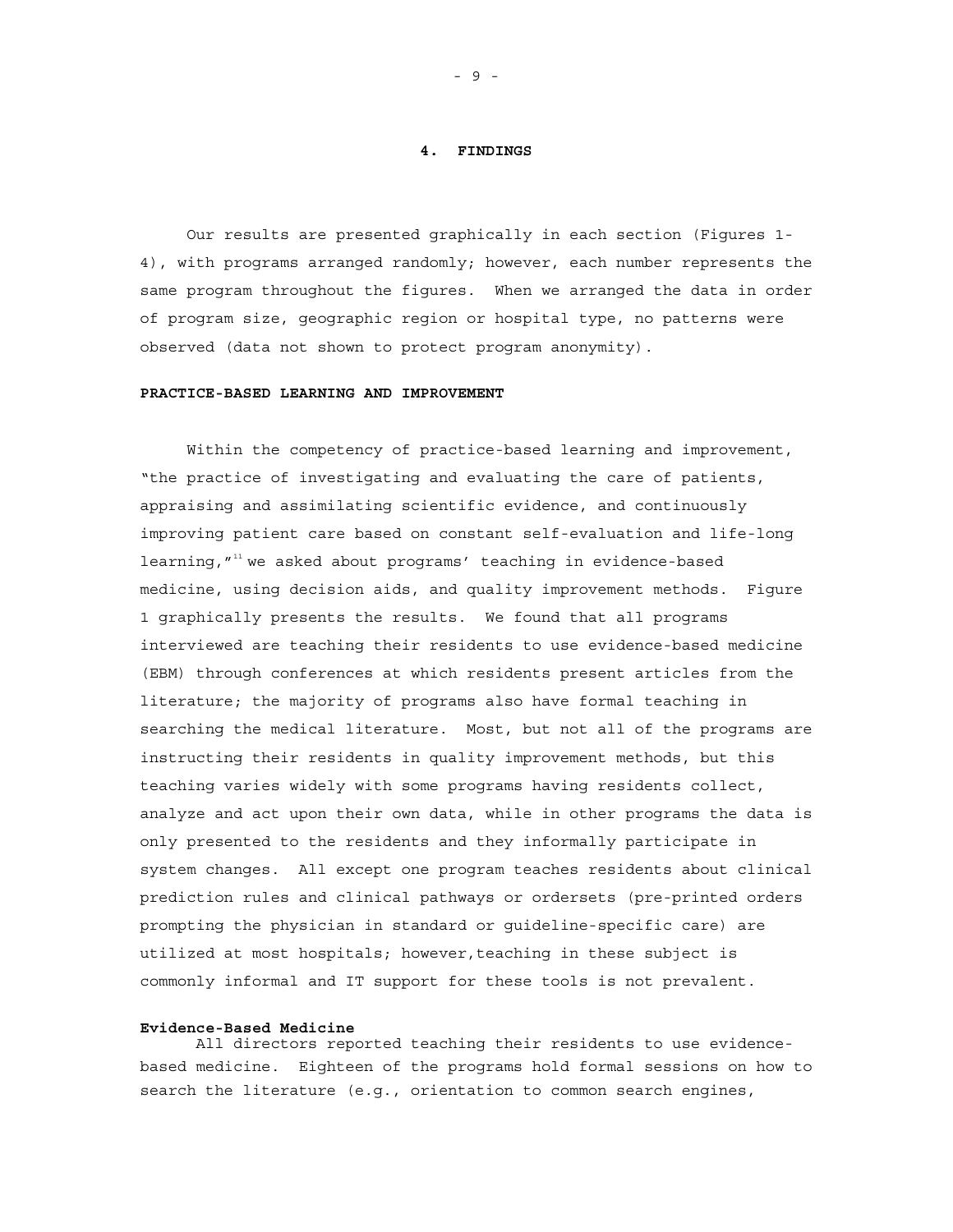searching strategies). It is common for the institution's medical librarian to lead these sessions and then be available to the residents as needed for consultation. The directors in five of the eight programs not having formal sessions on search strategies have the perception that their residents are already very skilled in this upon entering residency.

All programs reported having regular "journal clubs" or "evidencebased medicine" conferences in which residents rotate in leading a discussion about one or more articles from the medical literature. Half of the programs (n=13) provide residents with faculty mentoring or assistance from an epidemiologist or statistician in preparing this presentation. At these sessions, after the resident presents the article, attendees, with faculty guidance, discuss the article, critiquing methods and judging its applicability to their practices. Half of the programs have additional lectures on critiquing the literature and/or the basics of medical statistics and eight give additional formal evidence-based medicine assignments, requiring residents to perform literature searches and critiques based on encountered clinical problems and to present the information back to faculty and/or co-residents. In one program, the residents have a special two-week rotation in which they are not involved directly in patient care but instead participate in daily rounds with a medical team, doing literature searches on relevant topics and presenting the information obtained back to the team.

Most program directors additionally felt that this topic is also extensively taught informally through daily interactions with faculty in the course of patient care. One director reported having done faculty development on this issue to enhance this informal teaching. One program annually sends its chief residents to evidence-based medicine seminars to improve teaching in this area.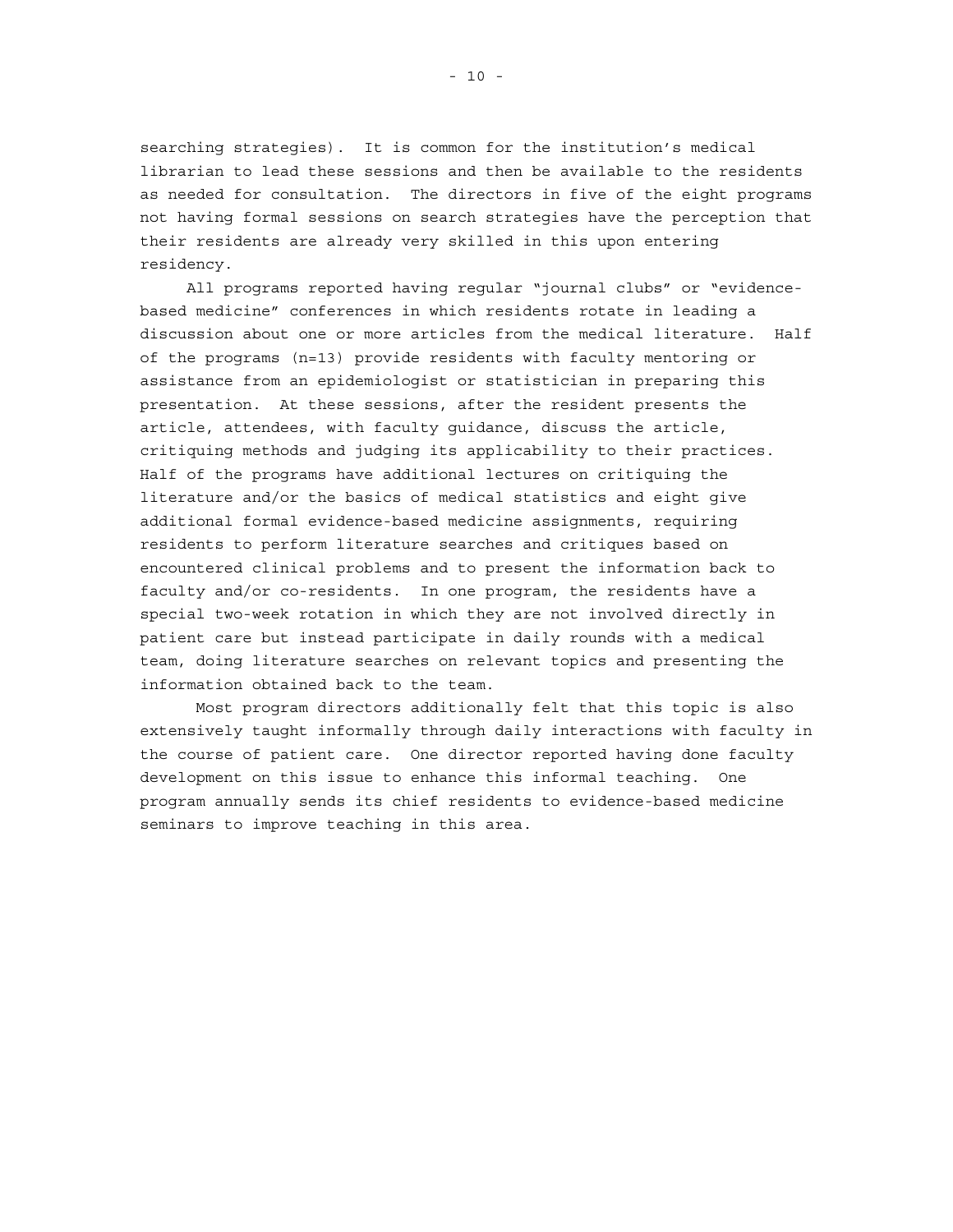#### **Figure 1: Findings on Formal Activities and Infrastructure For Practice-Based Learning and Improvement Topics**

<span id="page-24-0"></span>

| Program Number:                                               | $\vert$ 1  |            | 2 3        |              | 4 5        | 6 <sup>1</sup> | $\overline{7}$ | 81  | 9   | 10 <sup>1</sup> | 11  | 12 | 13 | 14 | 15 | 16 | 17 <sup>1</sup> | 18  | 19  | 20 <sub>1</sub> | 21  | 22 | 23 | 24 | <b>25</b> |    | 26 Total        |
|---------------------------------------------------------------|------------|------------|------------|--------------|------------|----------------|----------------|-----|-----|-----------------|-----|----|----|----|----|----|-----------------|-----|-----|-----------------|-----|----|----|----|-----------|----|-----------------|
| Evidence Based Medicine (EBM)                                 |            |            |            |              |            |                |                |     |     |                 |     |    |    |    |    |    |                 |     |     |                 |     |    |    |    |           |    |                 |
| Formal Session- Searching Literature                          |            |            |            | X            | X          | X              | lx.            | X   | lx. | ΙX              | ΙX. | X  |    | X  | X  | X  | ΙX.             |     |     |                 | x   | x  | X  |    |           |    | 18              |
| Journal Club/ EBM Conference                                  |            | $x \mid x$ | ΙX.        | $\mathsf{X}$ | X          | $\mathsf{X}$   | ΙX.            | ΙX. | ΙX. | lx              | X.  | x  | Ιx | X  | X  | X  | x               | ΙX. | ΙX  | x               | ΙX. | x  | X  | X  | X         | x  | 26              |
| Lectures on Critiqueing Literature                            | x          |            |            |              | $x \mid x$ |                |                |     | x   |                 | X   |    | x  |    |    | x  | X               |     | x   |                 |     |    | X  | X  | X         | X  | $\overline{13}$ |
| <b>EBM Assignments</b>                                        | X.         |            |            | X            | X          | X              |                |     |     | X               |     |    | X  |    |    |    |                 |     |     | X               |     |    |    |    |           | χ  | 8               |
| Quality Assessment (QA) & Improvement                         |            |            |            |              |            |                |                |     |     |                 |     |    |    |    |    |    |                 |     |     |                 |     |    |    |    |           |    |                 |
| Have Lectures / Computer-Based Training in QA $\vert x \vert$ |            |            | $x \mid x$ |              |            |                | X              |     |     |                 | X   | X  |    | X  |    |    |                 | x   |     | X               | x   | X  |    |    |           |    | 11              |
| Hospital administration collects, analyzes, and               |            |            |            |              |            |                |                |     |     |                 |     |    |    |    |    |    |                 |     |     |                 |     |    |    |    |           |    |                 |
| presents data on quality measures                             | $x \mid x$ |            |            | X            |            | X              |                |     |     |                 |     |    |    |    | X  | X  |                 | x   | ΙX. |                 |     |    |    |    |           |    | 8               |
| Each resident works on quality assessment                     | <b>x</b>   |            | $x \mid x$ |              | x          | X              | <b>X</b>       | ΙX  |     | X               | ΙX. | X  | Ιx | X  |    |    |                 |     |     | X               |     | X  | X  | x  | X         | ΙX | $\overline{18}$ |
| Residents collect or are provided data on own                 |            |            |            |              |            |                |                |     |     |                 |     |    |    |    |    |    |                 |     |     |                 |     |    |    |    |           |    |                 |
| patients                                                      |            |            |            | X            |            | X              | X              |     |     | X               |     |    | x  |    |    |    |                 | x   |     |                 |     | x  |    |    |           |    | $\overline{7}$  |
| Use Chronic Disease Registries                                |            | X          |            |              |            |                | X              |     |     | X               | ΙX. |    |    |    |    | x  |                 | X   |     |                 |     | x  |    |    |           |    | $\overline{7}$  |
| Have Lectures / Computer-Based Training in                    |            |            |            |              |            |                |                |     |     |                 |     |    |    |    |    |    |                 |     |     |                 |     |    |    |    |           |    |                 |
| Implementing System Changes                                   | x          |            |            |              |            |                | X              |     |     | X               |     |    | x  |    |    |    |                 |     | x   |                 |     |    |    | X  | x         |    | $\overline{7}$  |
| Each resident does project implementing                       |            |            |            |              |            |                |                |     |     |                 |     |    |    |    |    |    |                 |     |     |                 |     |    |    |    |           |    |                 |
| system change                                                 | X          |            |            |              |            |                | X              |     |     |                 |     | x  |    |    |    |    |                 | x   |     |                 |     |    |    |    |           |    | 4               |
| <b>Clinical Decision Aids</b>                                 |            |            |            |              |            |                |                |     |     |                 |     |    |    |    |    |    |                 |     |     |                 |     |    |    |    |           |    |                 |
| Use Ordersets or Critical Pathways                            |            | X          |            | X.           | X          |                | X              | X   | lx. | ΙX              | ΙX. | X  | ΙX | X  | X  | x  | ΙX              |     |     | X               |     | x  | X  |    | X         |    | 18              |
| Formal Lectures on Clinical Prediction Tools                  | $x \mid x$ |            |            |              |            | X              |                |     |     |                 | X   |    | x  |    |    |    |                 |     |     |                 |     |    |    |    | X         |    | 6               |
| IT Supports Clinical Prediction Tools                         |            | X          |            |              |            | x              |                | X   |     | x               | X   |    | x  | X  |    |    |                 |     |     | X               |     | x  |    |    |           |    | 9               |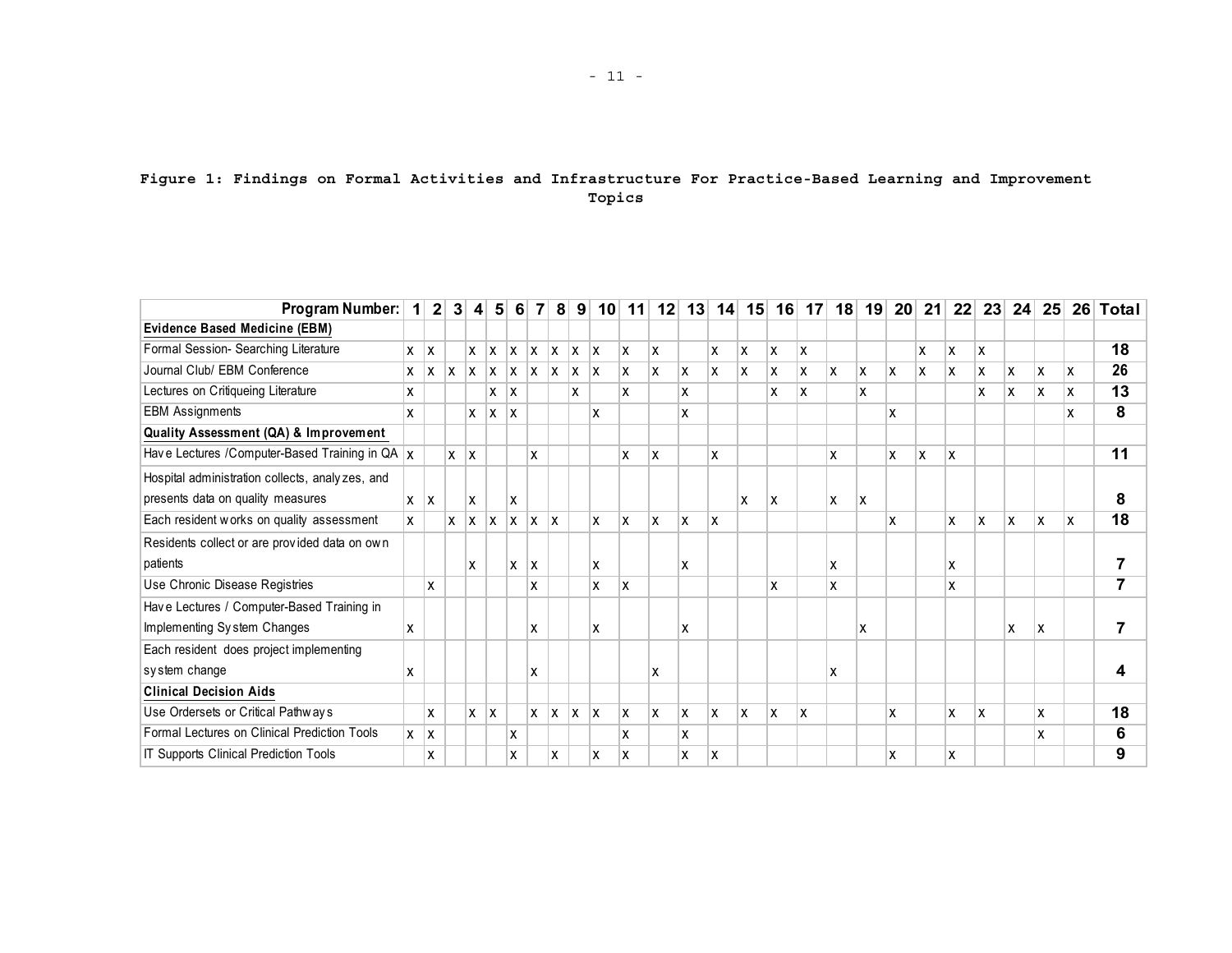#### **Quality Improvement Methods**

Quality Improvement (QI) can be broken down into two component parts: first, the systematic collection and analysis of quality data and then, based on that data, implementing system changes for the goal of practice improvement. We asked program directors about both aspects of QI.

All but one of the program directors described a mechanism through which all of their residents receive exposure to the systematic collection and analysis of data about quality of care. In 18 of the interviewed programs, every resident works individually or in small groups on a specific quality assessment or improvement project. In seven programs, the faculty or hospital administration collects and analyzes data on quality measures (such as Centers for Medicare and Medicaid (CMS) core performance measures) and then presents the data to the residents. In seven programs, residents collect or are provided with data specific to their own patients. In seven programs, the residents use or have exposure to chronic disease registries. Eleven programs have lectures specific to data collection and analysis and three use computer-based or internet instruction in place of, or as an adjunct to, in-person didactics.

Among the 18 programs requiring that every resident engage in an individual or small group project, approaches and resources vary. Four programs enhance resident engagement by having the residents choose their project areas, rather than having it assigned to them. Two programs have placed this project on a rotation (combined with systemsbased practice teaching) during which residents are not responsible for direct patient care; one program has placed it within a specific ambulatory rotation that spans several months. Some programs have developed their own curricula in this area. Most often, these programs have a faculty member with a special interest in quality improvement, or the hospital's quality management department is co-leading this curricula. Four programs instead, or in addition, use the American Board of Internal Medicine's (ABIM) Performance Improvement Modules (PIMs).<sup>29</sup> These modules were developed primarily for use by postresidency physicians to fulfill recertification requirements in selfevaluation of practice performance; however, several of the modules have been made specifically available for use by residency programs. Another resource used by two of the programs is The American Osteopathic Association's (AOA) Clinical Assessment Program for Residencies; two community programs use web-based modules developed by university programs. An informal resource cited by one director is resident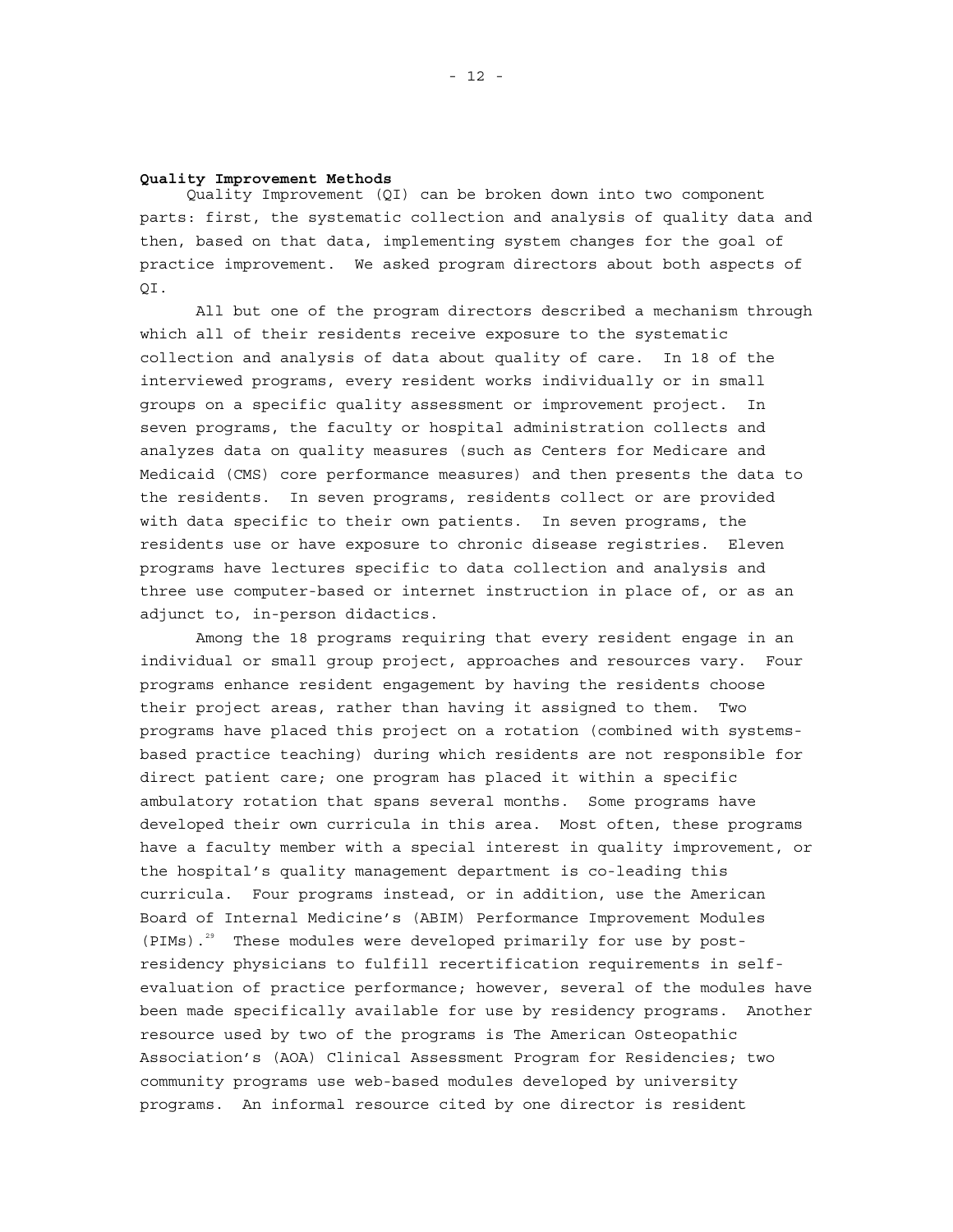<span id="page-26-0"></span>interaction with a large private group practice that focuses on quality assessment and improvement, so that residents have exposure to these methods being used outside the academic setting.

In the subject of implementing system changes, seven programs have lectures or computer-based instruction, and four have resident-led projects. Ten programs have a subset, but not all, of their residents involved in designated practice-improvement projects. More commonly, programs have informal teaching in this area by involving residents in hospital-wide performance improvement initiatives (e.g., soliciting suggestions or feedback and providing information on progress).

#### **Using Decision Aids**

All except one program reported teaching their residents to use clinical prediction rules (e.g., pneumonia severity index, pulmonary embolism prediction score, risk score for unstable angina, coronary vascular disease risk score). Six have specific lectures on these tools, but, more commonly, instruction on their use is contained within disease-specific lectures (e.g., the pneumonia severity index is presented within a general lecture on pneumonia). Seven programs electronically support these tools through direct links or calculators, either embedded in their EMR or through intranet links. Additionally, five directors indicated that although their institutions do not formally provide these resources, residents commonly have some of these tools on their personal hand-held computers or access them through use of the internet.

In twenty of the programs, residents use decision aids such as clinical pathways or order sets for common hospital conditions. In nine of these programs the hospital's information technology (IT) system supports these decisions aids; at one program, the IT system supports their use only when residents rotate through the associated VA hospital.

#### **SYSTEMS-BASED PRACTICE**

Within the competency of systems-based practice, "an awareness of and responsiveness to the larger context and system of health care" and "the ability to call effectively on other resources in the system to provide optimal health care,  $''''$  we asked about programs' teaching in patient care coordination, working in multidisciplinary teams, awareness of absolute and relative costs, and patient safety. Figure 2 graphically presents the results. Program directors in all programs felt that their residents get much experience coordinating patient care; however, the programs vary in their amount of, and approach to, any formalized teaching and IT support in this topic. Similarly, all the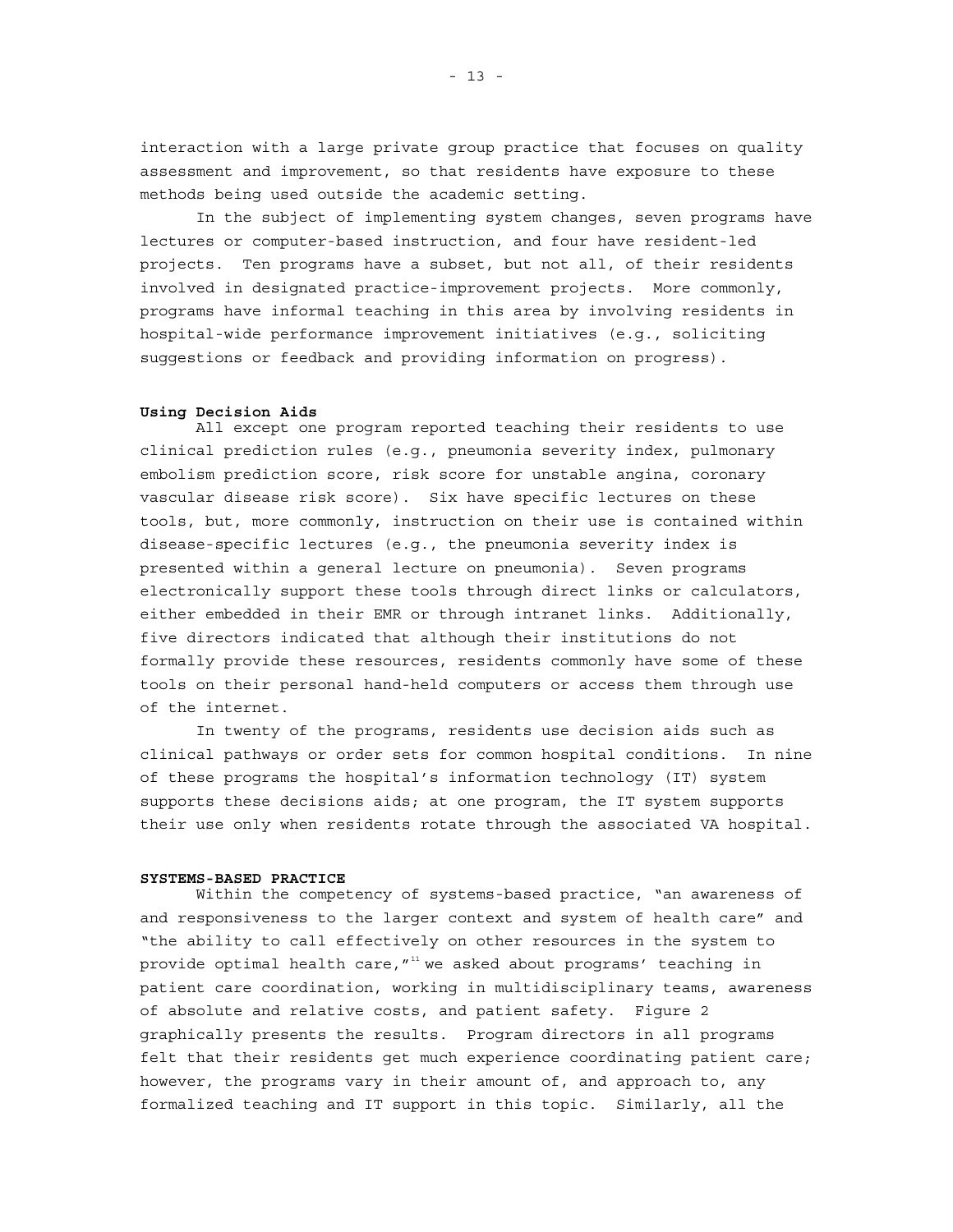program directors interviewed told us that their programs provide some experience working with multidisciplinary care providers. While a few programs have formal multidisciplinary teams, more often the teams are semi-formal, or informal. All but one director indicated residents are taught to be aware of the absolute and relative costs of diagnostic tests and therapeutic agents, but most commonly this teaching is informal. Two-thirds of directors indicated that their residents are taught, most commonly through informal methods, what the patients' share of the charges will be. All programs instruct their residents in patient safety issues.

We additionally found that four of the programs have rotations specifically for teaching their residents in systems-based practice. On these rotations, in place of providing direct patient care, residents engage in health care system activities such as attending hospital committee meetings (e.g., patient safety, pharmacy and therapeutics), working with case managers to coordinate the flow of hospital patients, and working in the pharmacy or laboratory. Another program protects a half-day per week of resident time on ambulatory rotations for such systems-based practice experiences instead of teaching systems-based care on a specific rotation. Two programs, without such a rotation, require each of their residents to be active in at least one hospital committee, such as quality control, nursing liaison, or educational committees.

#### **Patient Care Coordination**

Although residents in all interviewed programs gain experience in coordinating patient care in the inpatient and outpatient environments, that experience is variable and the programs vary in their amount of, and approach to, any formalized instruction, as well as IT support in this area.

 Almost all directors indicated that coordination of care involving provider handoffs within the hospital has become an area of increased attention recently. Eleven of the programs have specific lectures (commonly in orientation) on how to "sign-out" patients; one program uses a web-based module for this instruction, and two give their residents written materials to read. In six of the programs, a faculty physician or chief resident supervises sign-out sessions and provides feedback on the quality of the sign-out. In four programs, the written sign-out forms are intermittently reviewed and critiqued by the program director. Two programs have a formal system for peer-to-peer critique of sign-outs. In ten of the programs, the institution has provided a computer-based tool to specifically support the sign-out process. In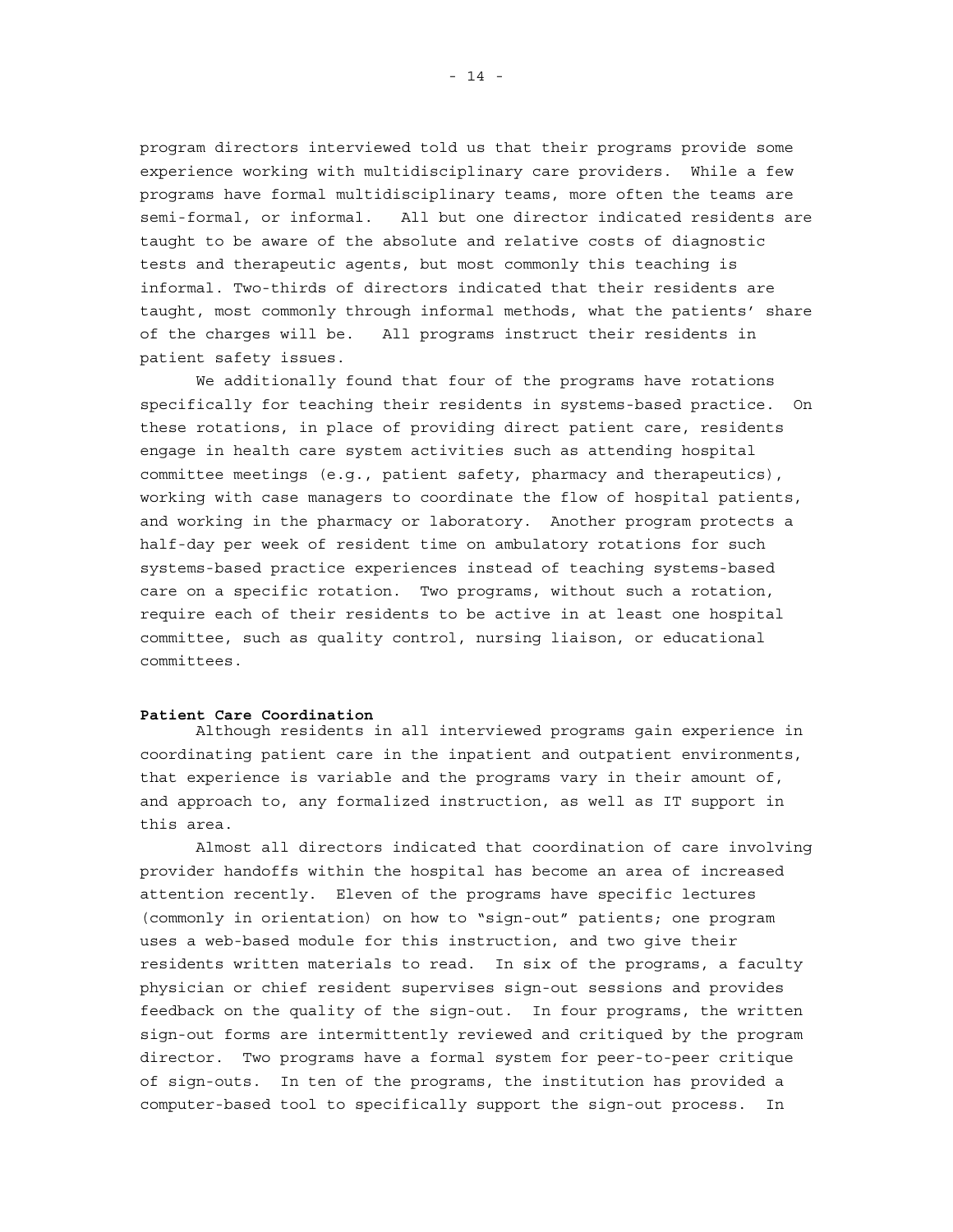two programs, on-call residents are provided with personal digital assistants (PDAs) or laptop computers with this software.

 For coordinating care at hospital discharge, residents in all the programs work with case managers and/or social workers in communicating and coordinating hospital discharge. In one program, there is a specific nurse who assists the residents in this coordination. Eleven of the programs have formal instruction in this area, and many of these have case managers lead this instruction. One program administers a test to evaluate the knowledge its residents have obtained in this area. At three programs, charts are reviewed to assess the quality of the resident discharge summaries. To facilitate shared-accountability and enhance resident education in this area, one program uses a team-based approach to discharge communication and coordination in which each of the resident team members has a different role for discharge planning and coordination (e.g., communicating with social workers, communicating with primary care provider, etc). At another program, residents rotate through a special "Discharge Team" that, separate from the primary team, takes the lead on care coordination and patient education on the day of discharge. While on this team, under the mentorship of the program director, residents learn about care coordination.

Although it was not asked about specifically, the main vehicle for inpatient provider communication with primary care doctors at most programs appeared to be the discharge summary and/or a shared computer system. We did not specifically ask about care coordination in transitions to long term care or rehabilitation services and this was not spontaneously mentioned by any of the directors.

The institution's IT system supports the communication and coordination of patient care at hospital discharge for 14 of the interviewed programs; however, the level and type of support varies. In some programs, this support is limited to dictated discharge summaries being made electronically available for providers in hospital-affiliated clinics. At two hospitals, notes are scanned into the computer system so that they are available at hospital-affiliated outpatient clinics. At five programs, the IT system assists in discharge medication reconciliation. Most comprehensively, in three programs, a summary document about the patient's hospital course is generated by the computer system and provided to the patient at discharge.

All residents have a "continuity clinic," in which they have a panel of patients for whom they are the primary care physician (PCP). One of the roles of a PCP is to coordinate the care of patients who have multiple providers (e.g., medical specialists, physical therapists, psychologists). Eight directors reported that their residents receive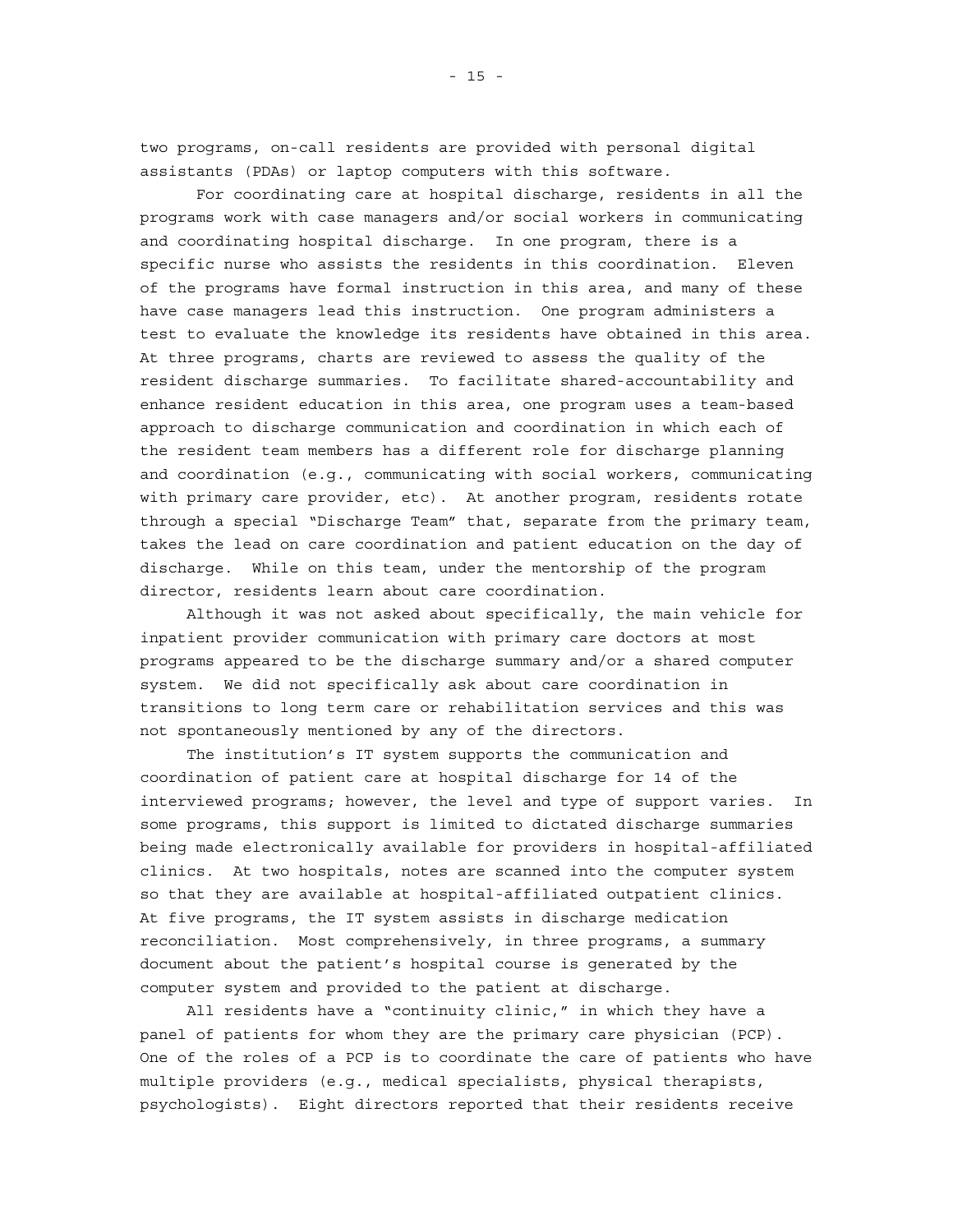didactics or attend case conferences on care coordination in the outpatient setting. IT supports outpatient communication and coordination of care in eleven of the programs. This support is limited to electronic sharing of notes between providers in seven programs. In two programs with outpatient COE, the system prompts the resident to include appropriate information when referring a patient. In two programs, providers (both medical and ancillary) send patient-care related "tasks" to one another, specifically requesting that a note or lab result be reviewed or acted upon.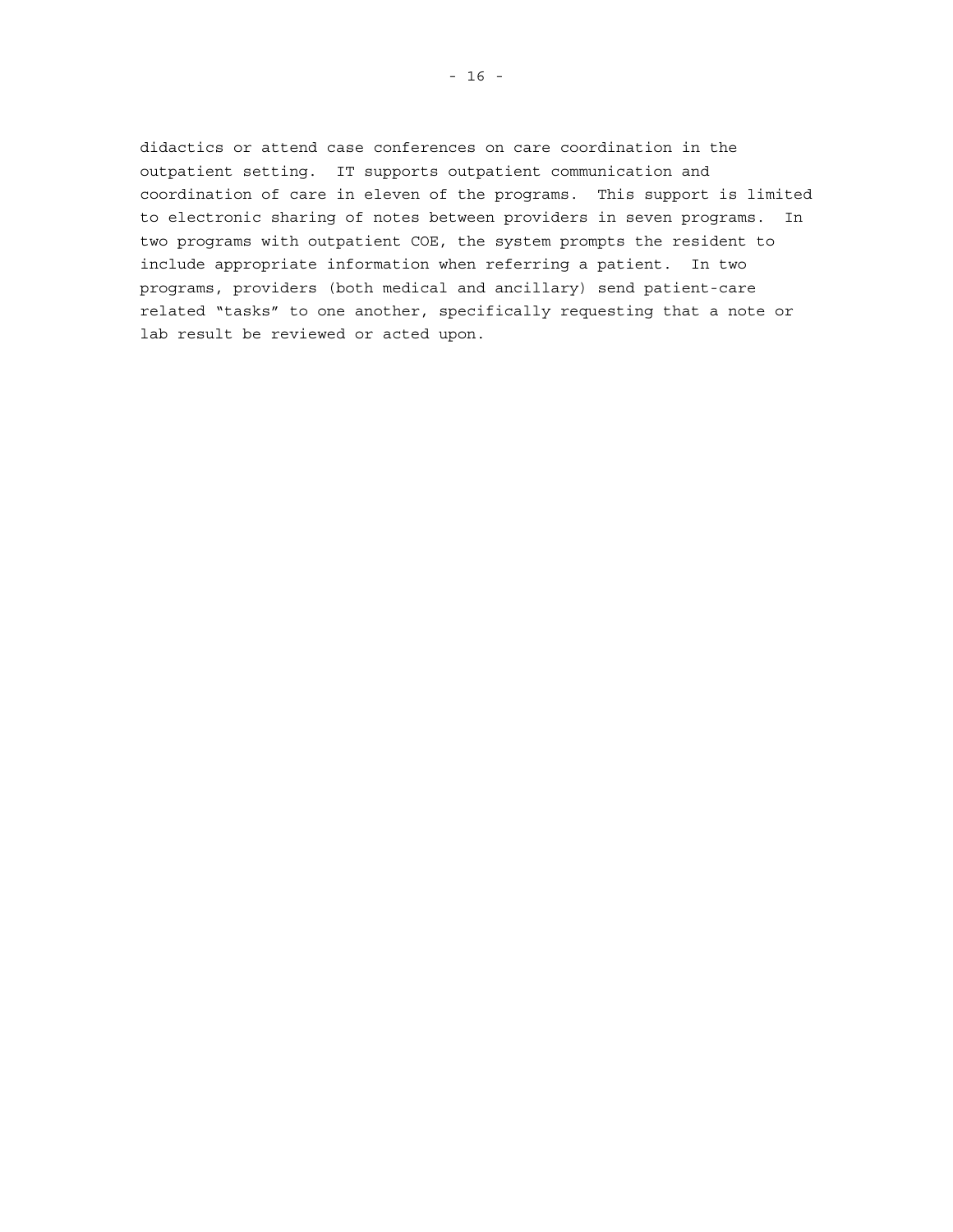<span id="page-30-0"></span>

| Program Number: 1                                   |              | $\mathbf{2}$ | з            |   | 5            | 6           |             | 8                         |   |   |                           | 12                        | 13           | 14.          | 15           | 16                        | 17           | 18           | 19                        | -20 | 21                        | 22                        | 23 | 24           | -25          | 26           | Total |
|-----------------------------------------------------|--------------|--------------|--------------|---|--------------|-------------|-------------|---------------------------|---|---|---------------------------|---------------------------|--------------|--------------|--------------|---------------------------|--------------|--------------|---------------------------|-----|---------------------------|---------------------------|----|--------------|--------------|--------------|-------|
| Communication / Coordination of Care                |              |              |              |   |              |             |             |                           |   |   |                           |                           |              |              |              |                           |              |              |                           |     |                           |                           |    |              |              |              |       |
| Formal instruction in inpatient provider hand-offs  |              | $X \times$   |              |   |              | $X$ $X$ $X$ |             |                           |   |   | $\mathsf{x}$              | $\boldsymbol{\mathsf{x}}$ |              |              | x            |                           |              | X.           | x                         | x   | x                         | x                         |    | x            |              |              | 14    |
| Faculty/chief resident supervise sign-outs          |              |              |              |   |              |             |             |                           | X |   | $\mathsf{x}$              |                           | $\mathsf{x}$ | $\mathbf{x}$ |              |                           |              |              |                           | X   | х                         |                           |    |              |              |              | 6     |
| Inpatient Written Sign-Outs Crtiqued                | <b>X</b>     |              |              | X |              | $X$ $X$     |             |                           |   | X |                           |                           |              |              |              |                           |              | х            |                           |     |                           |                           |    |              |              |              |       |
| Computer-Based Tool For Sign-Outs                   |              | x            |              |   |              |             | $X$ $X$ $X$ |                           |   | X | $\boldsymbol{\mathsf{x}}$ |                           | х            |              | х            |                           |              | x            |                           | X   |                           |                           |    |              |              |              | 10    |
| Formal Instruction in Discharge Coordination        |              |              |              | X |              | x           |             | $\boldsymbol{\mathsf{x}}$ |   | x | X                         | X                         |              | x            | x            | x                         |              | x            |                           |     |                           |                           |    |              | X            |              | 11    |
| IT supports Discharge Communication/Coordination    |              | $X$ $X$      |              |   |              | $X$ $X$     |             |                           |   | x |                           | X.                        |              | X            |              | x                         | X            |              |                           | х   |                           | x                         | x  | X            | x            |              | 14    |
| Formal Instruction in Outpatient Coordination       | X            |              |              |   |              |             |             | X                         |   | x |                           | $\mathsf{x}$              |              |              | X            | $\boldsymbol{\mathsf{x}}$ |              |              |                           | x   |                           | $\boldsymbol{\mathsf{x}}$ |    |              |              |              | 8     |
| IT supports Outpatient Coordination                 |              | $X$ $X$      |              |   |              |             | X           |                           |   | x |                           | $\mathsf{x}$              | $\mathsf{x}$ | $\mathsf{X}$ |              |                           | x            | $\mathsf{X}$ |                           | X   |                           |                           |    | $\mathsf{x}$ |              |              | 11    |
| Outpatient IT enables sending of patient care tasks |              |              |              |   |              |             | x           |                           |   | X |                           |                           |              |              |              |                           |              |              |                           | x   |                           |                           |    |              |              |              |       |
| <b>Multidisciplinary Teams</b>                      |              |              |              |   |              |             |             |                           |   |   |                           |                           |              |              |              |                           |              |              |                           |     |                           |                           |    |              |              |              |       |
| Formal Inpatient Teams                              |              | x            |              |   |              |             |             | x x x x x                 |   |   | $\mathsf{x}$              | $\mathsf{x}$              | x            | X            |              | x                         | $\mathsf{X}$ |              | x                         |     | X                         | x                         | x  | $\mathsf{x}$ | $\mathsf{x}$ | X            | 19    |
| Formal Teams on General Medical Service             |              |              |              |   |              |             |             |                           |   |   |                           |                           | x            |              |              | X                         |              |              | X                         |     |                           |                           |    | x            |              |              |       |
| Semi-Formal Inpatient Teams                         | $\mathsf{x}$ |              | $\mathsf{x}$ |   | $\mathsf{x}$ |             |             |                           |   |   |                           |                           |              |              |              |                           |              | $\mathsf{x}$ |                           | X   |                           |                           |    |              |              |              |       |
| Informal Inpatient Teams Only                       |              |              |              | X |              |             |             |                           |   |   |                           |                           |              |              | x            |                           |              |              |                           |     |                           |                           |    |              |              |              |       |
| Formal Outpatient Teams                             |              |              |              | x |              |             | $X$ $X$ $X$ |                           |   | X | X                         | $\mathsf{x}$              | $\mathsf{x}$ |              |              |                           |              |              |                           |     |                           |                           |    |              |              |              |       |
| Semi-Formal Outpatient Teams                        |              | $X$ $X$ $X$  |              |   | x            |             |             |                           | X |   |                           |                           |              | x            | x            |                           |              |              |                           | x   |                           |                           |    |              |              |              | 17    |
| Awareness of Absolute and Relative Costs            |              |              |              |   |              |             |             | x x x x x x x x x x       |   |   | $\mathbf{x}$              | X                         |              | X            | $\mathsf{x}$ | X                         | X            | x            | $\boldsymbol{\mathsf{x}}$ | x   | X                         | $\mathsf{x}$              | X  | X            | x            | X            | 25    |
| Lectures on Costs/Cost-effectiveness                |              |              |              |   |              | x           |             |                           |   | х |                           |                           |              |              |              | X                         | $\mathsf{x}$ |              |                           | x   | $\boldsymbol{\mathsf{x}}$ |                           |    |              |              |              | 6     |
| Lectures on Patient Share of Costs                  |              |              |              | x |              | x           |             |                           |   |   |                           |                           |              |              |              |                           | x            |              |                           | x   | X                         |                           |    | x            |              |              | 6     |
| Patient Safety Issues & Methods                     |              |              |              |   |              |             |             |                           |   |   |                           |                           |              |              |              |                           |              |              |                           |     |                           |                           |    |              |              |              |       |
| Lectures/Activity on Patient Safety Issues          |              |              |              |   |              |             |             | x x x x x x x x x x       |   |   | X                         | x                         | x            | x            | X            | X                         | x            | x            | x                         | X   | X                         | X                         | X  | X            | x            | $\mathsf{x}$ | 26    |
| Lectures/Activity on Theories/Methods of Patient    |              |              |              |   |              |             |             |                           |   |   |                           |                           |              |              |              |                           |              |              |                           |     |                           |                           |    |              |              |              |       |
| Safety Assurance & Investigating Incidents          |              |              |              |   |              | X           |             |                           |   |   |                           | $\mathsf{x}$              | $\mathbf{x}$ |              |              |                           |              | $\mathsf{x}$ |                           | X   |                           |                           |    |              |              | x            |       |
| Patient Safety Project                              |              |              |              |   |              |             | X           |                           |   |   | X                         | x                         |              |              |              |                           |              |              |                           |     |                           |                           |    |              |              | x            |       |

**Figure 2: Findings on Formal Activities and Infrastructure For Systems-Based Practice Topics**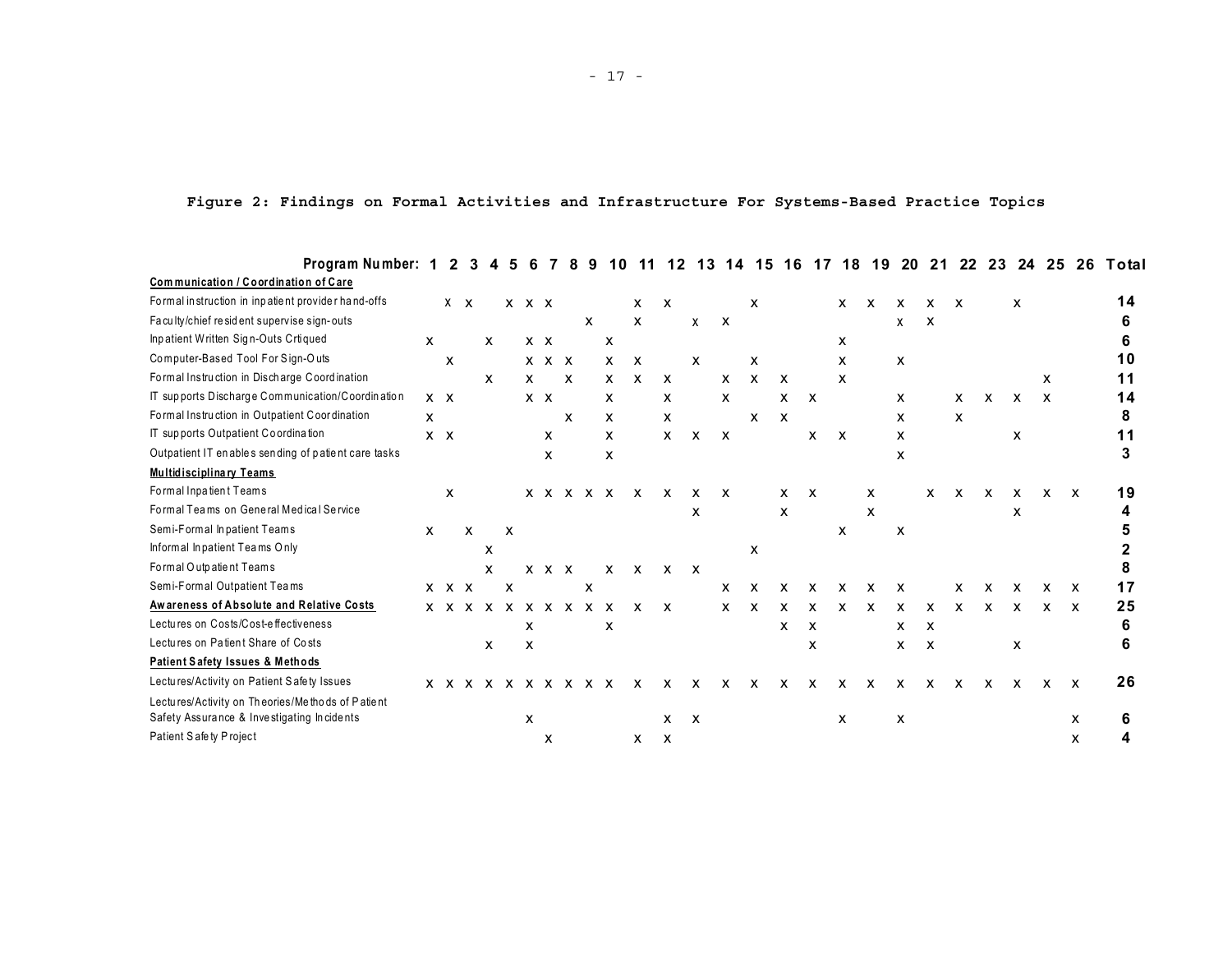#### **Working in Multidisciplinary Teams**

All the programs interviewed provide some experience working in formal, semi-formal, or informal multidisciplinary teams.

In 16 of the programs, residents have exposure at least once to working in an inpatient formal multidisciplinary team, in which nonphysician personnel, most commonly nursing, social work, or pharmacy, rarely a nurse practitioner, are assigned specifically to the team and participate in the team's daily rounds. Formal multidisciplinary teams are most commonly used only on subspecialty rotations, such as intensive care units, hematology/oncology services, and inpatient geriatrics units. In four programs, formal multidisciplinary teams are used on the general medical service. Five of the programs without exposure to formal inpatient teams do have experience working in semi-formal multidisciplinary teams; this means that although they do not do rounds together, there are regularly scheduled meetings between the residents and non-medical personnel outside of rounds. Two programs have informal teams only in which multidisciplinary personnel are available for consultation or are independently assessing the patient and discussing issues with the team as needed.

In ambulatory settings, eight of the programs give residents some, but often minimal, experience working in formal multidisciplinary teams, defined as having experiences in which the work of the resident and nonphysician personnel (e.g., social work, nutritionists, pharmacists) is formally coordinated. Commonly, these experiences are on geriatrics rotations or if the resident co-leads disease-specific education classes or group visits. In programs in which there are no formal outpatient multidisciplinary teams, the directors (with the exception of one program) reported that the residents have multidisciplinary staff available for consultation—most commonly social workers and less commonly nutritionists, pharmacists, podiatrists, and psychologists—in their ambulatory continuity clinics.

#### **Awareness of Absolute and Relative Costs**

All but one director indicated that their residents are taught to be aware of the absolute and relative costs of diagnostic tests and therapeutic agents. The most common approach to this teaching is through experience during patient care and related discussion. Seven directors reported providing lectures specific to this topic. One director reported using the expertise of hospital utilization management personnel to deliver these lectures and another reported that the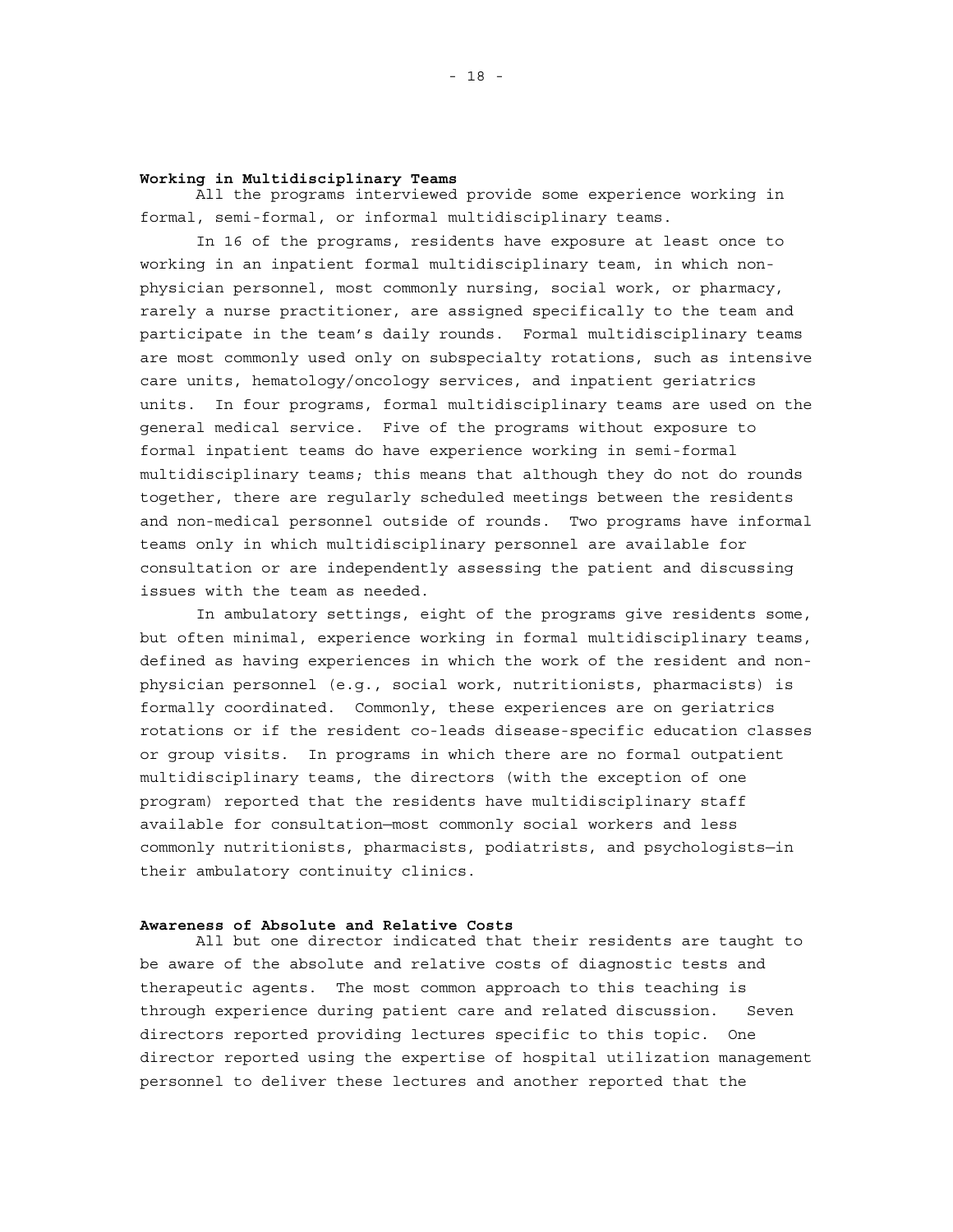graduate medical education office had hired a person specifically for educating residents in this and related billing and coding knowledge.

 Seventeen of the directors reported teaching their residents to know about patients' share of medical charges; seven programs have lectures or other exercises specific to this topic. The remaining programs indicated that their resident clinics are free or have a minimal "user's fee" and, thus, their residents do not gain experience in this area. For those getting this instruction, the emphasis and content is specific to the financial and insurance status of their specific patient population. For example, in one program, residents must know the basis for their clinic's sliding-scale clinic policy and in another, where most patients obtain low-cost generics at a local retail store, all residents know the costs of the different generics at that store. In programs with a larger proportion of insured patients, instruction is in insurance co-payment policies.

#### **Patient Safety and Patient Safety Methods**

All directors reported providing formal instruction in issues pertinent to patient safety (e.g., prevention of falls, proper patient identification). This instruction is done through lectures, monthly departmental morbidity and mortality conferences, program director meetings, or, in one program, through internet resources. Two programs supplement teaching with computer-based modules that residents are responsible for completing outside of duty hours. Only six programs, however, provide lectures on theories and methods of patient safety (e.g., standardization, root cause analysis). In one program, the residents spend time in the pharmacy to see how their computer orders are translated into the dispensing of medicine, how automated measures reduce medication errors, and how physician orders can assist or impede with these measures. Four programs have all residents engage in patientsafety mini-projects, investigating the incidence of adverse events (patient falls, hospital-acquired infections) or investigating rootcauses of a particular "near-miss" or adverse event.

Directors reported that informal teaching in this area is also common. One director mentioned having done faculty development to encourage and improve the quality of the informal teaching. Six programs have at least some (but not all) of their residents participate in hospital-wide patient safety committees. Three directors mentioned that if an adverse or "near-miss" incident occurred on a resident's patient, or for those who have "administrative rotations," if there is an adverse event in the hospital while they are on that rotation, then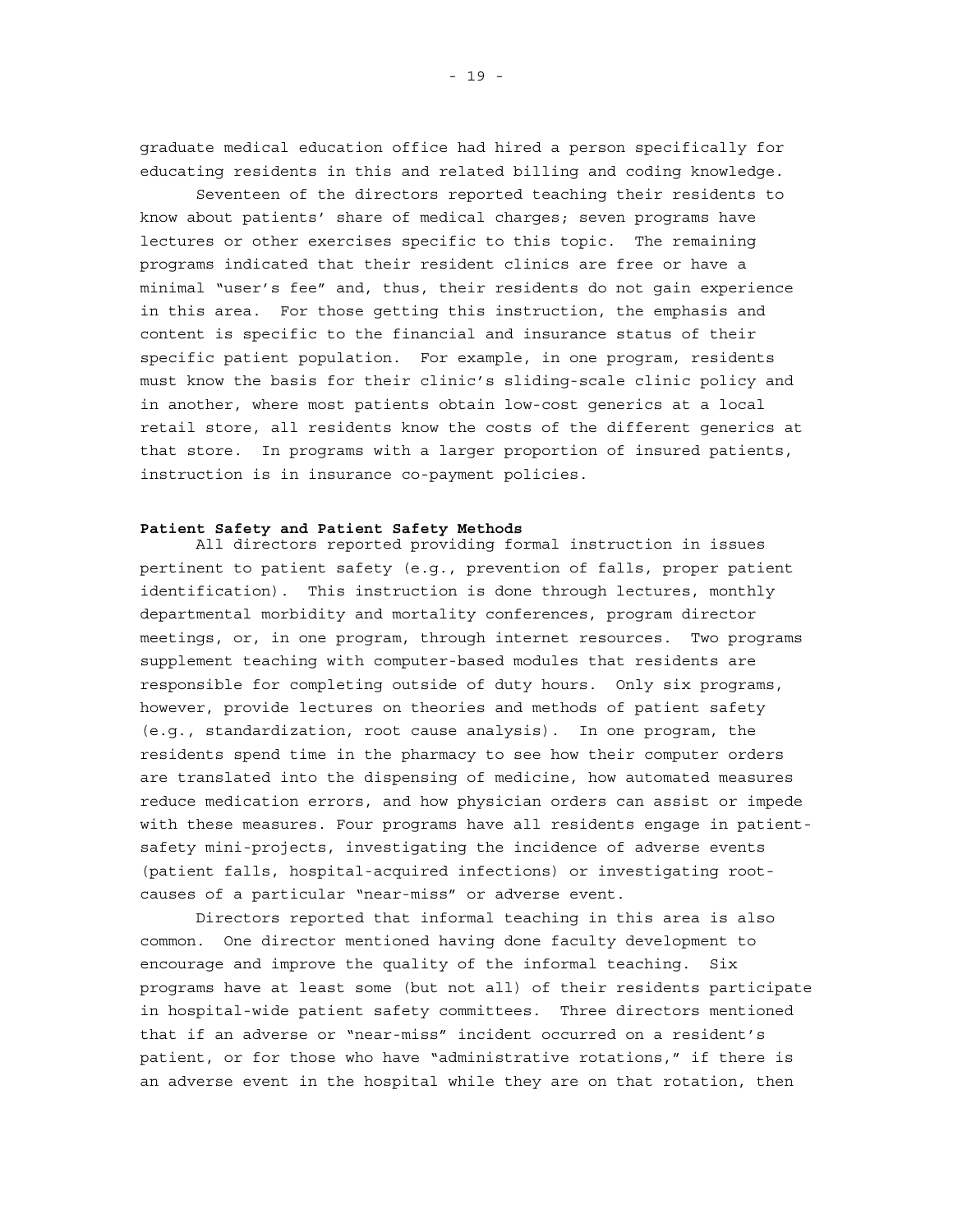<span id="page-33-0"></span>that resident is directly involved in the investigation by participating in the root cause analysis or related activities.

#### **INTERPERSONAL AND COMMUNICATION SKILLS**

Within the competency of interpersonal and communication skills, "the effective exchange of information and collaboration with patients, their families, and health professionals, $^{\prime 11}$  we asked about programs' instruction in communicating with other healthcare providers, communicating with patients, communicating with special populations, and communicating about end-of-life issues and advanced directives. Figure 3 graphically presents the results. Several program directors emphasized that, although they have formal sessions on interpersonal and communication skills, the main, and most effective, way that residents build these skills is through experiences, with faculty modeling, mentoring, and informal feedback. Additionally, we found that twothirds of the interviewed programs have formal instruction in communicating with other healthcare providers and all of the programs have formal instruction in communicating with patients. Most, but not all programs, formally teach their residents the skills of cultural competency. Half of the programs give formal instruction in health literacy but less than one-third provide formal instruction in using interpreters. Most programs provide formal teaching in communicating about end-of-life issues and advanced directives and all directors indicated that their residents get ample experience in this topic.

#### **Communicating with Other Health Care Providers**

Although residents in all programs gain daily experience with communicating with other healthcare providers, 15 of the programs give formal instruction in skills for effectively communicating with other members of the health care team. Two programs do this primarily through a resident retreat on this topic, nine through lecture and/or role-playing exercises, three through interdepartmental panel discussions or meetings, three through web-based modules, and two through formal evaluation and feedback from nursing staff. One of the programs providing lectures includes content on conflict resolution. Four program directors mentioned having the nurses and other staff evaluate their residents on communication skills.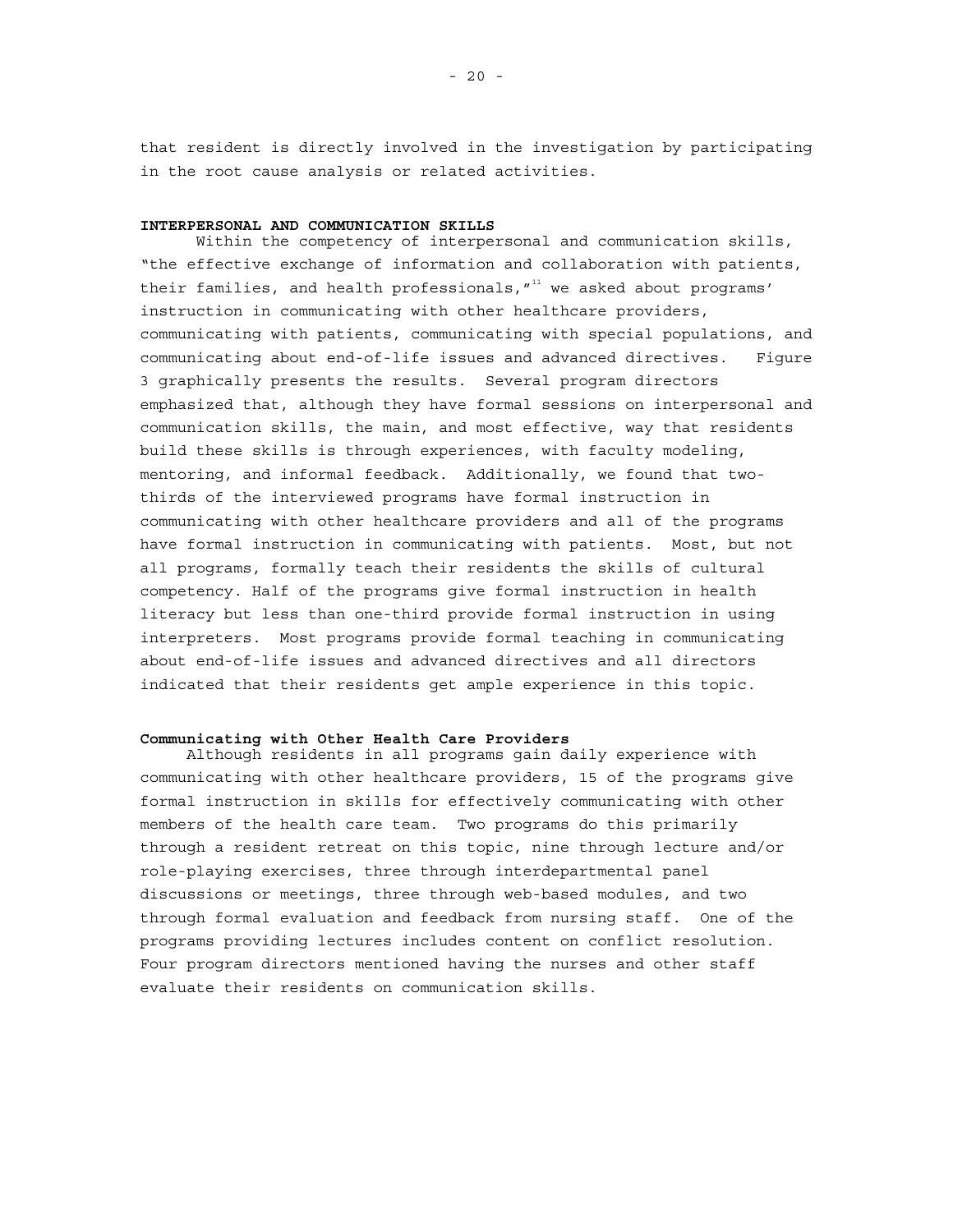|  |  |  |  |  |  |  |  |  | Figure 3: Findings on Formal Activities For Interpersonal and Communication Skills |  |
|--|--|--|--|--|--|--|--|--|------------------------------------------------------------------------------------|--|
|--|--|--|--|--|--|--|--|--|------------------------------------------------------------------------------------|--|

<span id="page-34-0"></span>

| Program Number:                                | 1 <sup>1</sup> | 2 <sub>1</sub>            | 3 <sup>1</sup> | $\vert$ 4    | 5 <sup>1</sup> | 6                         | $\mathbf{7}$              | 8 <sup>1</sup> | 9   | 10                     | 11 | 12 | 13                        | 14 | 15 | 16                        | 17 | 18 | 19 | 20 <sub>1</sub>           | 21                        | 22 | 23 | 24 <sup>1</sup> | 25 <sup>2</sup> |    | 26 Total                 |
|------------------------------------------------|----------------|---------------------------|----------------|--------------|----------------|---------------------------|---------------------------|----------------|-----|------------------------|----|----|---------------------------|----|----|---------------------------|----|----|----|---------------------------|---------------------------|----|----|-----------------|-----------------|----|--------------------------|
|                                                |                |                           |                |              |                |                           |                           |                |     |                        |    |    |                           |    |    |                           |    |    |    |                           |                           |    |    |                 |                 |    |                          |
| Communication Skills With Healthcare Providers | x              |                           | X              |              | X              |                           |                           | X              |     | X                      | ΙX | X  | $\boldsymbol{\mathsf{x}}$ |    | x  |                           |    |    | x  | X                         | X                         | X  |    | X               | X               |    | 15                       |
| Communicating Clearly With Patients About      |                |                           |                |              |                |                           |                           |                |     |                        |    |    |                           |    |    |                           |    |    |    |                           |                           |    |    |                 |                 |    |                          |
| Diagnosis and Treatment Plan                   | X              | X                         | ΙX.            |              | $x \mid x$     |                           | X                         | X              | x   | $\mathsf{I}\mathsf{X}$ | ΙX | X  | X                         | X  | X  | X                         | X  | X  | X  | X                         |                           |    | x  |                 | X               | x  | 22                       |
|                                                |                |                           |                |              |                |                           |                           |                |     |                        |    |    |                           |    |    |                           |    |    |    |                           |                           |    |    |                 |                 |    |                          |
| Engaging Patients in Shared Decisionmaking     | x              | $\mathbf{x}$ $\mathbf{x}$ |                | lx.          | lx.            | ΙX                        |                           |                |     |                        | X  | X  | $\boldsymbol{\mathsf{x}}$ |    |    |                           |    |    |    | X                         |                           |    | x  |                 | X               | ΙX | 13                       |
| <b>Patient Education</b>                       |                | x                         |                |              |                | X                         |                           |                |     |                        | X  |    | <b>X</b>                  |    |    | x                         |    | x  |    |                           |                           |    | x  |                 |                 | X  | 8                        |
|                                                |                |                           |                |              |                |                           |                           |                |     |                        |    |    |                           |    |    |                           |    |    |    |                           |                           |    |    |                 |                 |    |                          |
| Counseling in Adherence / Behavior Change      |                | X                         |                |              |                | X                         | $\boldsymbol{\mathsf{x}}$ |                | X   |                        |    | X  | $\boldsymbol{\mathsf{x}}$ |    |    |                           |    |    | x  | X                         |                           |    |    |                 | X               | x  | 10                       |
| <b>Cultural Competency</b>                     | x              | ΙX.                       | ΙX.            | Ιx.          | ΙX.            | ΙX.                       | ΙX.                       | x              |     | X                      | ΙX | X  | X                         | X  | X  | $\boldsymbol{\mathsf{x}}$ | X  | X  | X  | $\boldsymbol{\mathsf{x}}$ | X                         | X  | X  |                 | X               | x  | 24                       |
| Using Interpreters                             |                |                           |                |              |                |                           | x                         |                |     | X                      |    |    | X                         |    | X  |                           |    |    |    | X                         | X                         |    |    |                 | x               |    | $\overline{\phantom{a}}$ |
| Health Literacy                                |                |                           | x              |              |                | X                         |                           | X              |     | X                      | ΙX |    |                           |    | X  | X                         | X  | x  | X  | X                         |                           |    | x  |                 | x               |    | 13                       |
| End-of-life Communications                     | x              | X                         |                | $\mathsf{x}$ | ΙX.            | $\boldsymbol{\mathsf{x}}$ | $\mathsf{x}$              | Ιx.            | lx. |                        |    | X  | X                         | X  | X  | X                         | X  | X  | X  | $\boldsymbol{\mathsf{x}}$ | $\boldsymbol{\mathsf{x}}$ | X  | X  | X               | X               |    | 22                       |
| <b>Holding Family Meetings</b>                 |                |                           |                |              |                | x                         |                           |                |     |                        | X  |    |                           |    | x  |                           | x  | X  |    |                           |                           |    | x  | X               |                 |    | ⇁                        |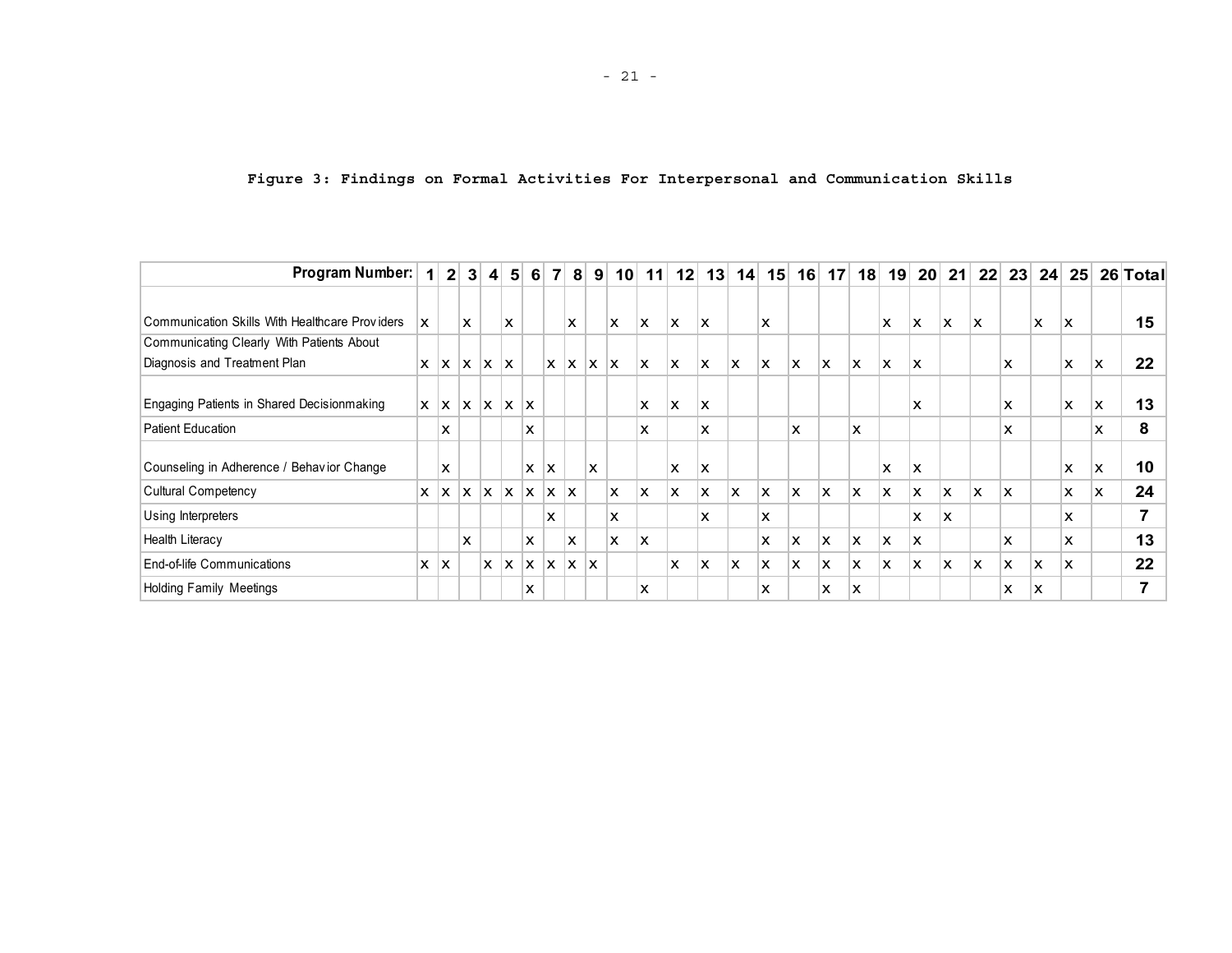#### **Communicating with Patients**

All programs reported having formal sessions for observing residents as they are communicating with patients and then giving feedback on their communication skills. In addition, 22 of the programs have a formal curriculum on communicating with patients clearly about diagnosis and treatment plans. This is done through lectures and/or role-playing, standardized patients, web-based instruction, and/or videos. Delivering difficult news was an area commonly mentioned as being taught through lectures and/or role-playing. Two directors indicated formally soliciting feedback from patients about resident communication skills and providing that information, in summary form, to the resident. Five directors reported videotaping selected residentpatient interactions and then later, with faculty and/or peers, critiquing and discussing the video. Half of the programs have formal instruction in engaging patients in shared decisionmaking, through lectures, role-playing, standardized patients, or internet modules. In one program, the department has hired a clinical psychologist specifically for teaching residents communication and shared decisionmaking skills. In one program, communication skills, in conjunction with elements of systems-based practice and practice-based learning and improvement, are the focus of a special rotation, during which residents are not responsible for patient care activities. Seven directors of programs in which there are many international medical graduates (IMG) mentioned needing to occasionally devote additional time and resources to building the communication skills of IMG residents who have difficulty with their accents, language, or culturally-appropriate interactions.

All directors indicated that their residents gain experience in providing patient education. Seven directors additionally indicated formally teaching the techniques of patient education. A few program directors referenced instruction in the general subject of how to be a good teacher; although this instruction is more focused on how to teach medical students and junior residents, they indicated that it also contains principles applicable to patient education. In three programs, residents engage in a specific patient education project or activity, such as leading or co-leading a class to educate patients about medical conditions (e.g., diabetes education classes). In eight programs, the residents interact with and receive teaching from health or nurse educators. In fifteen programs, the residents use electronically available resources for patient education; in nine programs, the computer system provides direct links to these electronic resources.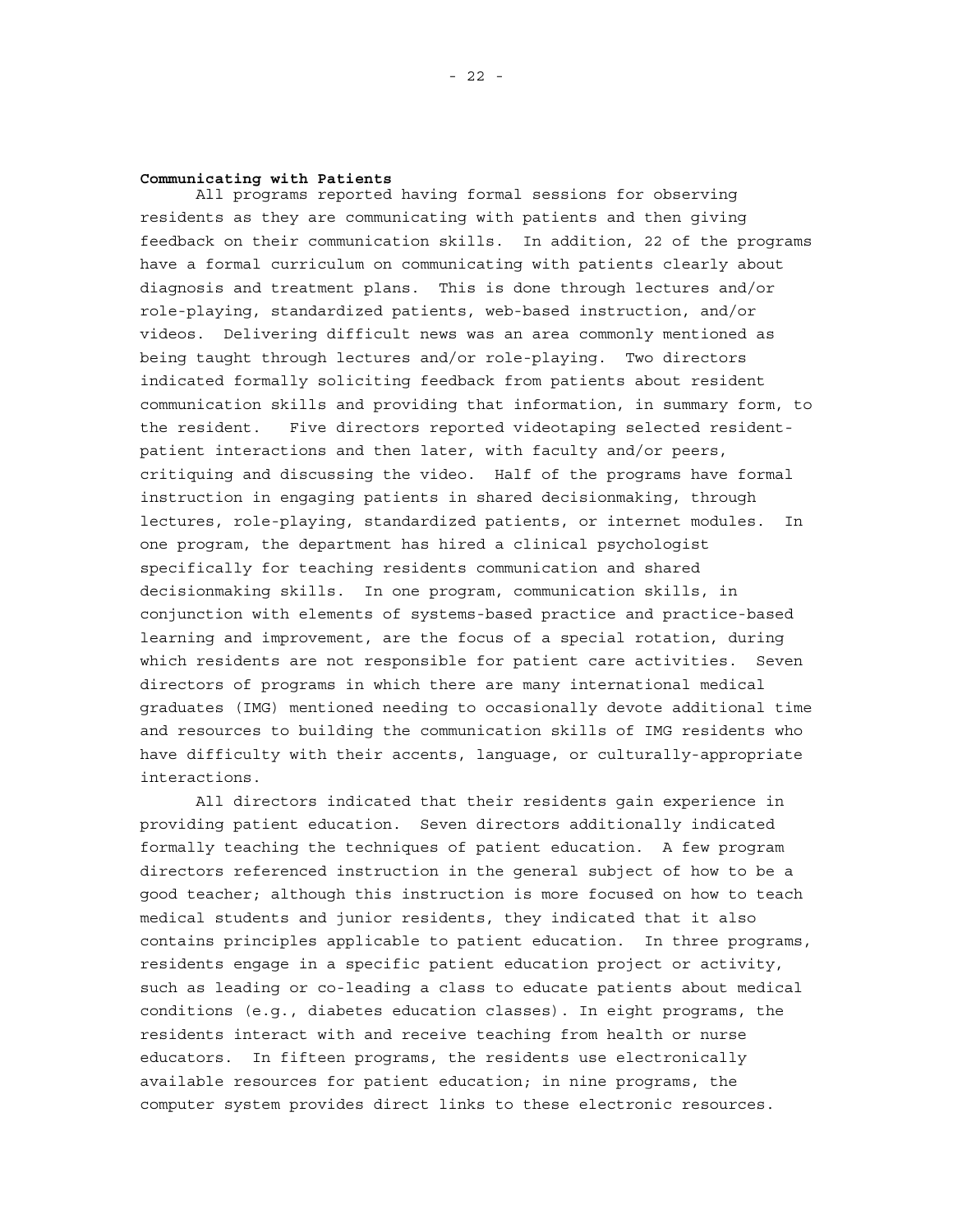One program has a special "patient library" that the residents can refer the patients to through an "educational prescription."

Twenty of the directors endorsed teaching, formally or informally, methods to improve adherence to medications or lifestyle modifications. This is a topic of lectures in ten programs; one program uses standardized patients for this instruction. In one program, this topic is taught by a clinical psychologist.

## **Communicating with Special Populations**

All except two directors indicated formally teaching their residents the knowledge and skills of acquiring cultural competency. A few directors mentioned that their instruction in acquiring cultural competency is specific to the cultures encountered in their patient population and not necessarily transferable into other settings. The most common method for delivering cultural competency instruction is through lectures; however, two programs use video presentations, one uses standardized patients, and one brings in community members to speak. Four programs with large proportions of IMGs also use the multiculturalism of their residents, asking them to take turns speaking about something from their own cultures.

All but three directors indicated that all their residents receive some experience using interpreters. In those three programs, their patient population is such that interpreters are rarely needed, although telephone interpreter services are available, and the residents are instructed in how to utilize them if needed. Among the other 23 programs, the extent of experience depends on the patient population. Eight directors indicated that their residents receive specific lectures in techniques on the effective use of interpreters. When provided, these lectures are often performed by the hospital's interpreter staff. In one program, the interpreters use a competency checklist evaluating residents' ability to use an interpreter effectively. One director noted that, although they had provided formal teaching in the effective use of interpreters when they used in-person interpretation, now that they have switched to an entirely phone-based system, he did not think these lectures are needed.

For communicating with patients with limited health literacy, all but three directors thought their residents get a great deal of experience in this area. Thirteen of the programs provide formal teaching in this topic: ten through specific lectures, one using a standardized patient, one using web-based resources, and one using formal mentoring when residents engage in a required activity developing patient education materials.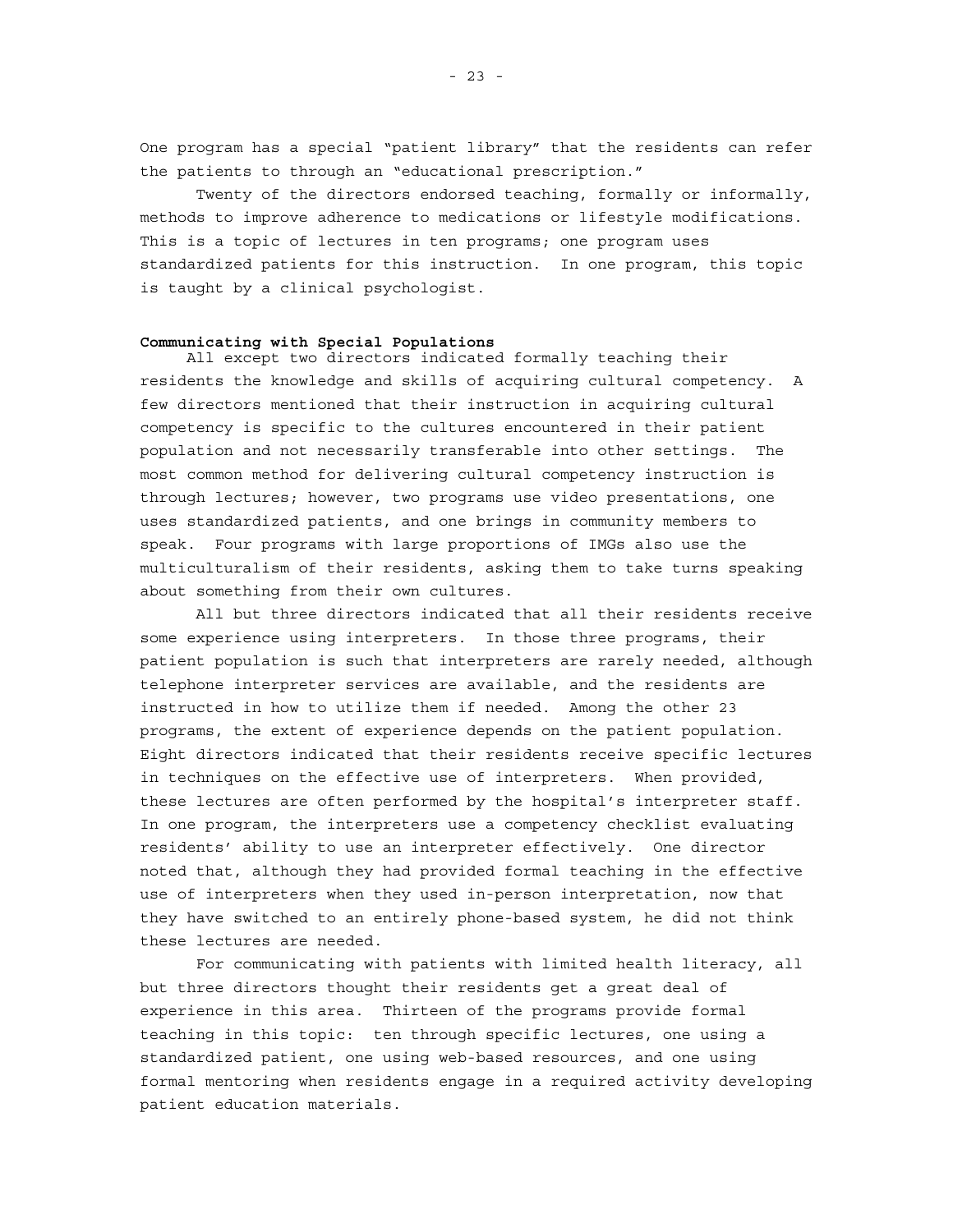#### **Communicating about End-of-life Issues and Advanced Directives**

In all programs, residents have multiple experiences communicating with patients and their families about end-of-life issues. Additionally 23 of the programs provide specific lectures, role-playing, standardized patients, or web-based instruction on this topic. Seven of the programs have lectures, standardized patients, or on-line modules on holding family meetings. Residents in all the programs receive instruction in talking with patients about advanced directives. The institutions of three of the programs hold multidisciplinary Schwartz Center Rounds, $30$ during which health care providers convene to discuss emotional and social issues that arise in being caregivers in difficult end-of-life situations.

### **CARE SETTINGS AND INFORMATION TECHNOLOGY INFRASTRUCTURE**

We found significant variation among the programs in residents' experiences with care settings and in use of electronic medical records (EMR) and computer order entry (COE). These results are displayed in Figure 4.

#### **Care Settings**

The care settings to which the programs expose their residents vary widely. Of the seven university hospital-based programs, four have required rotations in community-based hospitals. Residents in six programs rotate through Veterans' Affairs (VA) hospitals. Eighteen of the programs have a required rotation in hospice or palliative care. Twenty-one of the programs have required ambulatory experiences in community settings (private offices or community clinics); however, for most programs this experience is minimal in time and scope. Fourteen programs have the residents perform home visits and 21 programs have a required rotation in which they experience or provide care in a nursing home or rehabilitation unit. Twenty directors reported that their residents have some experience with managed care settings and/or populations, but seven volunteered that it was a very small segment of their overall patient population. In contrast, in one program all outpatients are managed care patients. No directors reported that their residents have experience in designated medical homes; however, five directors indicated that their clinics are working toward achieving this designation or that they believe their clinics have all, or almost all, the features of a medical home.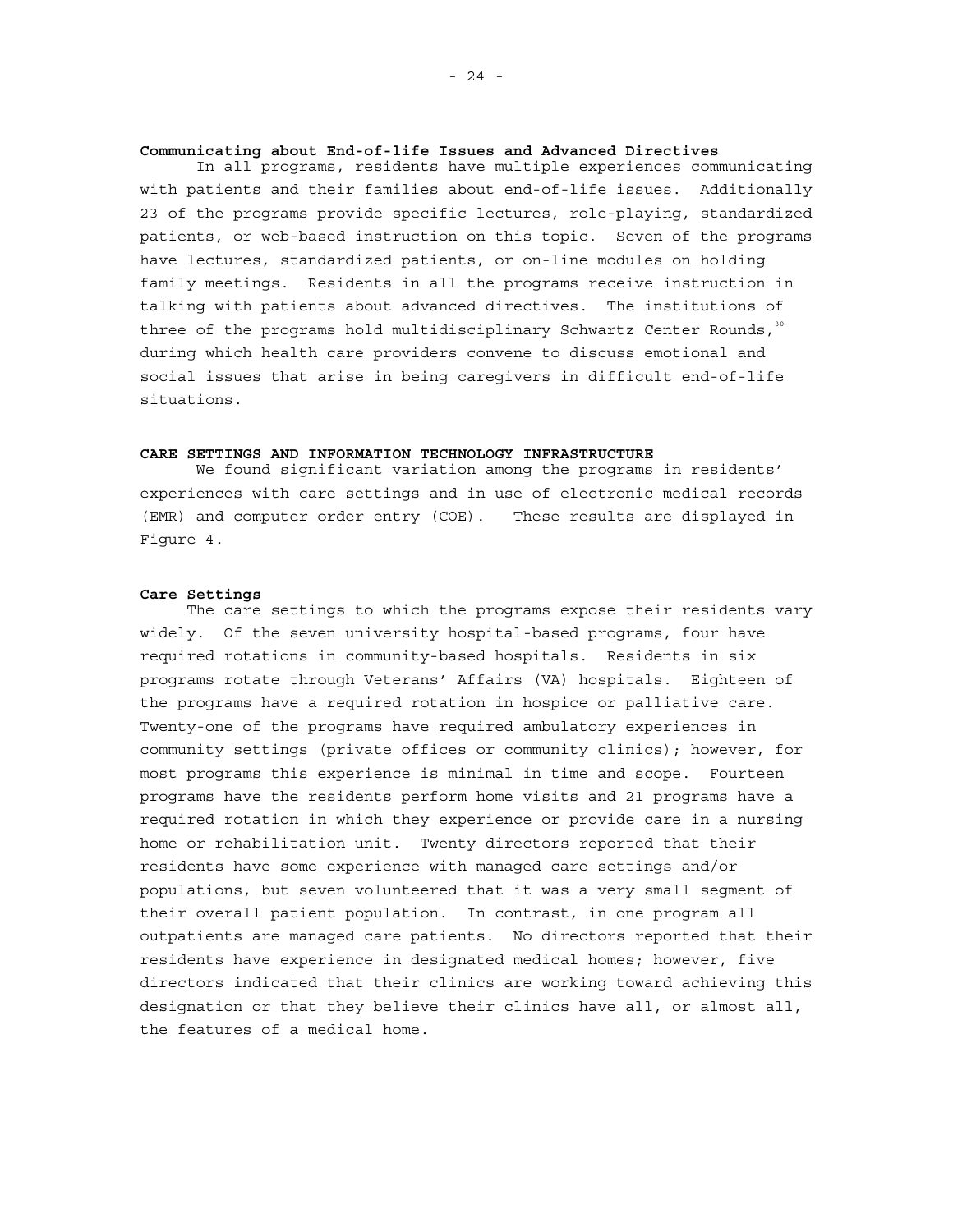| Program Number:                        | $\mathbf{1}$ | 2 <sup>2</sup> | 3 <sup>l</sup> | $\overline{\mathbf{4}}$  | 5 <sup>1</sup>            | 6        | $\overline{7}$ | 8 <sup>1</sup> | 9          | 10 <sup>1</sup> | 11       | 12 | 13          |          | 14 15 | 16          | 17 <sup>1</sup> | 18  | 19 | 20 <sub>1</sub> | 21 <sup>1</sup> | 22 | 23 <sup>1</sup> | 24 <sup>1</sup> | 25 <sup>1</sup> |   | 26 Total |
|----------------------------------------|--------------|----------------|----------------|--------------------------|---------------------------|----------|----------------|----------------|------------|-----------------|----------|----|-------------|----------|-------|-------------|-----------------|-----|----|-----------------|-----------------|----|-----------------|-----------------|-----------------|---|----------|
| <b>Care Settings and Models:</b>       |              |                |                |                          |                           |          |                |                |            |                 |          |    |             |          |       |             |                 |     |    |                 |                 |    |                 |                 |                 |   |          |
| Community Clinic or Private            |              |                |                |                          |                           |          |                |                |            |                 |          |    |             |          |       |             |                 |     |    |                 |                 |    |                 |                 |                 |   |          |
| Practice                               | x            |                | x              |                          | $x \mid x \mid x$         |          | <b>x</b>       | $\mathbf{x}$   |            | ΙX.             | ΙX.      | x  | ΙX.         | <b>x</b> | X     |             | x               | x   |    | x               |                 | X  | X               | ΙX.             | X               | x | 21       |
| Home Visits                            |              | x              |                |                          | x                         |          | x              | $\mathbf{x}$   |            | x               | x        | x  | x           |          | x     |             | x               |     |    | x               |                 | x  | x               |                 | x               |   | 14       |
| Nursing Homes or Rehabilitation        |              |                |                |                          |                           |          |                |                |            |                 |          |    |             |          |       |             |                 |     |    |                 |                 |    |                 |                 |                 |   |          |
| Centers                                | x            | x              | lх.            |                          | $\mathbf{x}$ $\mathbf{x}$ | ΙX.      | ΙX.            | $\mathbf{X}$   |            | lx.             | ΙX.      | X  | Ix          |          | x     | x           |                 |     |    | x               | X               | X  | x               | ΙX.             | X               | x | 21       |
| Palliative Care/ Hospice               |              | x              |                |                          | $x \mid x$                | <b>x</b> | ΙX.            |                | $x \mid x$ |                 | <b>X</b> | x  | ΙX.         | ΙX.      | x     | x           |                 |     |    |                 | x               | x  | ΙX.             | ΙX.             | X               |   | 18       |
| Managed Care                           |              |                |                | $x \mid x \mid x \mid x$ |                           |          | x              | $\mathbf{x}$   | $X$ $X$    |                 | <b>X</b> | x  | x           |          | x     | X           |                 | x   |    | x               | x               | x  | x               | x               | X               |   | 20       |
| Information Technology Infrastructure: |              |                |                |                          |                           |          |                |                |            |                 |          |    |             |          |       |             |                 |     |    |                 |                 |    |                 |                 |                 |   |          |
| Inpatient - Comprehensive              | x            | X              |                |                          |                           |          |                |                | x          |                 |          |    | x           |          |       |             |                 |     |    |                 |                 |    |                 |                 |                 |   | 4        |
| Inpatient - Partial                    |              |                | ΙX.            | <u> x  </u>              | <b>x</b>                  | ΙX.      | $x \mid x$     |                |            | x               | x        | x  |             | x        | X     | x           | x               | ΙX. | X  | ΙX.             | ΙX.             | x  | ΙX.             | ΙX.             | X               | x | 22       |
| Inpatient - Computer Order Entry       |              | $x \mid x$     |                |                          |                           |          |                |                | X          |                 |          |    | $\mathbf x$ |          | x     | $\mathbf x$ | x               | x   | X  | x               |                 |    | X               |                 |                 |   | 11       |
| Outpatient- Comprehensive              |              | x              |                |                          |                           |          | X              |                | $x \mid x$ |                 |          |    |             | x        |       |             |                 |     |    | x               |                 | X  |                 |                 |                 |   | 7        |
| Outpatient - Partial                   | x            |                | x              |                          | $x \mid x$                |          |                |                |            |                 |          | X  | x           |          | x     | x           | ΙX.             | X   | x  |                 | x               |    | X               | x               |                 |   | 14       |
| Outpatient - None                      |              |                |                |                          |                           | X        |                | X              |            |                 | X        |    |             |          |       |             |                 |     |    |                 |                 |    |                 |                 | X               | X | 5        |
| Outpatient - Computer Order Entry      |              | <b>x</b>       |                |                          |                           |          | x              |                | $x \mid x$ |                 |          |    |             | x        |       |             |                 |     |    | x               |                 | X  | x               |                 |                 |   | 8        |

**Figure 4: Findings on Care Setting, Models and Information Technology Infrastructure**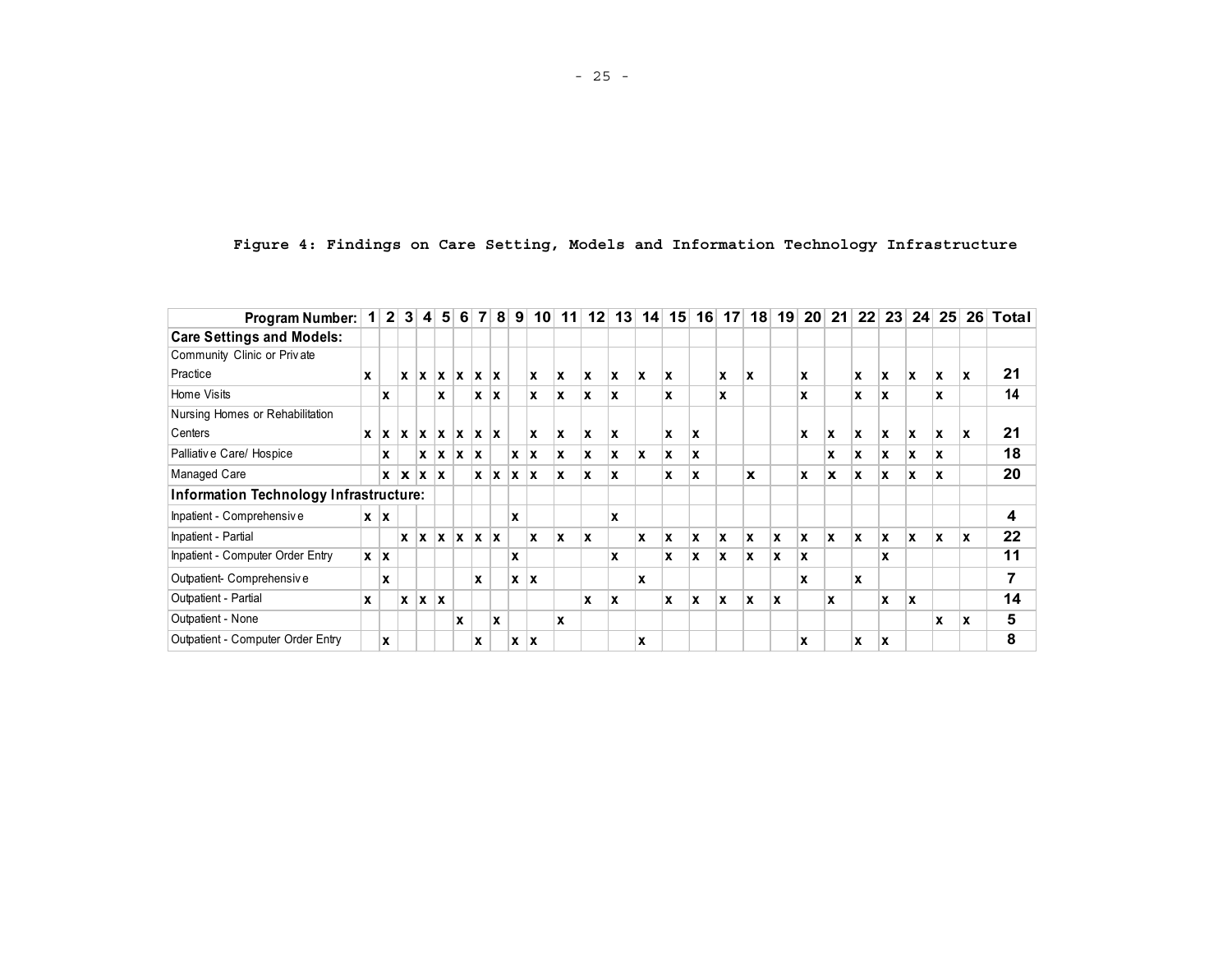## **Electronic Medical Record (EMR) & Computer Order Entry (COE)**

All programs provide residents with some experience in using electronic medical records (EMRs). However, residents in only four programs use comprehensive EMRs, including computer order entry (COE), for all or the majority of inpatient care. Residents in the remaining 22 programs use a partial EMR for the majority of their inpatient work. These partial systems range from those in which all aspects except progress notes are electronic to those in which the only electronic components are laboratory and study results. Seven programs with partial EMRs have COE. At two of these 22 programs, although the program's primary hospital has a partial EMR, the residents experience a comprehensive EMR with COE when rotating through an affiliated Veteran's Affairs (VA) hospital.

In residents' outpatient settings, seven programs use comprehensive EMRs with COE; in one program, the EMR is partial but has COE; ten programs have partial EMRs without COE; and in five programs, the main ambulatory care sites do not have any electronic records. Residents in two of the programs use electronic orders for prescriptions. In two additional programs, residents with continuity practice at the affiliated VA clinics use a comprehensive medical record system, with electronic prescriptions, but those residents at the non-VA clinic do not.

Only one of the programs interviewed has comprehensive EMRs in both inpatient and outpatient settings. Among the others, four directors indicated that their institution is phasing-in comprehensive EMRs, while the remaining reported that this process has been put "onhold" or did not indicate that it is being pursued.

## **REPORTED FACILITATORS AND BARRIERS**

Six major themes emerged from program directors' reflections on facilitators and barriers to teaching in these topics and settings: (1) The presence or absence of IT; (2) the presence or absence of faculty expertise and time; (3) the characteristics and resources of the program's setting; (4) institutional support; (5) competing priorities for resident time and residents' baseline knowledge and interest in these topics; and (6) the scarcity of research in educational and evaluation strategies for these topics.

#### **Information Technology**

The presence or absence of IT was the most often-cited resource acting as a facilitator or barrier, respectively, for teaching in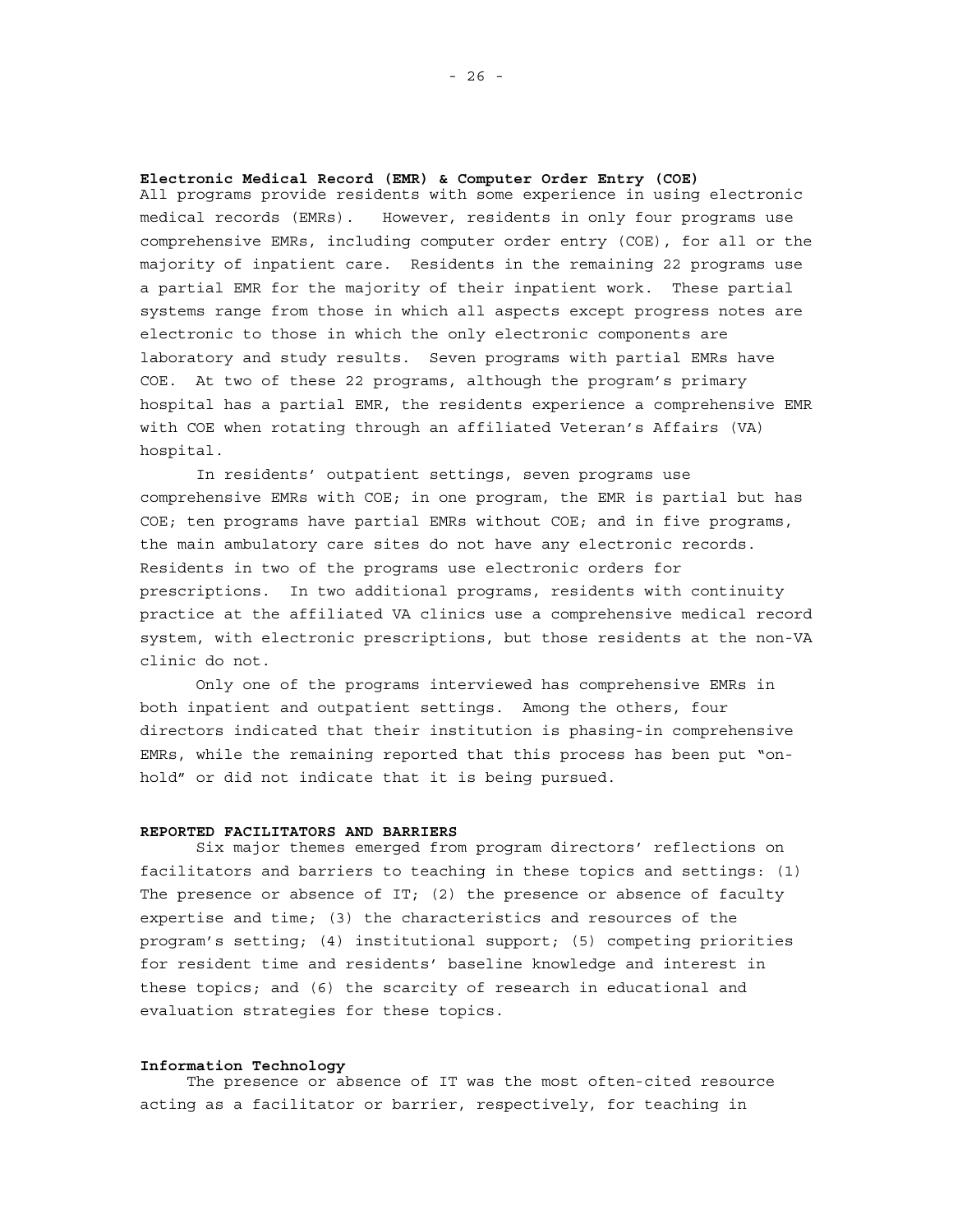several topics. Having a comprehensive, or nearly comprehensive, EMR system was cited as not only key in giving residents experience in using such systems, but was also referred to as sources of data for quality improvement projects, tools for reinforcing the use of decision-support and prediction tools, methods to coordinate patient care in both the hospital and outpatient settings, and sometimes links to patient education materials. Furthermore, several directors commented that not having easily accessible information about cost was the major barrier to their instruction in this topic and a few suggested that a potential solution would be for their IT system to provide information and feedback on cost and cost-effectiveness.

## **Faculty Expertise and Time**

Faculty expertise was also mentioned often as a key determinant of the quality and quantity of teaching in these topics. Almost uniformly, a "faculty champion" who spearheaded the development and implementation of a curricula was central in areas in which programs have welldeveloped formal curriculum. Additionally, general faculty competency, or lack thereof, was a common explanation for informal teaching being either strong or weak in various areas. Several directors mentioned that because some of these competency areas were not emphasized in the residency programs of many of their faculty members, the informal teaching currently being done is lacking, with some faculty potentially acting as "counterproductive role-models."

 Programs vary in their ability to recruit, retain, and develop faculty with expertise in these competencies. For some programs, the institution and/or department have been deliberate about recruiting faculty with expertise in particular areas (e.g., palliative care, evidence-based medicine) and/or have had access to resources to invest in faculty development. Some institutions and departments require each of their faculty to develop an area of educational expertise, providing dedicated time, salary, and/or promotion incentives for teaching and other related activities. However, because smaller programs have a smaller faculty, it is more difficult for them to have faculty with expertise in all topics. Furthermore, program directors reported varying levels of influence over the hiring of faculty; one program director shared that at her institution, faculty hiring decisions are made entirely to fill clinical care needs, without considering specific graduate medical educational needs. Some directors expressed frustration that their faculty have insufficient time protected for teaching or to engage in faculty development in deficient areas.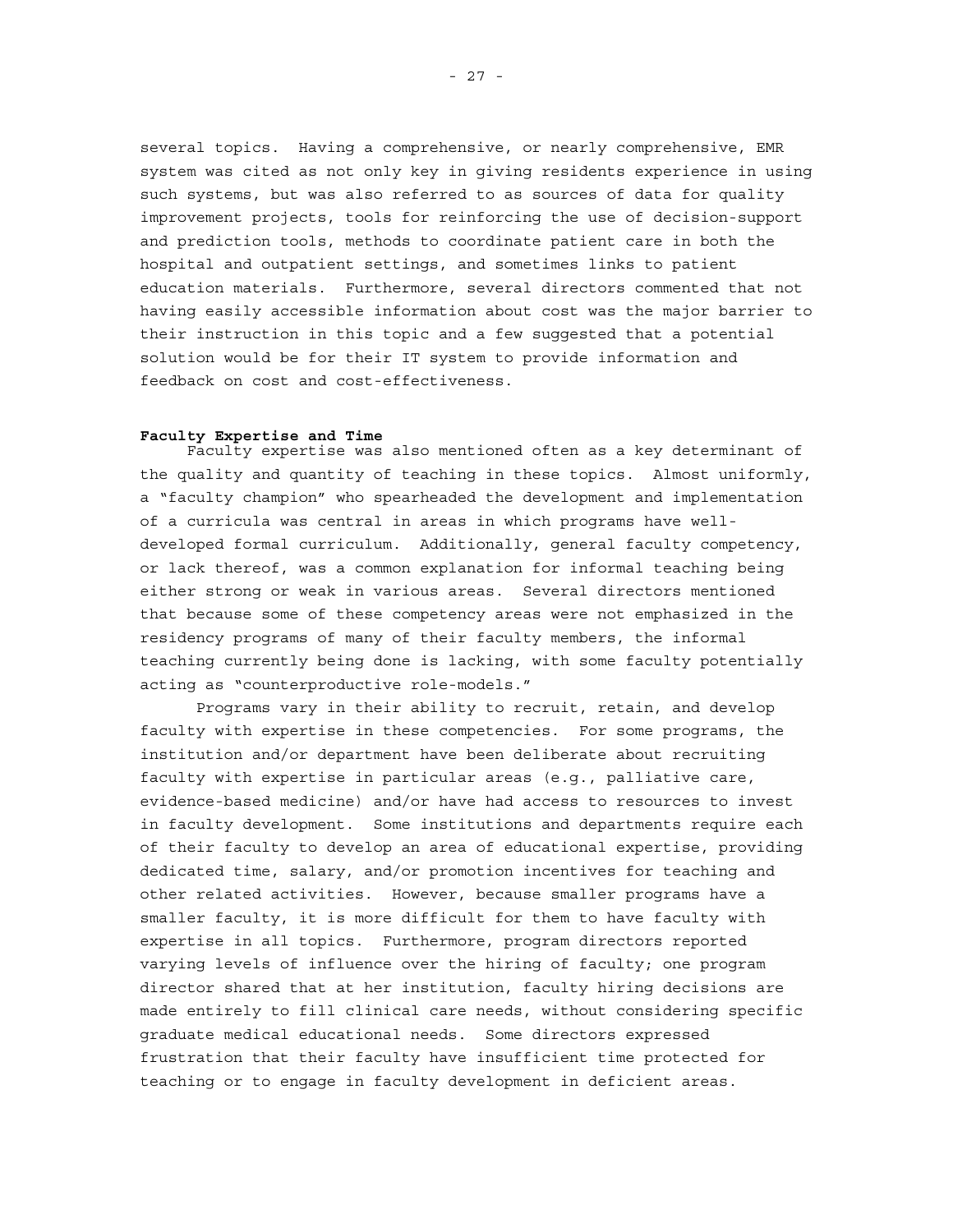Some programs have attempted to overcome their department's or institution's deficiencies through interdepartmental and/or interinstitutional collaborations. For example, two directors described partnering with other residency programs in their institutions to deliver formal instruction on communicating with other health care providers. Another program combines resources with other nearby programs and a local university to be able to provide videotaped standardized patient exercises in patient communication skills. One program funds its residents to attend lectures at a nearby university program. In developing curricula, one director in a community program described collaboration with the faculty of a medical school. Finally, some directors described informal collaborations, discussions at national meetings, ACGME's Educational Innovations Project (EIP), and email list-serves.

 Faculty time was another commonly-listed key determinant for having formal curricula in this area. Several program directors described curricula that they would like to develop or enhance, but they or other faculty have not had the time protected to do so. (The programs do not have the funds to provide this time.) Many directors noted that because their faculty members already are implementing curricula in the continuously expanding medical knowledge curriculum, they do not have time to teach in these other areas.

 Faculty time was also noted by some directors as a barrier to informal instruction in these competencies. Directors indicated that pressures to increase clinical productivity have resulted in faculty being less able to take the additional time to discuss issues with residents as they arise in clinical care Similarly, faculty now have less time to observe and provide feedback on residents' interpersonal and communication skills. Programs do not have funding to staff clinical sites with additional faculty who could focus on observing and providing this feedback.

#### **Setting**

Directors described how the settings in which the programs are based can be both assets and limiting factors in their residents' education. For example, residents' experiences with diverse patient populations, and the nature of that diversity, are determined by the patient populations in their institutions. Similarly, experience with different insurance and payment structures is determined by the institution and geographic area. Some directors reflected that their residents are practicing in settings that are "just not real world"; examples include having limited external pressures for productivity or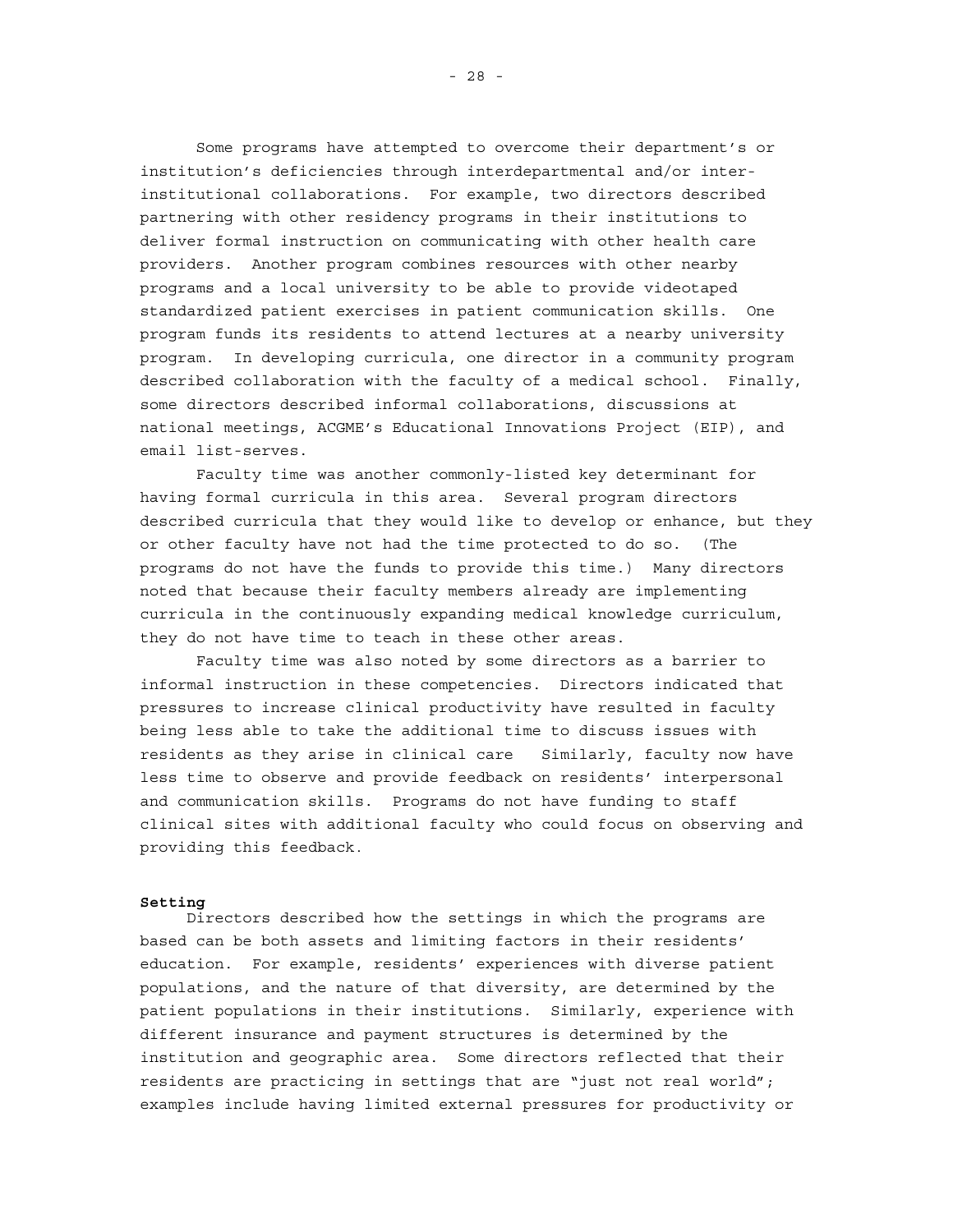cost-efficiency, working exclusively with uninsured or under-insured populations, having scarce infrastructure in ambulatory settings, and working with non-adherent patient populations. Thus, the residents are unprepared to work in other settings and/or have had such negative experiences with ambulatory care that they choose non-ambulatory specialties and practices.

 Some programs attempt to overcome the limitations of their settings by giving residents exposure to community physicians. However, directors indicated that this has become increasingly difficult to implement in recent years as community physicians and organizations are less willing or able to absorb the cost of having residents in their practices. Two directors indicated that the program now provides small stipends to community physicians as incentives. Another program primarily uses its graduates for participation and thus depends on the personal relationships that the director has cultivated and maintained.

For some programs, models of care, resources, and patient populations are not available in their immediate community (e.g., managed care, patients who are culturally/linguistically diverse). Thus, to give exposure to these settings, program directors mentioned that a rotation away from the institution would be ideal. Furthermore, a few directors described how they thought away-rotations might be utilized for teaching quality-improvement methods or system-based care at institutions that have developed expertise in these areas. However, they reported that the current restrictions of Medicare graduate medical education funding are a barrier to setting up these rotations. If a resident rotates to another hospital, the home institution loses Medicare revenue for the time spent at the other hospital.

#### **Institutional Support**

Program directors varied widely in their perceptions of the support that hospital administration and other institutional leaders provide. Several directors described areas where hospital priorities aligned with educational needs, which meant that hospital development in this area was a key factor in the program's development in this area. The implementation of EMRs was the most common example of this alignment, but quality assurance and improvement, patient safety methods, patient care coordination, and multidisciplinary teamwork were also cited. Some directors reported that their institutions have been supportive of teaching interpersonal and communication skills by providing web-based learning and/or protecting resident time for building these skills, but more often the institution was less supportive of activities in this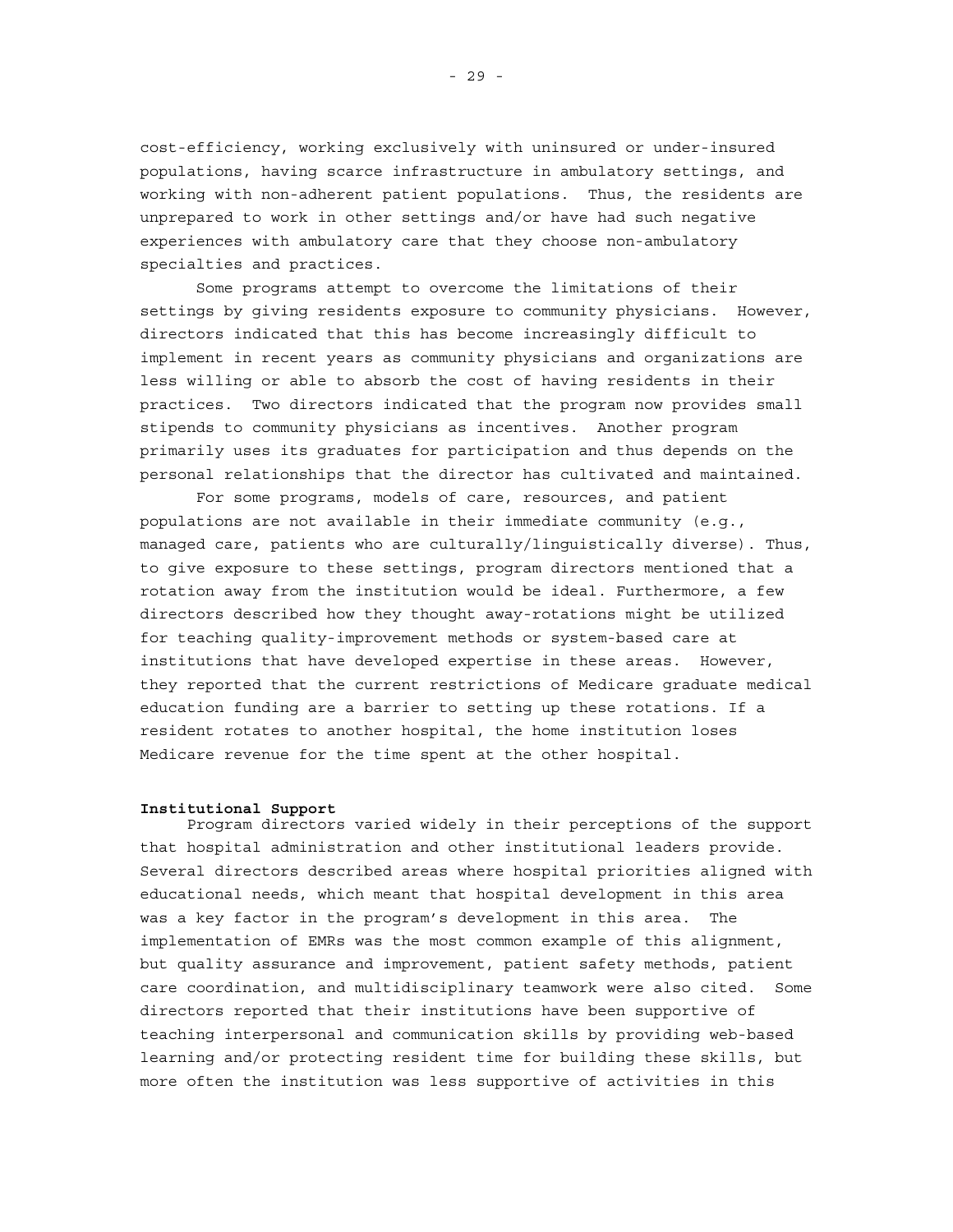competency than in systems-based care or practice-based learning and improvement.

Although program directors sometimes disagreed with specific standards, they overall viewed ACGME's leadership in, and regulation about, these competencies to be helpful in getting institutional support. One program that is a member of ACGME's educational innovations project credited the requirements of that project as being key in getting increased institutional support. Another director, talking about the institutional support for teaching in systems-based practice, said "if there were a mandate, they would do it."

Some program directors spontaneously expressed concerns about GME funding. They worried that if funds for GME were decreased, their institution may be unwilling to continue its support of residency programs.

# **Resident Time, Baseline Knowledge, and Interest**

Almost all program directors cited competing priorities for resident time as a barrier to effective teaching in these competencies. Time to teach these competencies competes with both education in other competencies and with the institution's clinical service needs. Several directors explained that in recent years the knowledge and skills an internal medicine resident needs to master, both in medical knowledge and these newly specified competencies, have grown exponentially. Yet with this increased volume of material, work-hour restrictions have decreased the time by which residents have to gain these knowledge and skills. Therefore, many directors noted that choices need to be made about the quality and the quantity of teaching in the different competencies and/or the structure or duration of internal medicine teaching. Several program directors expressed concern that if, as recent reports have recommended, work hours are restricted further,  $31$  the residency environment may become increasingly "fractured" and "chaotic" and, therefore, even less amenable to instruction in these competencies.

 Several directors reported that resident baseline knowledge and skill in these competencies facilitates or impedes their educational program in these topics. In evidence-based medicine, several directors indicated that because residents enter with knowledge in this topic, all that is needed is a forum and structure for them to broaden their skills and experience. However, in topics such as quality improvement methods and systems-based practice, several program directors mentioned that their residents enter completely naïve to this area. In the words of one director, "it's a new language when they get to residency." (See Appendix for information on medical school teaching in these areas.)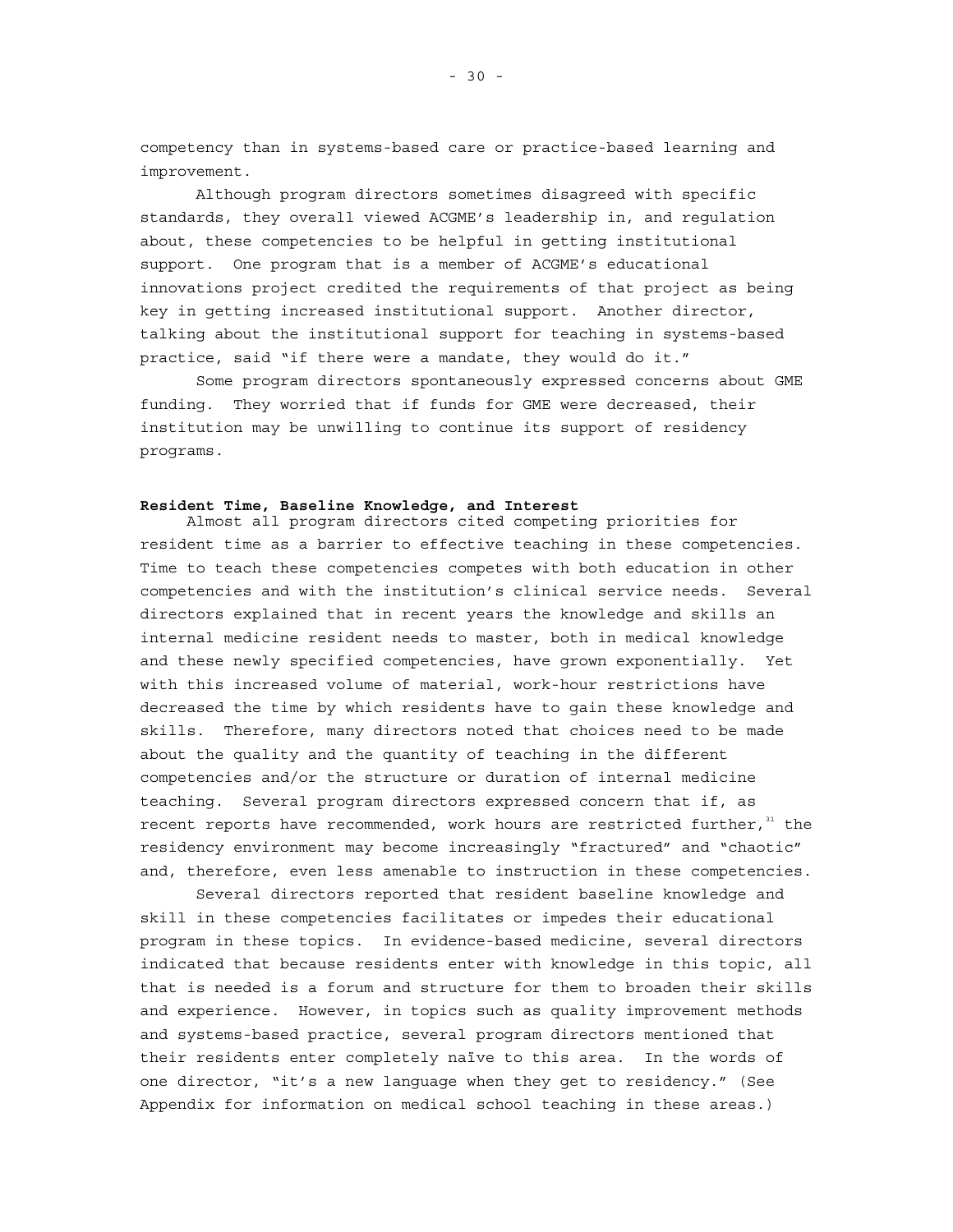Residents also vary in their baseline knowledge in interpersonal and communication skills. The need to do basic or remedial instruction in this area was cited often by directors of programs having a large proportion of IMGs. This remedial instruction sometimes absorbed a significant amount of program directors' time and resources.

 Lack of inherent resident interest in these topics was also cited as a barrier. Some directors explained that their residents are more interested in the topics of the medical knowledge competency, because these are the topics that are tested in the American Board of Internal Medicine (ABIM) certification examination. Furthermore, the residents do not seem to appreciate how these topics will be relevant to their post-residency practices.

#### **Research in Educational and Evaluation Strategies**

Several directors mentioned that there is a dearth of educational methods or tools that have been validated as effective for teaching residents these competencies. Thus, directors called for increased research into curricular innovations with dissemination of results that would be easily accessible. Furthermore, several directors explicitly cautioned against automatically valuing formally-delivered curriculum (lectures, projects, web-based modules) over informal curriculum, because in their opinions, much of these topics are best taught through the experience of patient care, with skilled faculty mentoring. Finally, directors pointed out that it is difficult and time-consuming to evaluate their residents in these competencies, which hinders development and targeting of educational strategies.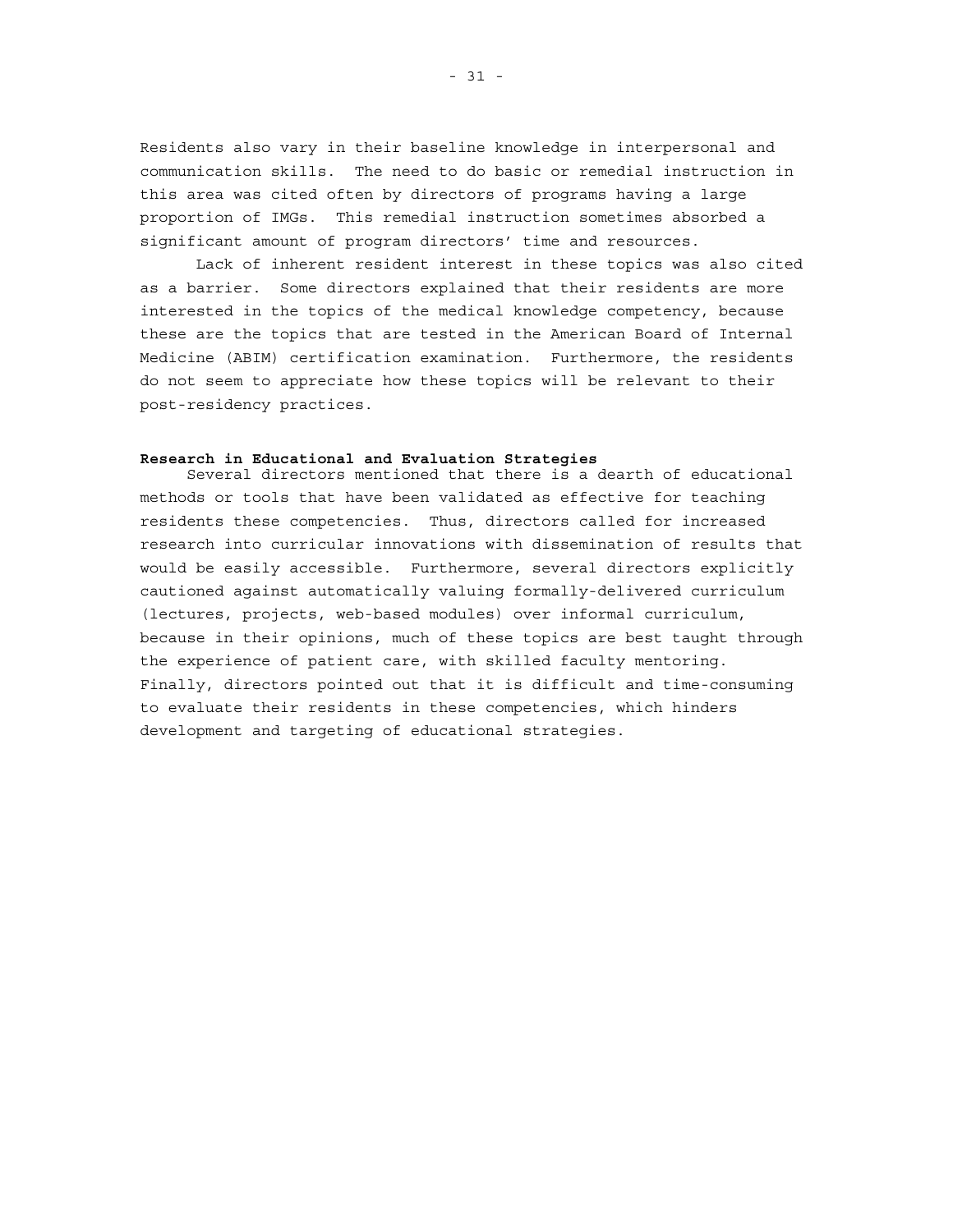## **5. SUMMARY AND DISCUSSION**

In summary, interviews with the directors of 26 randomly-selected and representative internal medicine programs revealed that, although most programs have some teaching in the selected topics, there is large variation in the extent of and approach to this teaching and, in general, falls short from that needed, as recommended in several expert reports.4-9

Two areas of IM residency education stood out as relative strengths, in relation to the others: teaching in evidence-based medicine and communicating with patients about end-of-life care and decisions. Although IM programs vary in the formality of their teaching in communicating with patients about end-of-life decisions, directors generally felt that their residents gained ample experience in this topic. Secondly, evidence-based medicine is an area consistently taught through formal methods (with every program having a journal club). Program directors also have the perception that many residents enter with a good foundation of skill in this area; our review of U.S. medical school curricula (detailed in Appendix A) concurred with this observation as this topic is taught universally at all schools reviewed.

In both the IM programs interviews and the review of medical school curricula, teaching in evidence-based medicine and end-of-life communications emerged as relative curricular strengths. This may belie what one program director summed up as, "one does what one does well." Repeatedly, directors reported that teaching of evidence-based medicine and end-of-life communications is facilitated by having faculty members with expertise in these areas. This underscores the potential value of faculty development, or some other method of bringing to the program faculty expertise in the other topics, as an approach for improving teaching in these topics.

 For many topics (both among IM programs and medical schools), informal teaching is predominant. The significant role of informal teaching, through faculty role-modeling and patient-focused feedback and discussions, further supports the importance of faculty development and ensuring that all faculty are competent in these areas. For example, even if residents are receiving didactic instruction in shared decisionmaking, but faculty role-modeling does not reinforce, or may even sometimes contradict, this teaching, then it will be ineffective. Therefore, it is not sufficient for programs to have a single faculty member with expertise in a topic, but also must ensure the basic competency of all their faculty members.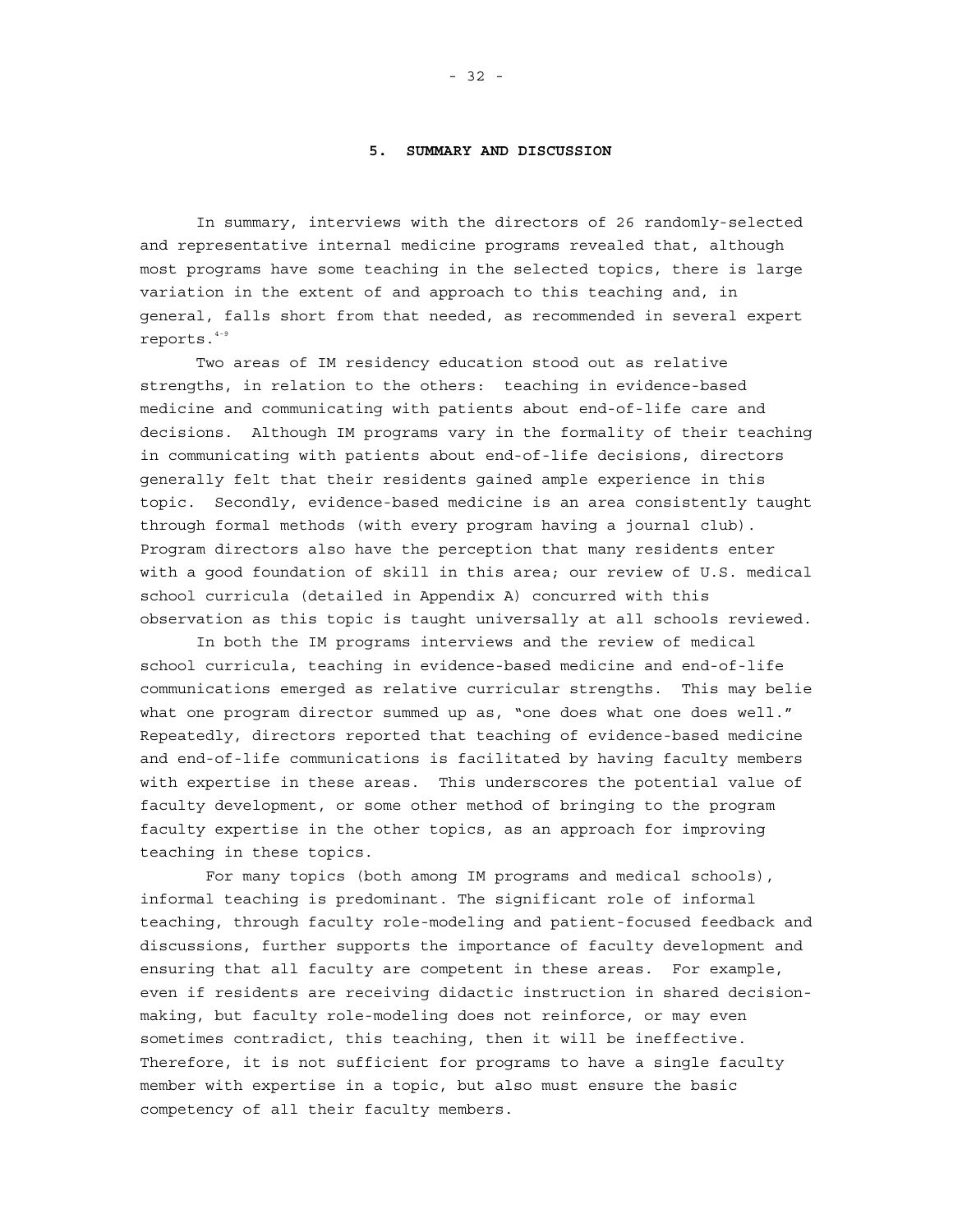Although directors varied in their enthusiasm for different topics and awareness of teaching methods in these topics, they were, in general, supportive of improving curricula. However, as several program directors warned, any policy changes must be formulated so that teaching in other areas, particularly medical knowledge and patient care, are not negatively impacted. Also, heterogeneity in health care systems, settings, and residents also revealed the need for flexibility in graduate medical education policies.

In most topics, the teaching is inconsistent and, in general, remains far short from that needed, as outlined by various expert reports.4-9 Most notably, the IOM's report on education of health professionals asserts that a core competency for health professionals is the ability to "communicate, manage knowledge, mitigate error, and support decision making using information technology."<sup>4</sup> Yet, only one of the interviewed programs uses a comprehensive EMR in both inpatient and outpatient settings and one-third have IT-supported decisionsupport. In the topic of quality improvement, few programs give residents experience with implementing system changes or teach basic safety design principles, as recommended by the IOM.<sup>4</sup> Few programs provide any formal teaching in using cost or cost-effectiveness in clinical decisions. The IOM additionally recommends that "most" patient care should be conducted in multidisciplinary teams;<sup>4</sup> however, only four programs have incorporated multidisciplinary teams into general medicine inpatient services. Experiences with multidisciplinary teams in outpatient settings are very limited or nonexistent. Less than onethird of the programs interviewed formally teach residents the techniques of patient education, a skill that is central to patientcentered care and essential for successful chronic disease management.  $4,17$ Furthermore, in contrast to COGME's recommendation that "clinical education should occur in settings that are representative of the environment in which graduates will eventually practice,"<sup>5</sup> residents in most programs have very limited experiences in community-based medicine or with working in managed care settings.

Given these marked deficiencies, we will now discuss our findings' potential implications for GME financing, accreditation bodies, the Internal Medicine certification exam, and medical school training.

## **GRADUATE MEDICAL EDUCATION (GME) FINANCING**

Medicare is the largest explicit funder of GME activities through payments it makes to teaching hospitals for the direct and indirect  $costs$  of teaching activities.<sup>32</sup> These interviews reveal several vehicles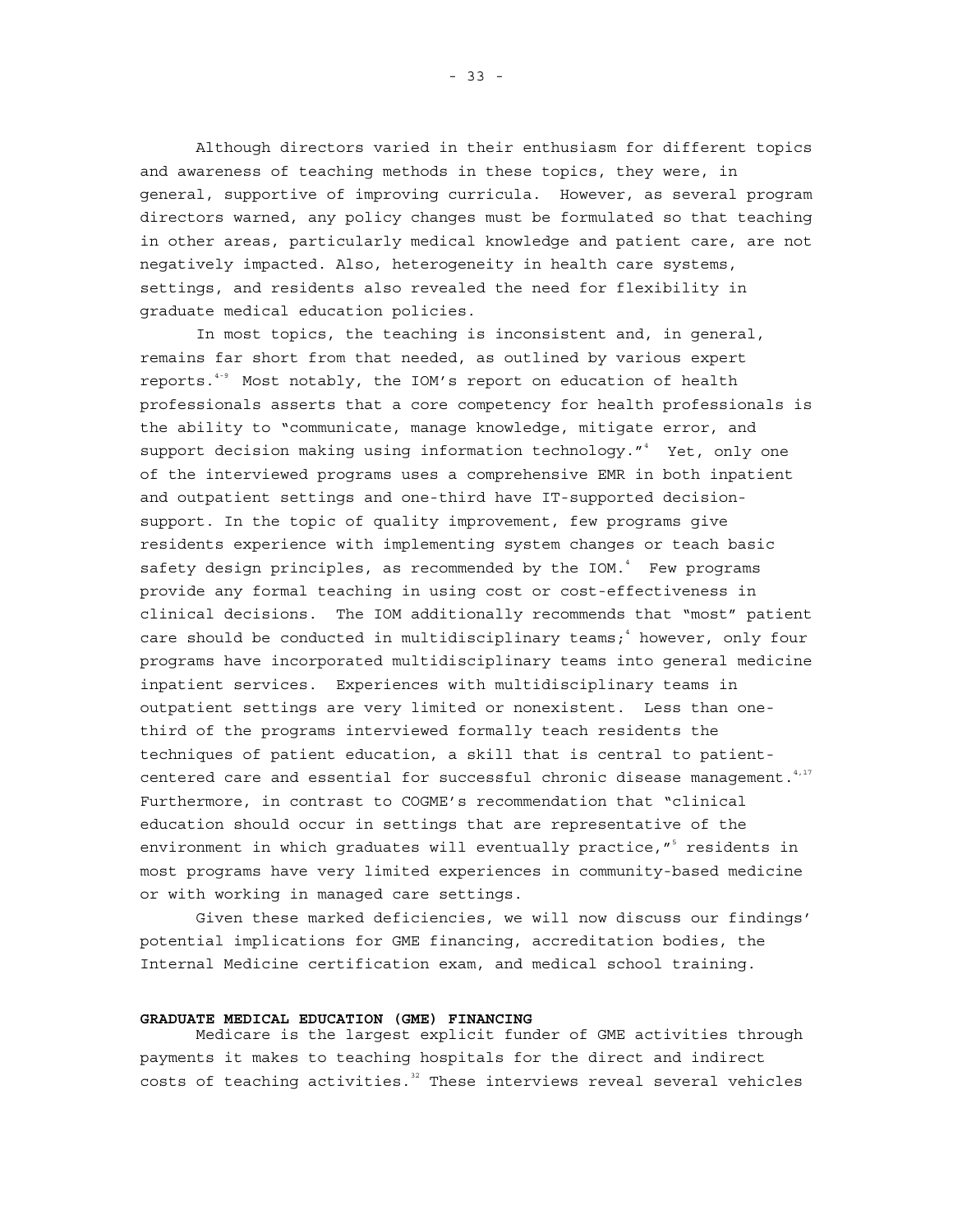through which Medicare GME funding policies are affecting, or have the potential to affect, IM programs' teaching in these topics.

Graduate medical education financing is complicated because education and patient care services are jointly produced. Currently, GME support is provided through hospital revenues from patient care activities. In areas that experiential learning through patient care is the preferred method for instruction, this financing may be appropriate. However, program directors pointed out that, for curricular areas where didactic or learning outside of patient care activities is needed, this educational time competes with the institution's clinical service needs. The time spent by attending physicians and residents in educational activities reduces the time available for revenue-generating patient care activities and thereby impacts the institution's willingness to devote resources to educational activities. Furthermore, even in topics where instruction is patient-care based, faculty time to give, and resident time to receive, quality and comprehensive feedback, conflicts with the institution's service needs. As one program director explained, "Modeling is really important in medical education. And that just doesn't happen enough with people who are really good at this kind of thing because of time pressure on attendings and the residency programs . . . Imagine if you had the resources to have two residents per attending instead of four [in the clinics] and you had the funds for that? Then you would have time for modeling, feedback, etc. You would have a whole other level you could work on with the resident in these patient communication skills."

These interviews also revealed how GME funding formulas are affecting education in these topics. Formulas that determine GME funding rely primarily on the number of residents at a given institution and do not provide an incentive for institutions to invest in the quality of their teaching, faculty, or infrastructure, beyond that needed to attract sufficient residents to fill their approved number of positions. The interviews revealed how institutions respond to incentives in this area in that several directors conveyed how their institutions are more supportive of topics in practice-based learning and improvement and systems-based care, in which there may be gains in efficiency or quality indicators, compared to the topics of interpersonal and communication skills in which there are no such gains. Program directors expressed the desire for their institutions to have incentives to invest in their faculty's knowledge and skill in these topics through mechanisms such as: providing faculty development; prioritizing teaching skills in hiring, retention and promotion decisions; and finding alternatives to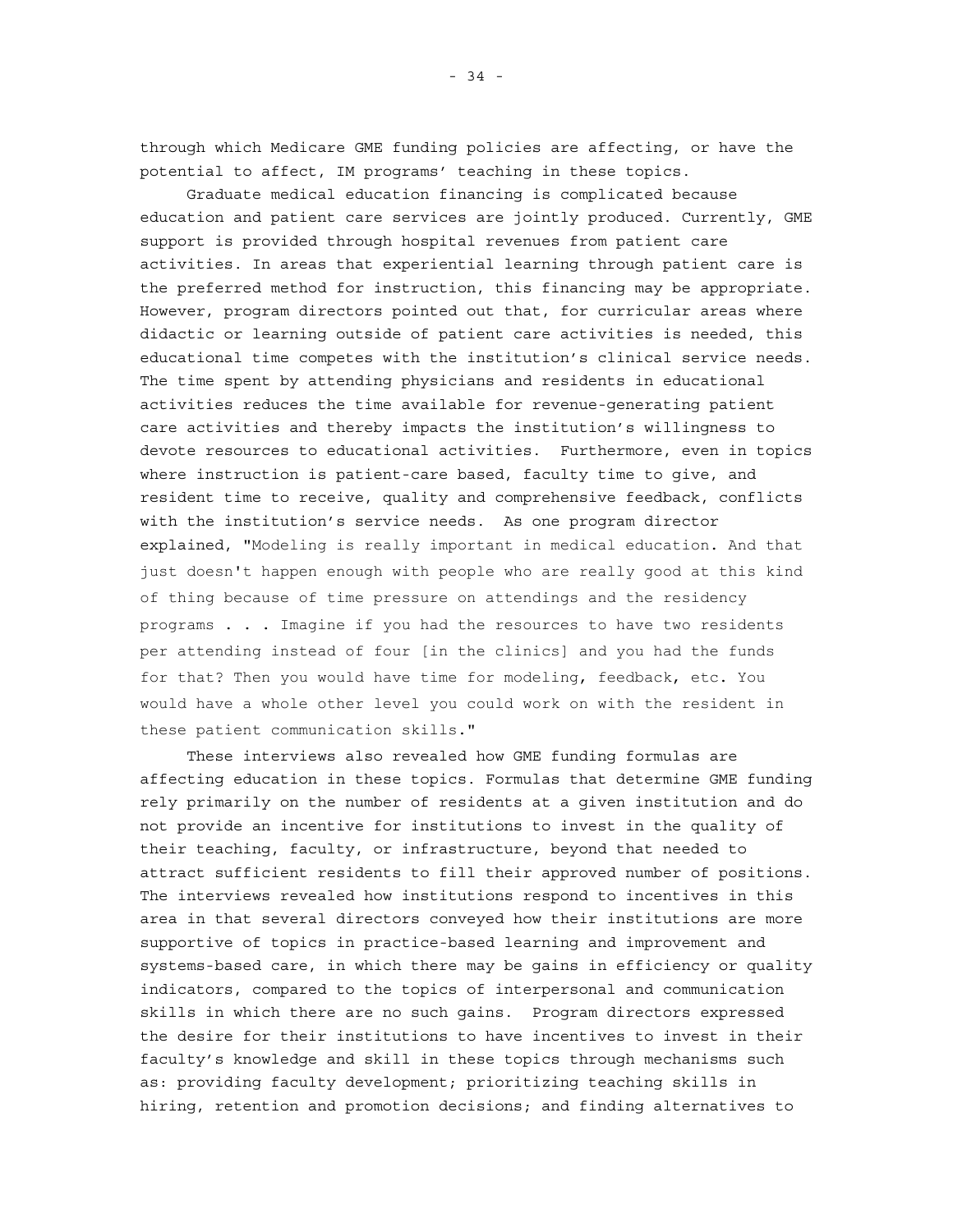<span id="page-48-0"></span>exposing their residents to faculty who might be "counterproductive role-models." Furthermore, payment mechanisms might be formulated to encourage informal teaching in topics for which this modality may be particularly effective (e.g., interpersonal and communications skills). Program directors also noted that their institutions do not have incentive to invest in outpatient settings; a prevalent theme was the relative paucity of infrastructure and formal curricula for outpatient, in comparison to inpatient, residency experiences.

Program directors pointed out that another way that GME funding policies are impacting teaching in these areas is by inhibiting rotations to other institutions. Some directors suggested that limitations in programs' settings, whether those limitations are in faculty expertise, community features or resources, or in the patient population, may be best addressed by utilizing rotations to other institutions. However, these directors also explained that Medicare generally only pays an institution only for time spent working in the hospital and hospital-associated clinics. $5$  The hospital that is paying a resident's salary does not receive Medicare funding when a resident rotates to another hospital. While there is nothing to preclude the institutions from negotiating a mutually satisfactory financial arrangement, so that the home institution recoups the costs it incurs for the salaries of residents on away rotations, the negotiations are complicated by such issues as a limit on the number of funded resident positions at an institution and Medicare rules favoring resident time spent in patient care activities over time spent in didactic activities, particularly in nonhospital settings. These complications may prevent away-rotations that would enhance resident education. Addressing these barriers would be a potential target for enhancing resident exposure to diverse patient populations and settings and for encouraging institutions to collaborate and complement each other's strengths and weaknesses.

#### **ACCREDITATION STANDARDS**

÷,

These interviews also have implications for considering accreditation standards in these topics. Program directors reported

<sup>5</sup> Under certain circumstances, patient care activities in nonhospital associated ambulatory settings are reimbursed; however, the associated rules and requirements are prohibitive in their complexity. This issue is beyond the scope of this study and was not specifically discussed with the directors, except that several directors volunteered their impressions that rotating their residents into these setting was not a financially – viable option.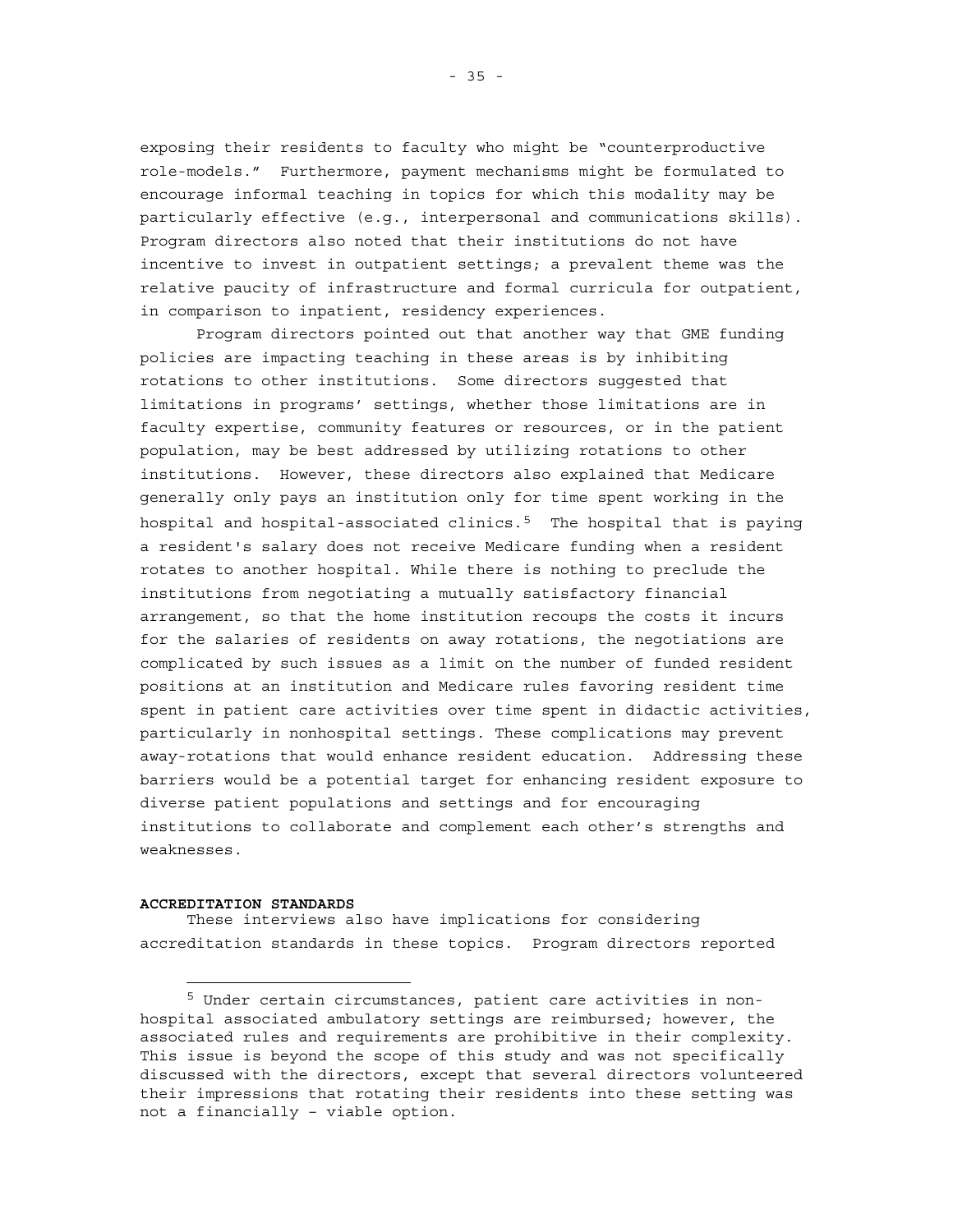that their institutions did direct resources to educational activities when changes in accreditation standards mandated or encouraged this investment. Therefore, standards that further encourage institutional investment could be synergistic with GME financing considerations. Furthermore, standards addressing the competency of the teaching faculty, and their participation in faculty development, could assist in addressing the major barrier, outlined by program directors, that much of their faculty do not have the skills to engage in effective informal teaching in these topics. Third, accreditation standards that further encourage experiences in diverse settings and outpatient skills may also enhance teaching in these topics.

 The theme of competing priorities for resident time, and the ability to gather a sufficient mass of residents for didactic or other formal experiences, also interacts with accreditation standards through work-hour restrictions. Although patient safety concerns secondary to resident fatigue should obviously be paramount when considering workhour restrictions, directors emphasized the potential negative impact further work-hour restrictions could have on formal and informal resident educational experiences on these and other topics.

 Another implication of this study for accreditation bodies is the potential value of systematically collecting, in the course of accreditation renewal, data on the methods and success of programs' teaching in these topics. This data would give regular updates on the progress of graduate medical education, which could not only be valuable for policymakers, but also help with the program director's expressed need to have more research, data, and guidance for curricula development in these topics.

#### **SPECIALTY CERTIFICATION EXAM**

Lack of resident interest in these topics may be a result of acculturation in the process of undergraduate medical education, or a reflection of the inherent interests of those who choose to go, and are accepted to, medical schools. However, at least some program directors felt that their residents were less interested in these topics because they are not present, or not emphasized, on the board certification exam. Although some of these topics may not be amenable to the standardized testing format of the certification exam, including them when possible may encourage resident interest.

### **UNDERGRADUATE MEDICAL EDUCATION**

Program directors' comments on competing priorities for resident time, as well as their observations that residents enter residency with

- 36 -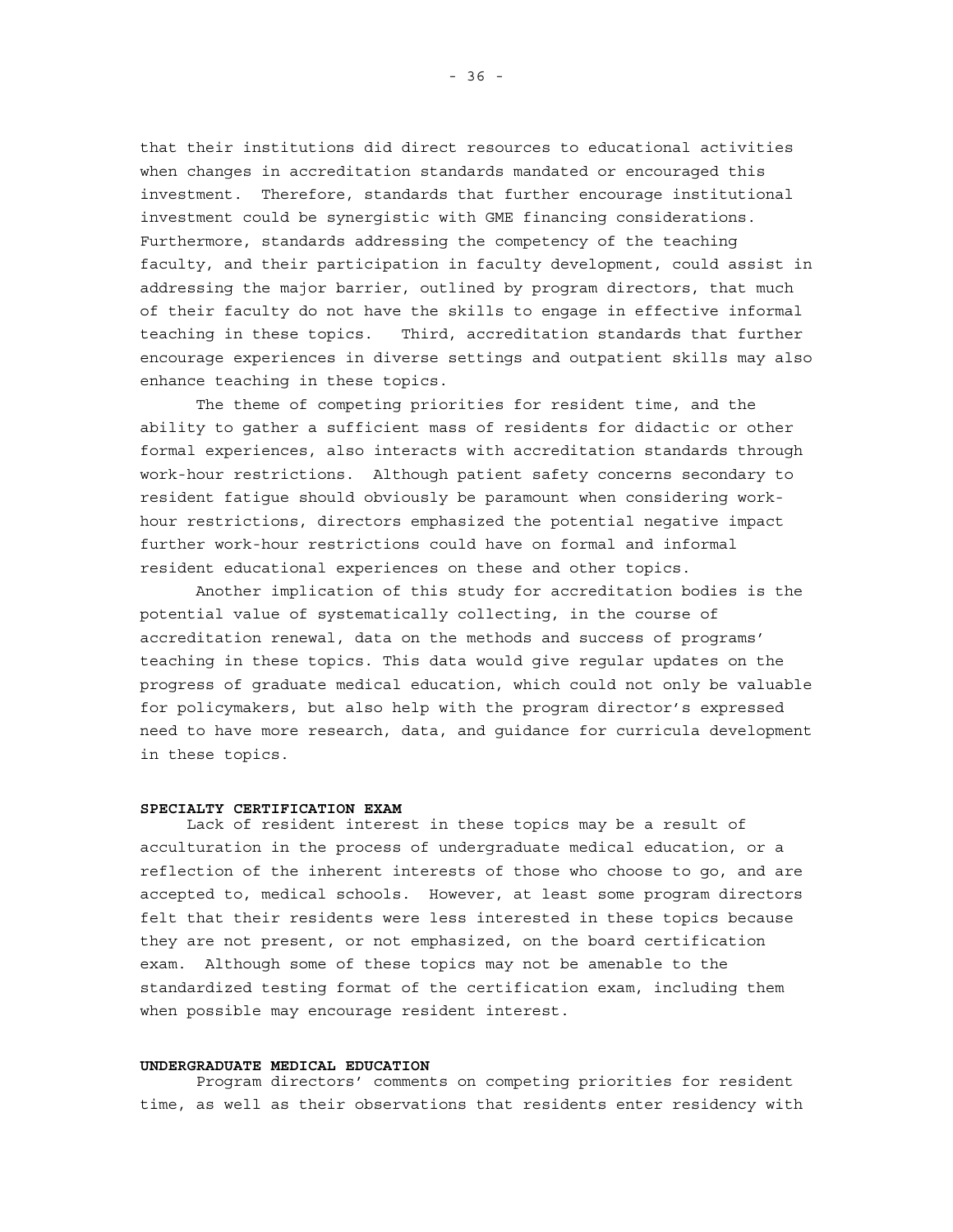differing or lack of baseline knowledge or skills in some topics, suggest the potential for improving instruction in these competencies in medical school. However, given that the current curricular strengths appear to be overlapping (e.g., evidence-based medicine, end-of-life communications), rather than complementary, much investment would be needed in further developing institutional capability and medical school curricula in these topics. Furthermore, although rotating medical students through settings outside of the institution does not have GME financing complications, and the institution is not dependent on students for clinical revenue, finding sites able to absorb the productivity loss associated with teaching students remains an issue. Furthermore, if this instruction were to be shifted from graduate to undergraduate education, a mechanism would be needed for ensuring these competencies in the 26% of residents that are graduates of non-US medical schools. Nonetheless, our review of medical school curricula does show that there are models for teaching medical students these topics that can be utilized as a baseline for developing medical school curricula in these topics.

### **RESEARCH**

 Program directors expressed a need for further research on the effectiveness of various methods and modalities for instruction in these topics, pointing to the importance of prioritizing funding for this research. Comparative effectiveness studies, evaluating the effectiveness of educational innovations, and developing methods for measuring resident knowledge and skills in these topics, would give the program directors the tools and data they need to improve curricula in these topics.

## **Limitations**

This study was exploratory and its limitations should be considered when interpreting its findings. The findings should be interpreted only as a description of the range of current instruction in the various topics. Although we randomly selected programs, and the programs of the directors interviewed were approximately representative, on multiple domains, of the population of IM residency programs, given the small sample size and the semi-structured nature of the interviews, no inferences about generalizability or prevalence of curricula around a given topic can be made. A larger structured survey, informed by this study's results, would be needed to infer prevalences or differences by program characteristics (e.g., allopathic versus osteopathic, university versus community-based, etc.). Furthermore, this study aimed to gain a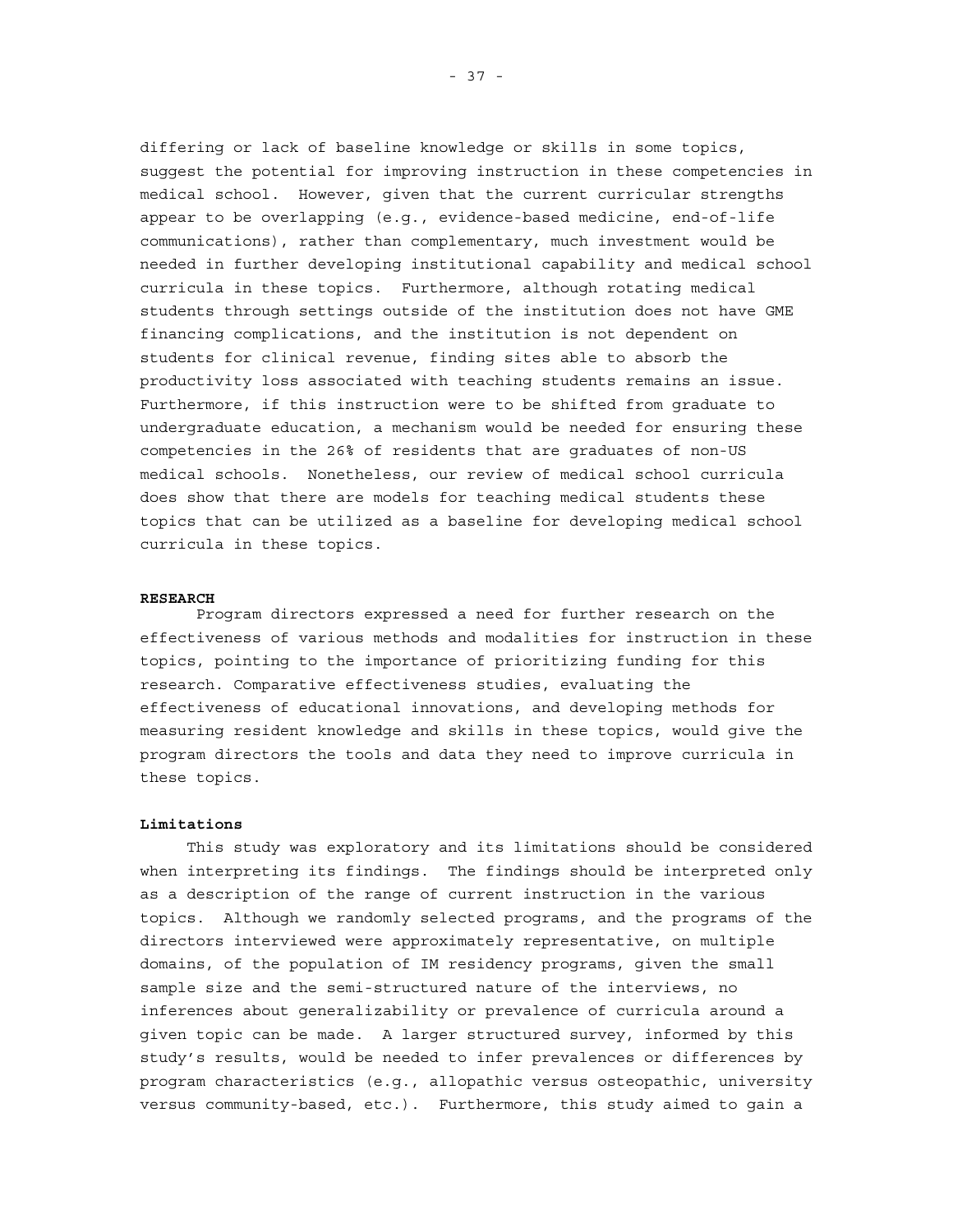broad understanding of current Internal Medicine teaching in the selected compentencies. Each competency, and associated topic, could be the subject of its own study, gathering more detailed information on potential curricula elements and facilitators and barriers; if considering interventions targeting certain curricular components, indepth studies should be done to inform that intervention. Similarly, case studies of programs and institutions that have been successful in implementing various innovative curricula would be informative.

Although, for clarity, this report assigns topics into discrete and non-overlapping categories, this portrayal may be both simplistic and somewhat artificial. For example, using clinical decision aids can be viewed as part of teaching evidence-based medicine, quality assessment and improvement methods are often taught in conjunction with systembased practice topics, and working within multidisciplinary teams is inherently linked with interpersonal and communication skills.

This study should not be interpreted as a study of the quality of the education being provided, but rather as a report on current methods being utilized. Programs with similar approaches and activities to teaching a topic may be delivering instruction at very different quality levels. For example, although all programs have journal club or evidence-based medicine conferences, the quality of those conferences may differ substantially between programs.

Similarly, as we do not know the effectiveness of various methods in achieving the various outcomes, we do not weight, or assign value to, the various methods or activities. Assessments of resident knowledge and skills, would be needed to measure effectiveness.

#### **CONCLUSIONS**

Exploratory interviews with 26 IM program directors reveal that substantial variation exists in programs' approach to and methods for implementing curricula in most of the topics of interest. In the topics of practice-based learning and improvement, although all interviewed programs are formally teaching their residents to use EBM, not all are teaching quality improvement methods, and among those that do, the curriculum varies widely. Instruction in clinical decision aids is informal at most programs. In the topics of systems-based practice, the programs varied in the amount of, and approach to, any formalized training and IT support in this topic. Few of the programs have formal multidisciplinary teams, teaching in absolute and relative costs is informal, and a minority have instruction on the theories and methods of systems to ensure patient safety. In the topics of interpersonal and communication skills, two-thirds of the interviewed program directors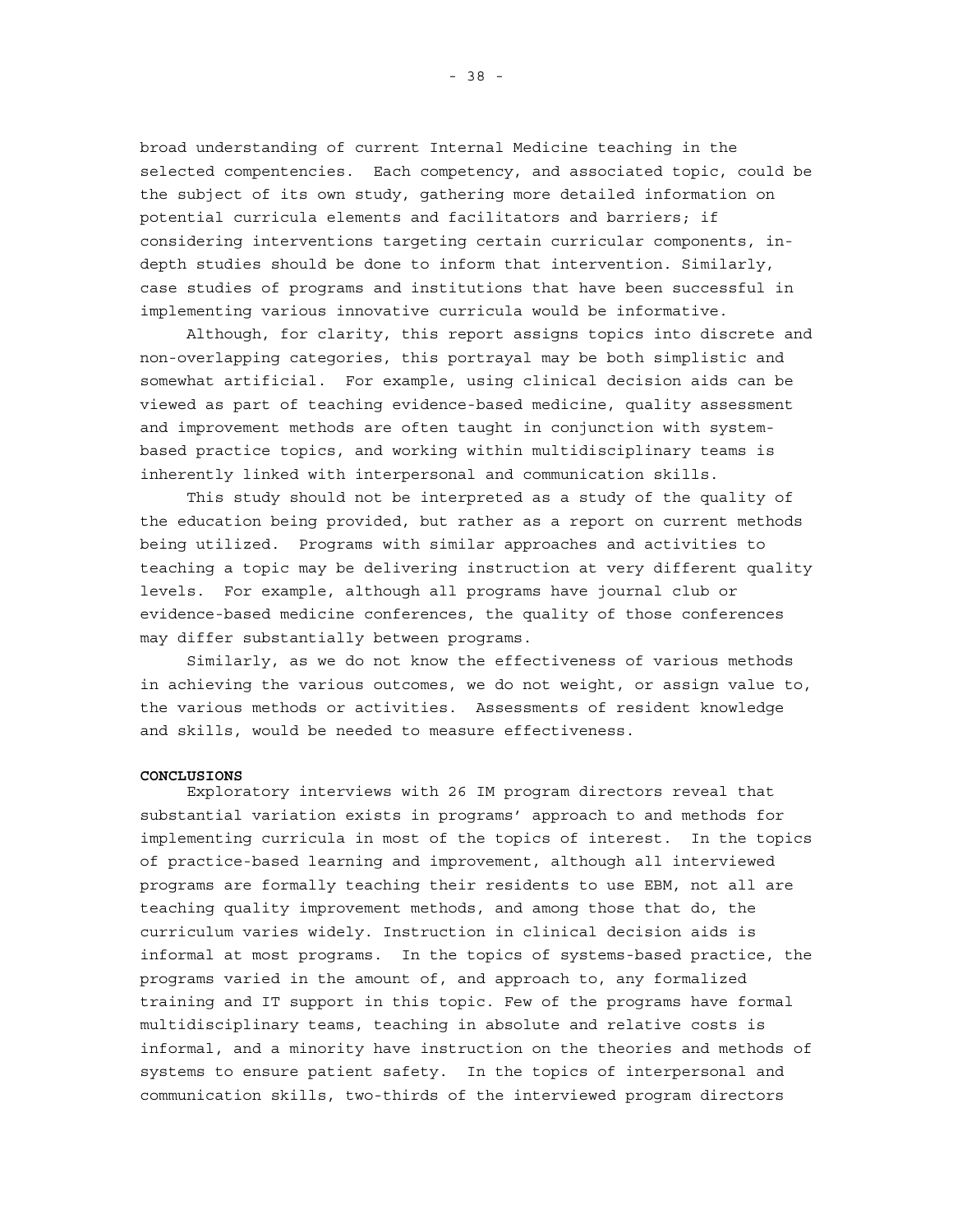have formal teaching in communicating with other healthcare providers and all the programs have formal teaching in communicating with patients. Most, but not all of the programs formally instruct their residents in cultural competency but only half of the programs give formal teaching in health literacy and less than one-third provide formal teaching in using interpreters. Most of the programs provide formal teaching in communicating about end-of-life issues and advanced directives.

In general, teaching in these topics remains far short from that recommended by various expert reports. Directors report multiple factors acting as facilitators and barriers to improvement, including: available information technology infrastructure; faculty expertise and time; the program's setting; resident baseline knowledge, skills and interest; and, relative lack of evidence in educational methods and evaluation strategies for these topics.

Changes in GME funding policies, accreditation standards, certification exam topics, undergraduate medical education and investment in researching educational and evaluation strategies for these topics could have a significant and positive impact on how well IM programs are preparing our nation's physicians to care for our  $21<sup>st</sup>$ century population.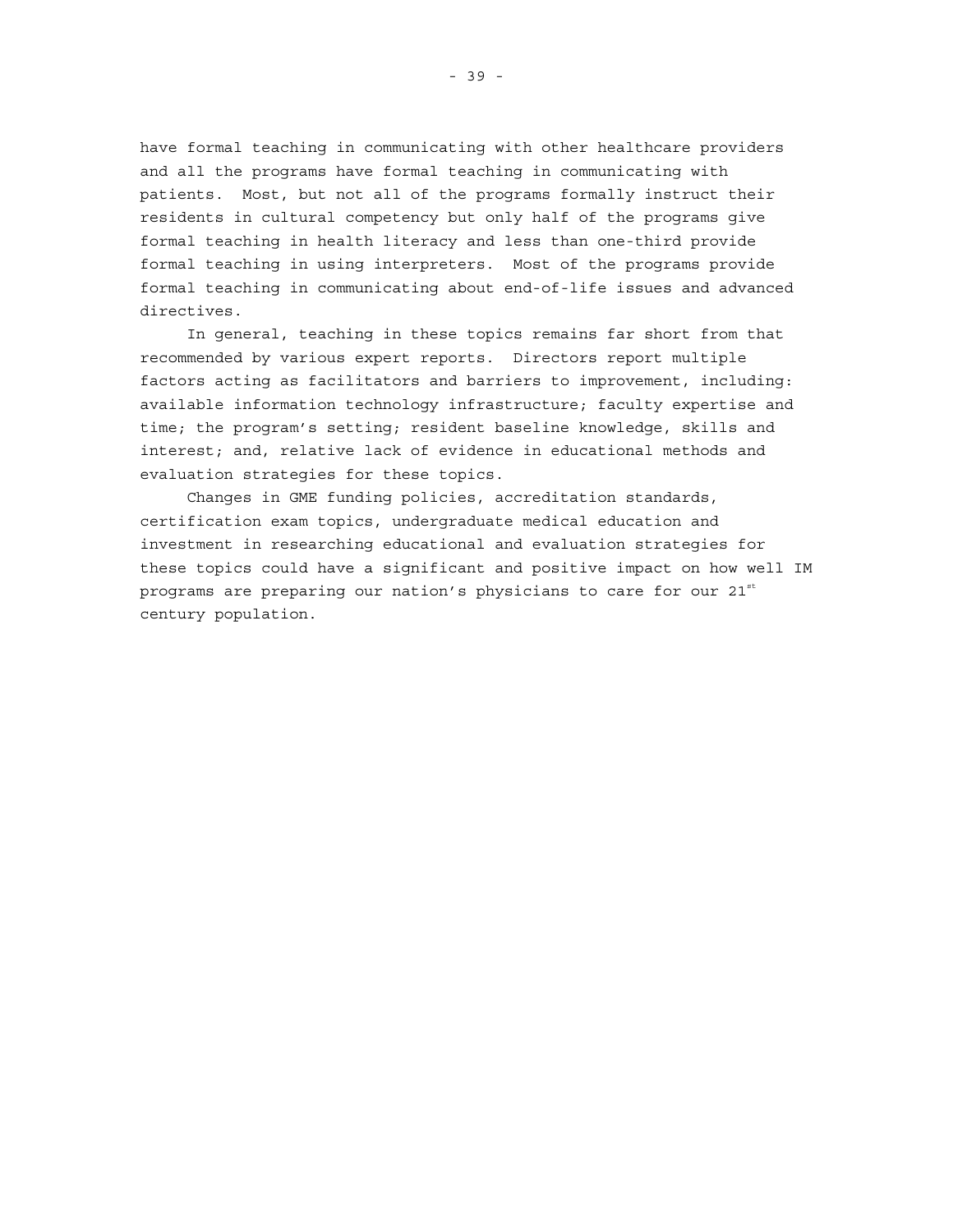# **A. APPENDIX: MEDICAL SCHOOL TRAINING IN SELECTED TOPICS: A REVIEW OF WRITTEN CURRRICULA**

### **INTRODUCTION**

Internal Medicine (IM) residency and all graduate medical education training builds on the skills and knowledge that physiciansin-training obtain in medical school. The degree of emphasis in IM residency programs on our study topics (namely, practice-based learning and improvement; systems-based care; interpersonal and communication skills) is influenced by the program directors' perceptions of the competencies that residents developed in these topical areas during medical school. To give context for our IM residency program findings, the Medicare Payment Advisory Commission (MedPAC) asked RAND to review a sample of medical school curricula to assess the scope of training in the topics of interest and the settings for clinical rotations. The structure of this appendix mirrors that of the main report.

#### **METHODS**

We used lists published on the websites of the Association of American Medical Colleges (AAMC) and the American Osteopathic Association (AOA) to identify all U.S. accredited medical schools that have been enrolling students for at least four years.<sup>33</sup> We classified each medical school by whether it has allopathic or osteopathic accreditation, by region of the county by Census 2000 designations,  $34$  by being within or outside of a metropolitan statistical area (MSA), by being a public or private institution, and, for allopathic schools, by the tercile of grant funding from the National Institutes of Health (NIH) as reported on the NIH website.<sup>35</sup> Out of a total of 151 medical schools, we selected a random sample of 70 schools, stratified by allopathic and osteopathic schools and programs. Descriptive statistics of the above categorizations were used to verify that the random sample was representative along these dimensions.

For each selected allopathic medical school, we obtained the curriculum as detailed in the directory on the AAMC website.<sup>36</sup> For each selected osteopathic medical school, we obtained the curriculum from each school's website. We then reviewed the curricula of each school, identifying required courses and rotations that potentially included the topics of interest. We used the same topics of interest identified for the IM residency program interviews. We reviewed required courses only as we were interested in instruction that all the students receive, recognizing that students with special interest in some areas may pursue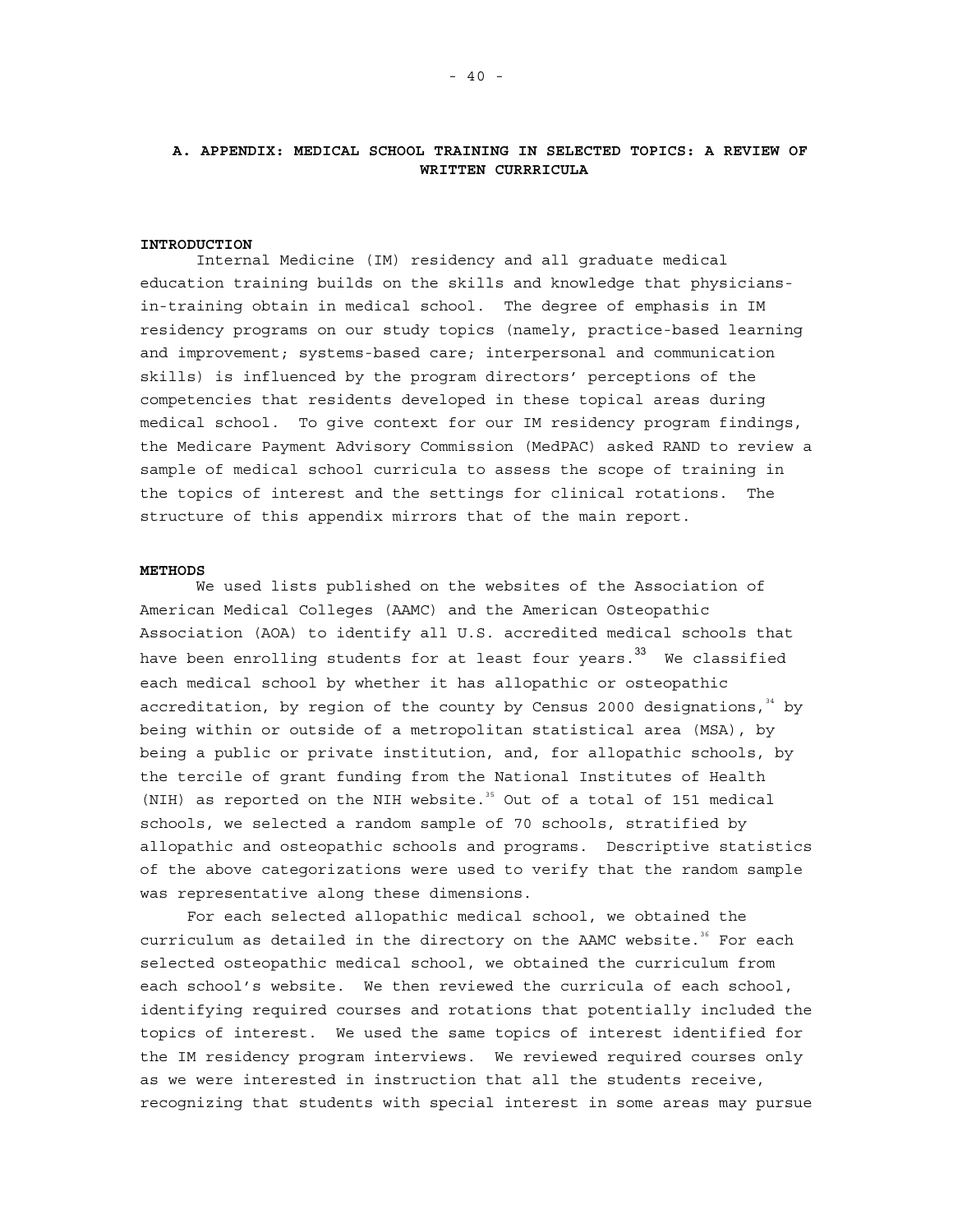elective coursework. Courses were identified as being potentially applicable if they were not clearly focused on basic science or physical diagnosis skills. All "Internal Medicine," "Family Medicine," "Ambulatory Care," "Primary Care," and "Geriatrics" clinical rotations were selected when they were required.

We obtained email addresses for the person in charge of curriculum at each school through the AAMC directory and schools' websites. We emailed the contact person each school and requested syllabi and/or lecture topics for the selected courses and rotations at each school. We sent two follow-up emails if there was no response. We sent up to three reminder emails to those programs that responded that they would send materials. We assessed the curricula from all schools that provided syllabi or lecture topics for all of the requested courses. When needed for assessment of clinical settings, we augmented our data by searching school websites.

#### **SAMPLE**

We identified 151 medical schools, 124 (81 percent) allopathic and 27 (19 percent) osteopathic. Table A2 describes these schools by geography, by public versus private, by NIH funding, and by being historically African-American. As also shown in Table A2, our stratified random sample of 70 schools was representative of the 153 schools on all these dimensions. We received syllabi and/or lecture topics for all selected courses and rotations from 26 (37 percent) of the schools. In comparison to the population of all medical schools, the schools from which we received curricula were more likely to have allopathic accreditation, be a public institution, and be in the middle tercile of NIH funding.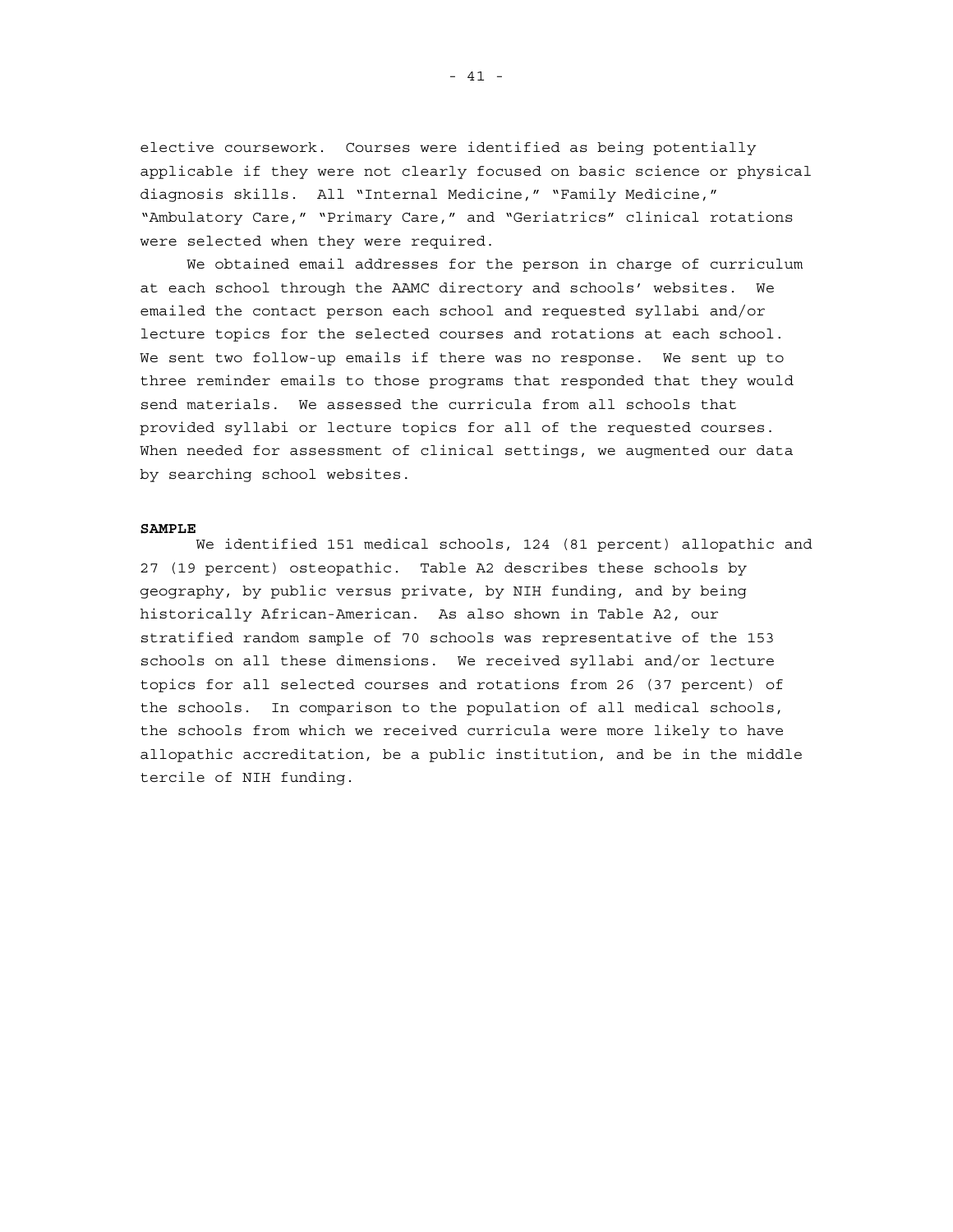|                     | All Medical              |                              |                |
|---------------------|--------------------------|------------------------------|----------------|
|                     | Schools                  | Requested                    | Received       |
|                     | (151)                    | (70)                         | (26)           |
| Accreditation       |                          |                              |                |
| Allopathic          | 124 (81%)                | 57 (81%)                     | 23 (88%)       |
| Osteopathic         | 27(19)                   | (19%)<br>13                  | 3(12)          |
| Public Institutions | 70 (46%)                 | 33 (47%)                     | 20 (77%)       |
| Geographic Region   |                          |                              |                |
| Northeast           | 35(23)                   | 15 (21%)                     | 6(23)          |
| South               | 53 (35%)                 | 25(36%)                      | 10 (38%)       |
| Midwest             | (26%)<br>40              | 19 (27%)                     | 6(23)          |
| West                | 24 (16%)                 | 7(12)                        | 4(15%)         |
| Within a MSA        | 135 (86%)                | 60 (86%)                     | 22 (85%)       |
| NIH Funding         |                          |                              |                |
| Top Tercile         | (26%)<br>40              | (24%)<br>17                  | 5(19)          |
| Middle Tercile      | (27)<br>41               | (298)<br>20                  | 11 (42%)       |
| Bottom Tercile      | (28 <sup>8</sup> )<br>43 | $(29$ <sup>2</sup> $)$<br>20 | (27)<br>7      |
| None                | (18 <sup>8</sup> )<br>28 | (198)<br>13                  | $(12$ $)$<br>3 |

**Table A1: Characteristics of all Medical Schools, Schools from which Curricula Were Requested, And Schools from which Curricula Were Received** 

## **FINDINGS**

### **Overall Structure of Curricula**

Traditionally, medical school curricula is divided into "preclinical" and "clinical" years. Pre-clinical years are typically the first two years, during which students learn the knowledge and skills that are the foundations of medical care through lectures, laboratory activities, and small group exercises. Then, in the third and fourth years, the "clinical years," students are placed in clinical care environments (known as "rotations" or "clerkships") and, with close supervision, learn to apply and build on this knowledge and skill set. However, medical schools are increasingly placing introductory patient care experiences into the pre-clinical years and some classroom-based courses in the clinical years. Accordingly, 17 of the 26 schools require a clinical "preceptorship" experience in the pre-clinical years, in which students shadow practicing physicians. Similarly, in 15 of the schools, classroom-based courses with variable topics are integrated into the "clinical" years. In some schools, these courses span an entire year, meeting one to two times per month, with students excused from clerkship activities for these classroom sessions. In others, these courses are concentrated into one or two weeks between clerkships.

The organization, detail, and extent of the written curricula received from the schools was highly inconsistent. At some schools, the skills and competencies that each student should obtain by graduation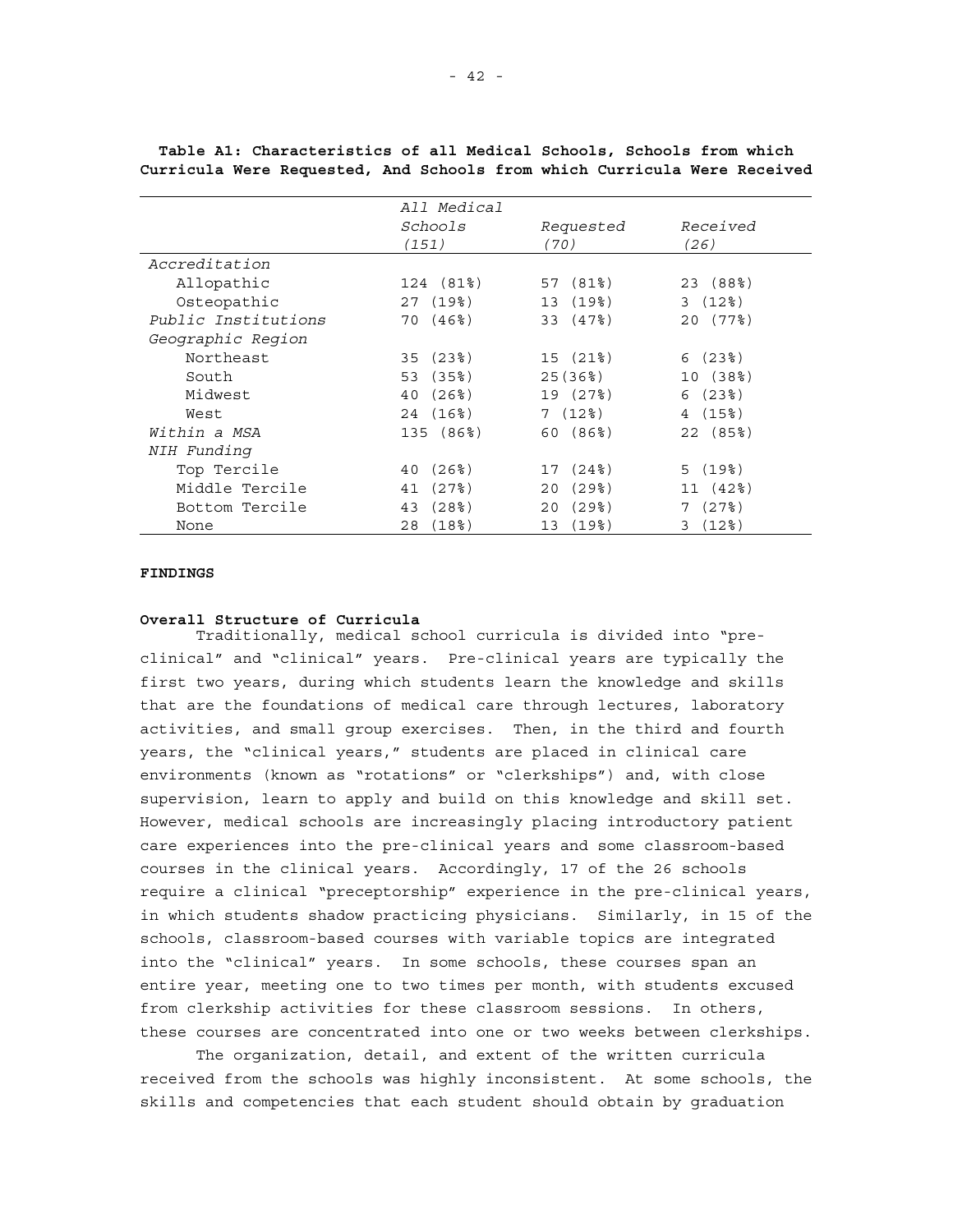(sometimes mirroring the residency core competencies) are laid out and for each course, and there is a detailed description of how the course addresses these skills and competencies. For other schools, the objectives for each course were broadly described, without details provided.

#### **Practice Based Learning and Improvement**

**Evidence-Based Medicine.** The curricula of all schools reviewed have instruction in evidence-based medicine (EBM). Often, this instruction is in multiple courses spanning the preclinical and clinical curriculum.

EBM is the topic of its own pre-clinical class at six of the schools reviewed. Six additional schools have a pre-clinical epidemiology and biostatistics class that includes EBM topics. At eight schools, EBM is a topic taught within one of the other pre-clinical courses.

At all schools, training in and practice of EBM is listed as an objective in one or more of the clinical clerkships. An EBM project is a required assignment in at least one of the clerkships at nine of the schools. Most commonly, the students identify a clinical question from one of their patient care experiences and search the literature to answer that question, writing a report and/or making a presentation to their peers. Six schools also have EBM as a topic in one of the classroom-based courses in the clinical years.

**Quality Improvement Methods.** We found an introduction to the concept of quality or quality improvement methods mentioned as an objective or a topic of specific instruction in 11 schools. At one school, there is a one-week mini-course on health care improvement in the third year, between rotations. In two schools all students participate in a Continuous Quality Improvement (CQI) project, and at a third school the students have the option of doing a CQI or EBM project.

**Using Decision Aids.** The curricula of three schools list using critical pathways and clinical practice guidelines as an objective in the internal medicine clerkships. Other decisions aids are not mentioned in any of the other curricula reviewed.

#### **Systems-Based Practice**

In the curricula of four schools, there is an indication of instruction in the general concepts in systems-based care. At one school, in a classroom-based course placed in the clerkship years, there are lectures in systems thinking and theory. Another school has similar instruction, with leadership skills and organizational theories in a preclinical class. In a third program, students complete a systems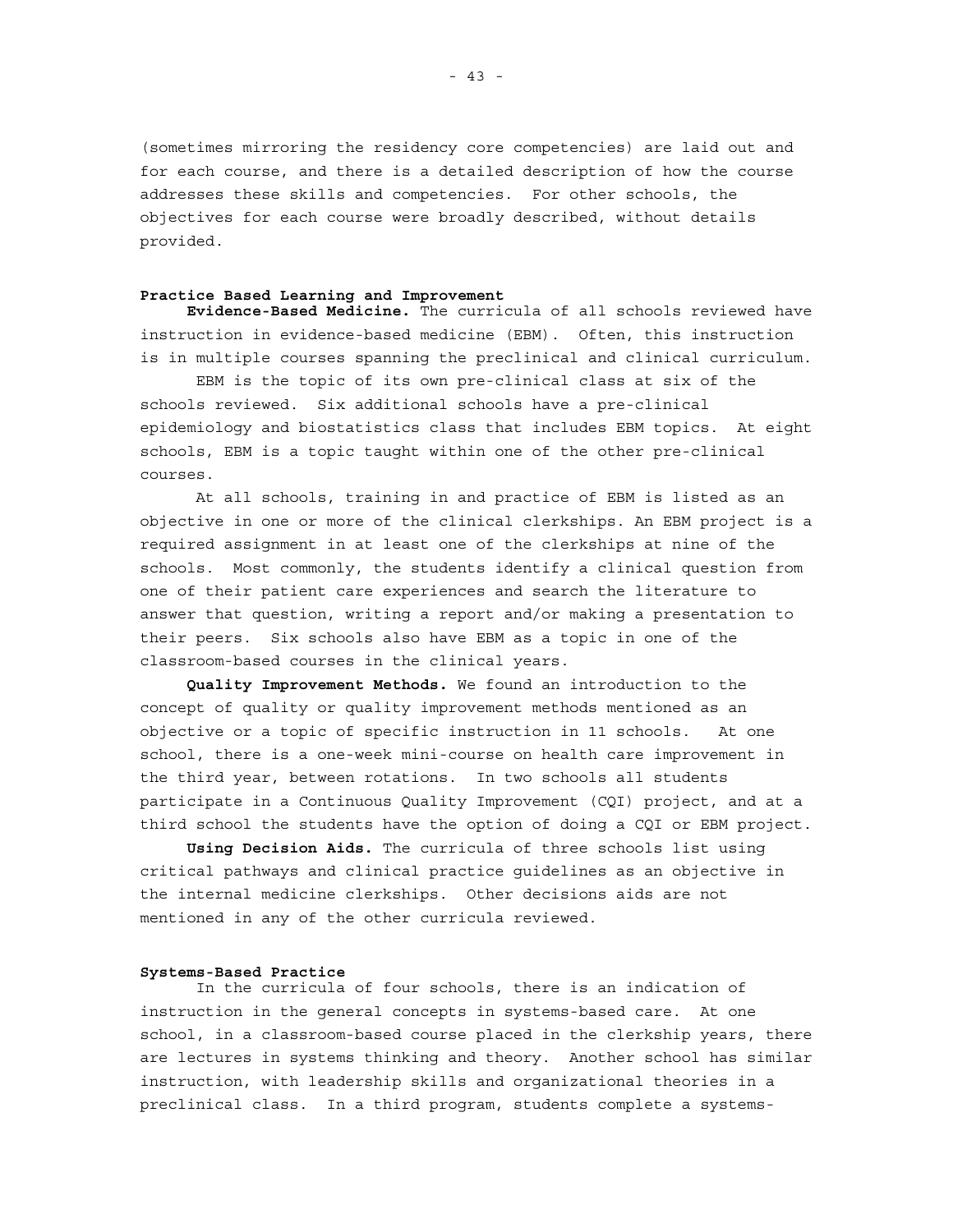based practice paper (e.g., comparing health plans or systems, describing a system-improvement project, and discussing health care system effects on access to care) while on an ambulatory medicine clerkship. Finally, at one school, there is a specific rotation during which students follow patients from hospital admission through discharge to obtain a broad view of the system of care, including issues relevant to quality, safety, and transitions for an individual patient.

**Patient Care Coordination.** Learning the principles of patient care coordination is often a core objective in clerkship experiences. At 12 schools, learning about coordination of care in the outpatient setting is an objective of a family medicine or ambulatory care clerkship. At five schools, coordination between inpatient providers is listed as an objective in the IM clerkship; however, often this is in relationship to coordinating between inpatient consultation services rather than provider hand-offs. Finally, seven schools list coordination of care at discharge as a skill to be learned, ranging from generating the discharge summary to coordinating post-discharge home services. One school has all IM clerkship students complete a post-discharge follow up phone call.

**Working in Multidisciplinary Teams.** Ten of the schools have working in multidisciplinary teams, or learning how to collaborate with nonphysician health professionals, as an objective of the clinical rotations. Three schools additionally introduce this concept in a preclinical course.

**Awareness of Health Care Costs and Financing.** Awareness of health care costs is included in, or an objective of, at least one reviewed course curricula in 15 of the schools. Among these, the emphasis in the curricula on health care costs varies widely; three schools list this topic in all the reviewed curricula, while eight schools list it just once. At two of the schools, the students engage in simulated patient exercises, in which students are provided with and have to consider cost and insurance information in their diagnostic and treatment plans.

#### **Interpersonal and Communication Skills**

In all the curricula reviewed, a significant emphasis is placed on the basics of physician interpersonal and communication skills. These skills are commonly introduced in the pre-clinical years and then practiced and built on in clinical rotations.

**Communicating with other Health Care Providers.** Basic skills for communicating with other health care providers, such as writing notes and making oral presentations, are commonly taught in a pre-clinical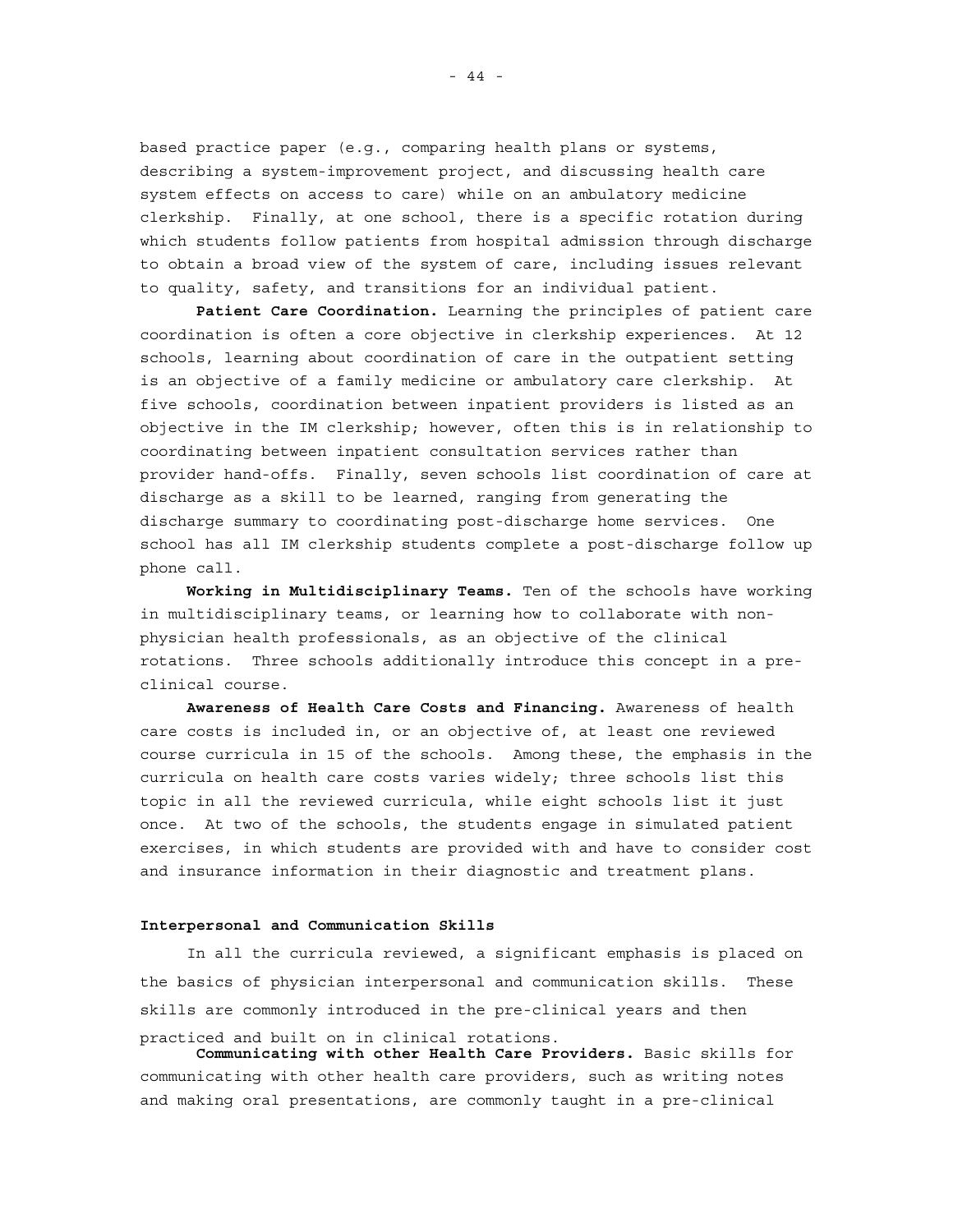class that simultaneously teach students techniques of patient interviewing and physical exams. Although schools have different names and formats for these courses, common names are "Clinical Skills" and "Introduction to Clinical Medicine." These skills are practiced and further developed in the pre-clinical preceptorships and clinical rotations. In all the schools, clinical rotations list the ability to function and communicate with the health care team as a key objective. During these rotations, students practice and receive feedback on writing notes, making informal and formal presentations of patient data, and, under the supervision of residents and faculty, discussing patient care with consultants.

**Communicating with Patients.** Among all schools reviewed, the basics of patient communication skills are introduced in a pre-clinical "Clinical Skills" class. The focus of this instruction is in eliciting a medical history from the patient. Other advanced topics, such as shared decisionmaking, patient education, and motivational interviewing, are addressed in these pre-clinical courses at nine schools.

Advanced communication skills are more commonly listed as objectives in clinical rotations. Shared decisionmaking skills are listed as a key objective or competency in at least one clinical rotation at 12 schools. The skills of providing patient education are listed in one or more clinical rotations at 13 schools and counseling patients in adherence or behavior change is listed in nine schools.

All of the medical schools use standardized patients for teaching and evaluating interpersonal and communication skills. Standardized patients are actors trained to provide the patient with pre-determined interview responses, sometime presenting a communication challenge. The student is observed by a faculty member (in person, or by video), who assesses the student's clinical skills, including communication. The standardized patient may also rate the students' communication skills.

**Communicating with Special Populations.** The curricula of all schools indicate training in cultural competency. In 18 schools, topics relevant to cultural competency, diversity, and/or racial issues in medicine are introduced during their clinical skills course or a parallel course. This is done through lectures, videos, readings, and, in a few schools, having community members speak on their perspectives on racial issues in the practice of medicine. The curricula of six schools contain instruction in using interpreters and four have a specific mention of working with patients with limited health literacy.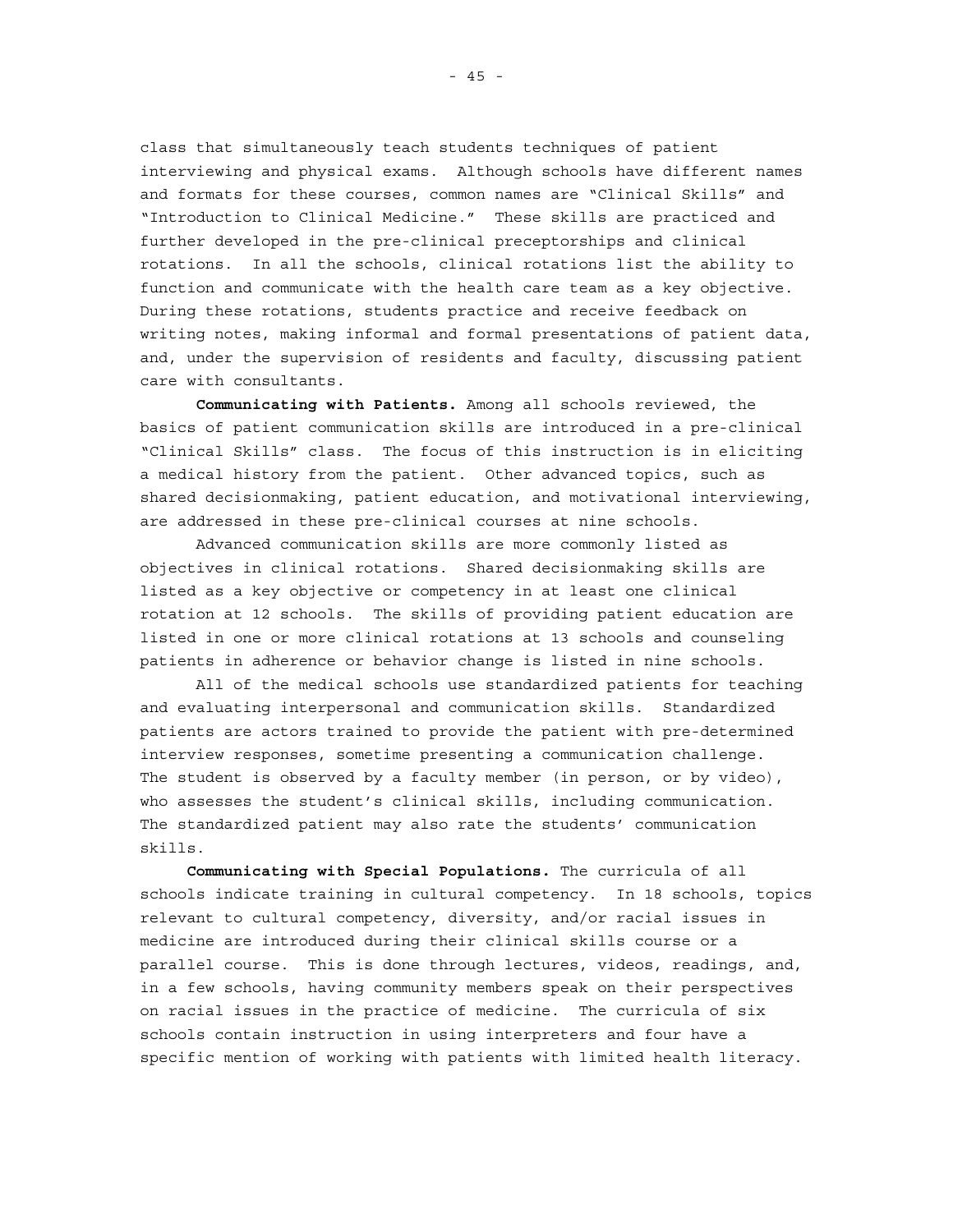### **Communicating About End-of-Life Issues and Advanced Directives**

In 23 of the 26 schools, communicating about end-of-life issues is included in the written curricula. The extent and approach to this education varies. Some schools have it listed as an objective of clerkships, without further detail. However, lectures, videos, and small-group discussions are also used in pre-clinical courses and classroom-based courses in the clinical years. One school has a twoweek classroom course (between clerkships) that specifically addresses end-of-life issues and includes instruction on pain and palliative care topics, an orientation to pastoral care, and multicultural issues at the end of life.

# **Care Settings and Information Technology (IT) Infrastructure**

**Diverse Care Settings.** Students at all schools have some clinical experiences outside the academic center; the quantity and nature of these experiences varies between schools. In 17 schools, students are initially introduced to community-based practices in a required preceptorship experiences in the preclinical years. At one school, this preceptorship site acts as a continuity clinic; the student continues going to the same clinic throughout the first three years and can elect to continue it in the fourth year.

In 12 schools, all students are assigned to a community site for their ambulatory medicine and/or family medicine rotation. In the remaining 14 schools, some students, but not all, will have a communitybased ambulatory medicine or family practice placement.

Exposure to rural medicine is an explicit part of the curricula at a few of the schools. One school requires all students to do a twomonth preceptorship in a rural community practice between the first and second year of instruction, with the explicit goal of observing the practice of medicine in the community. Another school has an extended interdisciplinary rural medicine block as part of its third year curriculum. Some other schools have a four-week rotation in the fourth year in which students can elect to be placed in an urban or rural community practice.

As part of the ambulatory medicine and geriatrics clerkship, two schools require experiences in private community faculty offices, nursing homes, rehabilitation clinics, hospice, and home care agencies. Two additional schools require home visits as part of this clerkship. One school requires a clerkship in rehabilitation medicine.

Some schools require students to experience non-clinical community settings or activities. Examples include participating in an Alcoholics Anonymous (AA) meetings, homeless shelters, and community health fairs.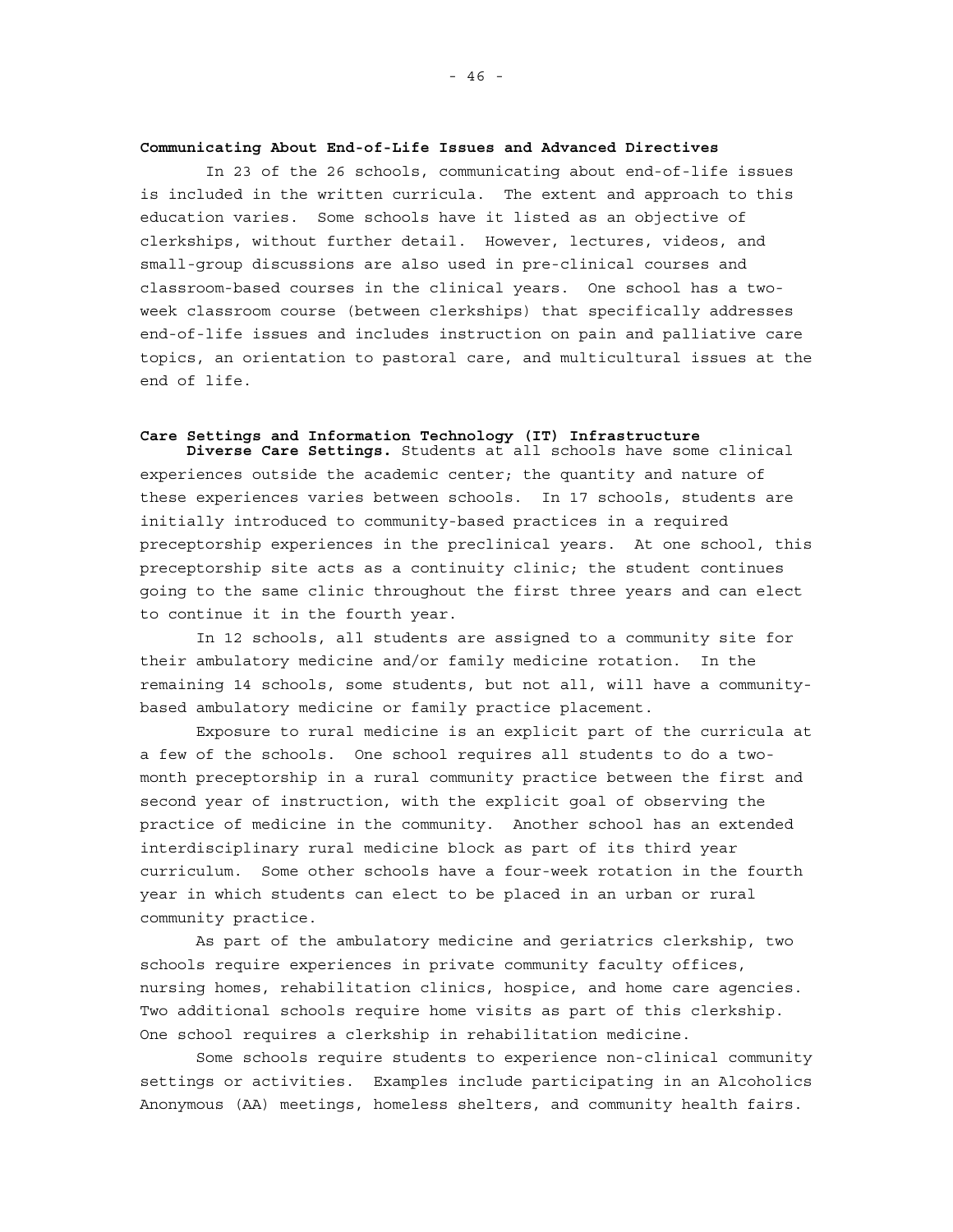**Electronic Medical Record (EMR) & Computer Order Entry (COE).** The curricula of four schools listed the appropriate use of EMR as a key objective in its clinical rotations. For the remainder of the schools, the syllabi did not mention the EMR or only indicated that orientation to the hospital or clinic system is provided. We could not discern from curricula the features of the EMR(s) that students are using in clinical experiences.

#### **DISCUSSION**

Of the topics of interest, those most consistently appearing in the curricula of the reviewed medical schools are instruction in EBM, the basics of communication skills, cultural competency, and communicating about end-of-life issues. The first three of these topics are explicitly stated as standards in accreditation by The Liaison Committee on Medical Education (LCME).<sup>37</sup>

Schools appear, from their written curricula, to be highly varied in the inclusion of other topics. At several schools, one particular topic is highly emphasized and developed. For example, at a few schools, the provision of cost-effective care is integral to all curricula reviewed. At other schools, curricula in systems-based care, quality, and end-of-life issues are emphasized. As in the IM residency programs that were interviewed in this study, the focus on these topics may reflect the interests and expertise of the institution's faculty. Other institutional or community factors may also be acting as facilitators and/or barriers to innovation in developing the curricula in these topics. Exploring the etiologies behind these differences would inform policies to encourage inclusion of these topics.

# **LIMITATIONS**

The written curricula also vary in detail and quality, which is a limitation of this assessment. Furthermore, this assessment is based on written objectives for courses, without assessment of the implementation or effectiveness of the implemented curricula. For example, although the written objectives of a clerkship may include students learning and practicing the delivery of evidence-based, culturally sensitive, costeffective, and patient-centered care, the extent to which these curricular elements are implemented may be incomplete or ineffective. Similarly, faculty may be consistently teaching these topics during patient care, even though they are not written explicitly into the curricula. Assessing the competency of medical students in these topics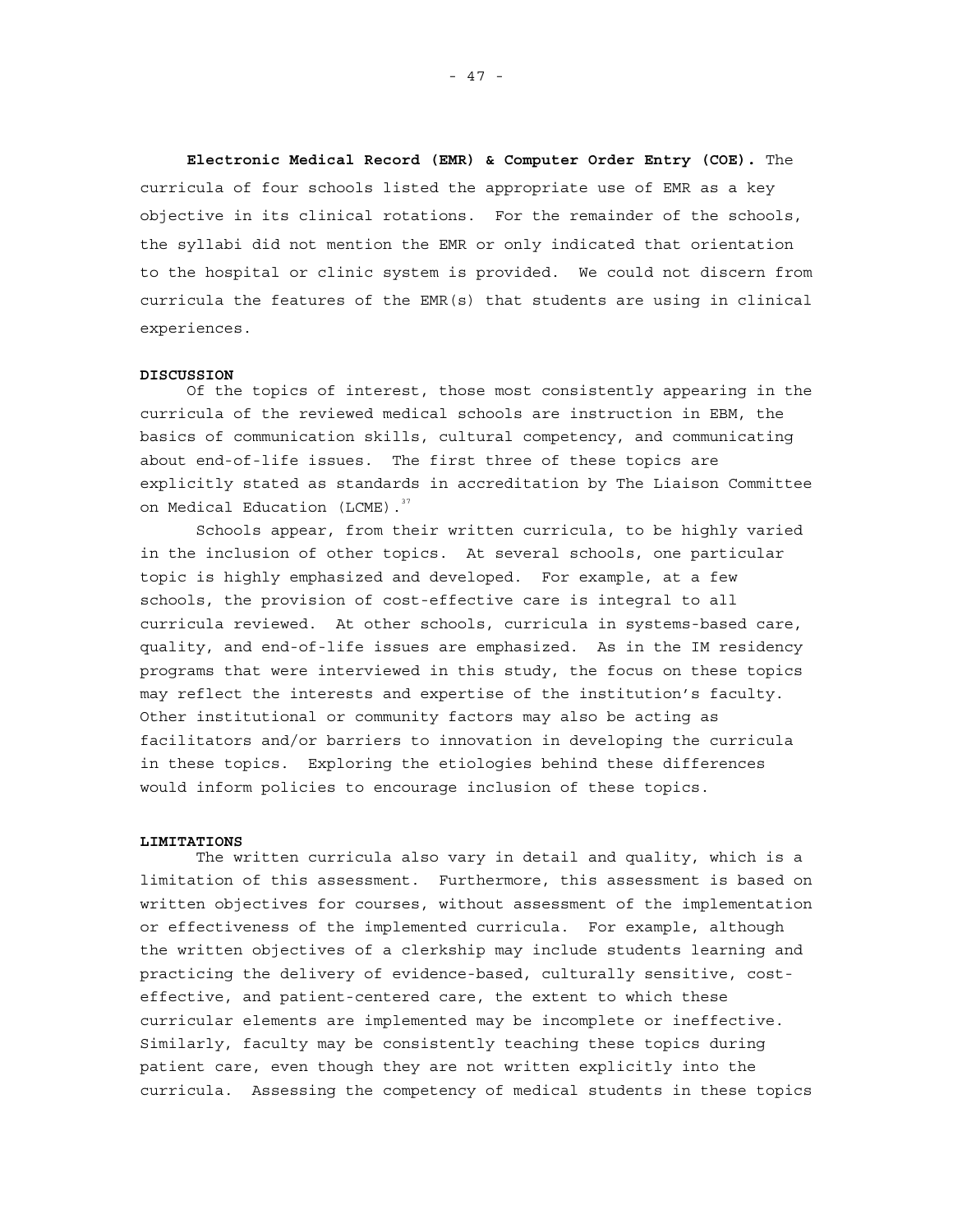would be needed to get the most accurate measure of medical school teaching.

Another limitation of this data is in the limited response rate of the medical schools; the schools that responded to our request may not be representative of the total population of U.S. medical schools. Further, this sample is limited to U.S. medical schools and thus is not a reflection of the education of international medical school graduates (IMGs). Given that 26 percent of all residents graduate from non-U.S. medical schools $^{\scriptscriptstyle 37}$  and, as several IM program directors noted, that the undergraduate medical education of IMGs may be quite different in the topics of interest, there is a need to understand IMG knowledge and skill in these topics.

## **NEXT STEPS**

This exploratory analysis of medical school written curricula shows some areas of commonality, but also much variability, in the emphasis given to the topics of interest. The next steps would be to explore whether this variability is also present in the implemented curricula, the factors that have led to actual variability, and the characteristics of the programs that have been most successful in developing skills and knowledge in practice-based learning and improvement; systems-based care; interpersonal and communication skills.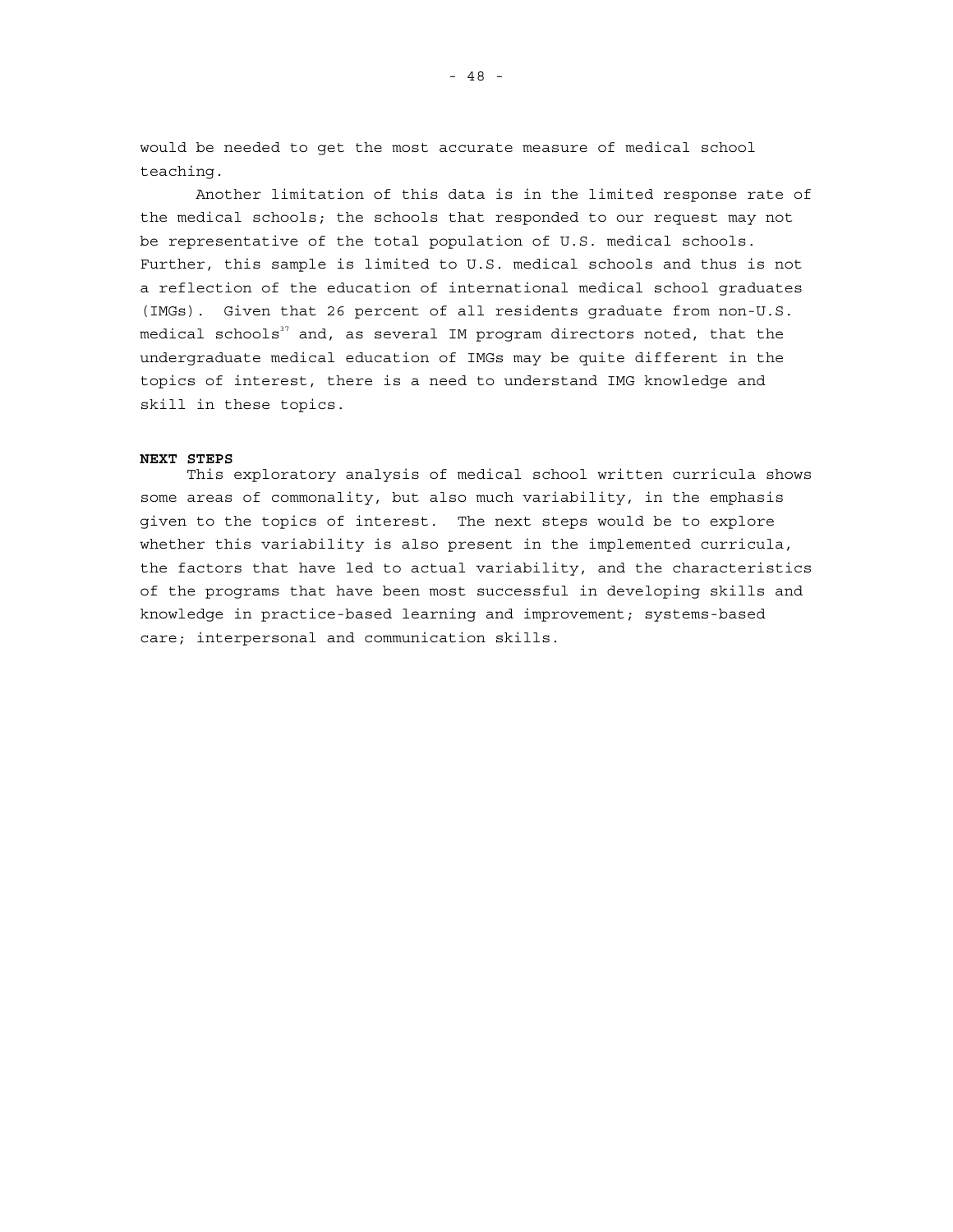- 49 -

**B. APPENDIX: INTERVIEW PROTOCOL**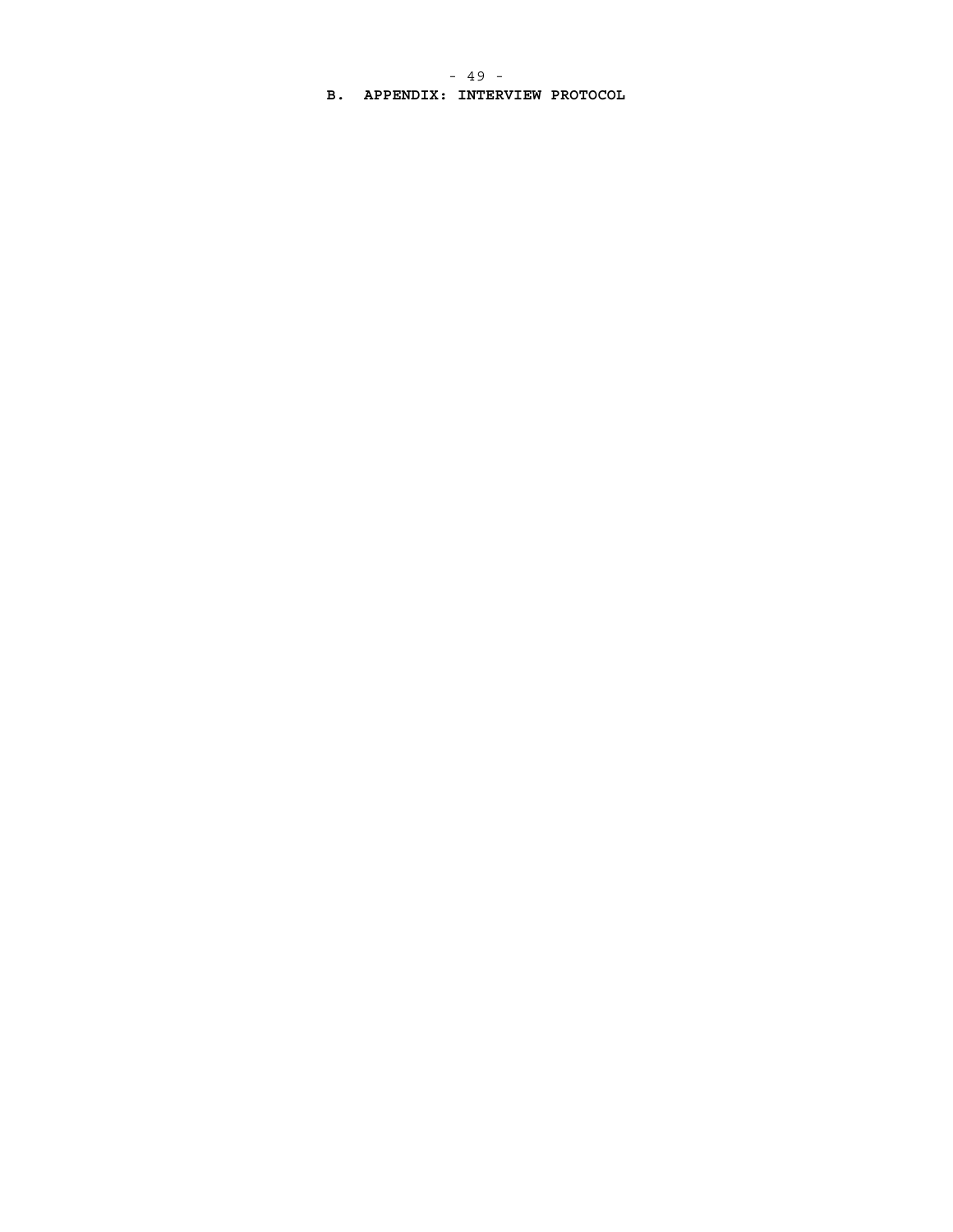# **Appendix B – Interview Protocol**

# **Preparing Physicians for 21st Century Challenges- Interview Protocol –IM Programs**

# **Introduction**

In this interview, we will be asking about your program's training in engaging in practice-based learning and improvement, system-based practice, and interpersonal and communication skills. We will be asking individual topics within each domain, asking if your program provides training in these topics, for details on that training, and then how well you think your program prepares your residents in these areas. At the end of each section, we will additionally ask about enablers, barriers and facilitators that you and/or your program have experienced in approaching training in these topics. We will end with giving you the opportunity to comment in general with about enablers, barriers and facilitators to innovation in graduate medical education.

RAND will not disclose your identity or specific information that identifies you to anyone outside of the research team. We will destroy all information that identifies you at the end of the study. The risks to you by participating to you are minimal. However, there is a small professional risk to you by expressing your impressions and opinion of your program's curriculum. To minimize this risk, we will be safeguarding your identify and the identity of your institution. You do not have to participate and can decline to answer any question or stop the interview for any reason at any time.

Do you have any questions? Is it ok to proceed?

Before beginning, I would also like to ask for permission to record this interview. This recording will only be used to ensure that our notes are accurate and the recording will be accessible only to study personnel, without identifying information, and will be destroyed at the end of the study. If you would like us to turn off the recording at any point you can just let us know. Is it ok if we begin recording?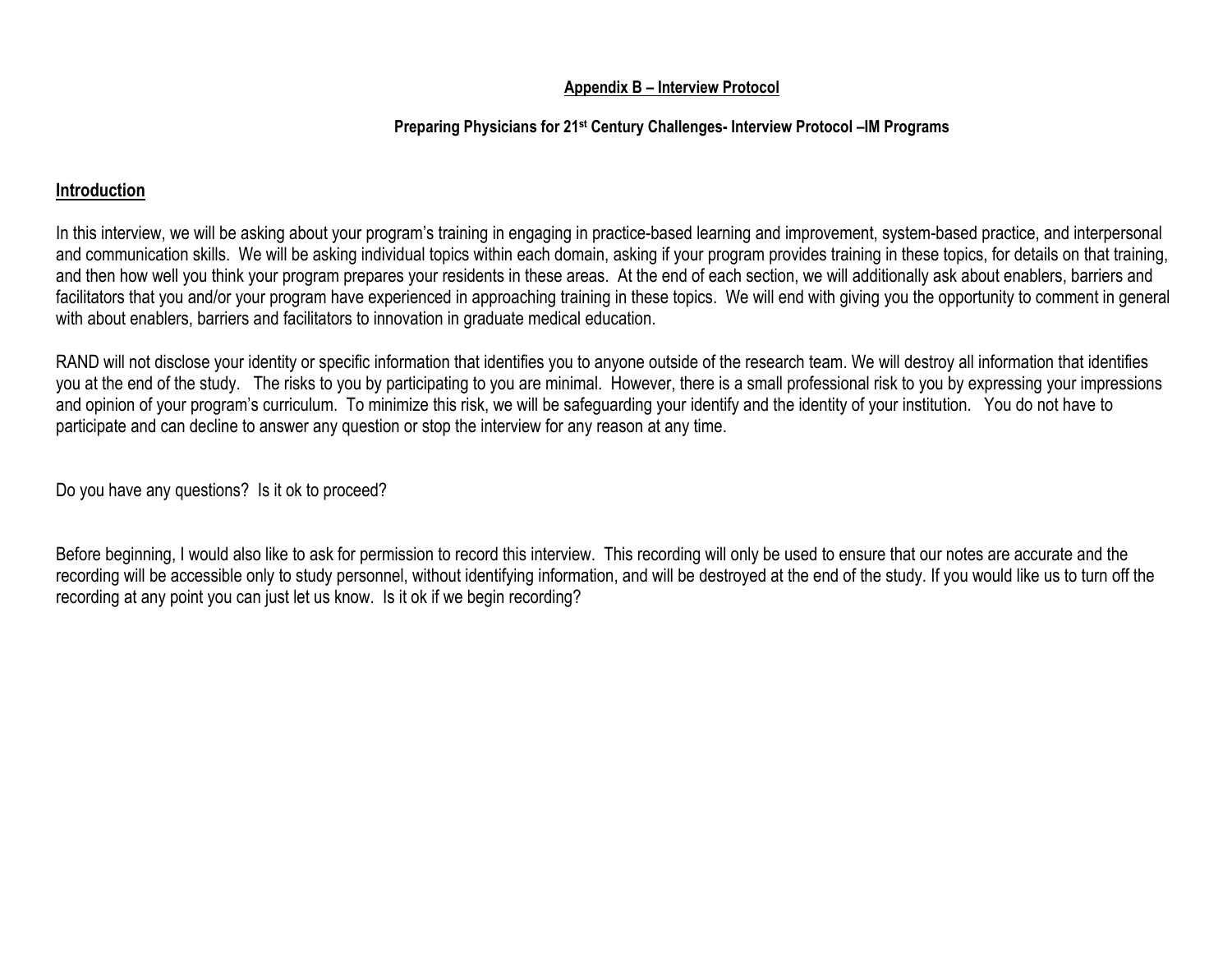# **Practice-based learning and improvement**

In this first section, we would like to ask you about your program's training in engaging in practice-based learning and improvement.

Of note, we define training as both the formal elements– lectures, conferences, projects, etc , and informal training, through clinical experiences or interactions with faculty, staff and patients.

|                                                                                                                                                                                                                                                                                                                         | (a) Does<br>vour<br>program<br>train its<br>residents<br><b>in</b> | (b) (If yes) Can you describe<br>your program's training in this<br>subject?<br>(specific probes to be used if not<br>spontaneously mentioned) | (c) (If Yes) In preparing your residents for their<br>practice after they finish training, do you believe that<br>the preparation your program provides in this subject<br>is |      |      |           |  |  |
|-------------------------------------------------------------------------------------------------------------------------------------------------------------------------------------------------------------------------------------------------------------------------------------------------------------------------|--------------------------------------------------------------------|------------------------------------------------------------------------------------------------------------------------------------------------|-------------------------------------------------------------------------------------------------------------------------------------------------------------------------------|------|------|-----------|--|--|
| First I would like to ask about your training in Quality Improvement Methods. We have broken this training into its two component parts - 1) Systematically analyzing the quality of<br>care being provided in one's own or a group's practice and 2) Implementing system changes with the goal of practice improvement |                                                                    |                                                                                                                                                |                                                                                                                                                                               |      |      |           |  |  |
| Systematically analyzing the quality of care being provided in one's own<br>or a group's practice                                                                                                                                                                                                                       | $\Box$ Yes<br>$\Box$ No                                            | (Disease registries?<br>Lectures? Project? - Individual or<br>Small group?)                                                                    | Very Good<br>Excellent                                                                                                                                                        | Good |      | Fair Poor |  |  |
| Implementing system changes with the goal of practice improvement                                                                                                                                                                                                                                                       | $\Box$ Yes<br>$\Box$ No                                            | (Lectures? Project? - Some or all<br>residents)                                                                                                | Very Good<br>Excellent                                                                                                                                                        | Good | Fair | Poor      |  |  |
| Now I am going to ask about how you teach evidence-based medicine                                                                                                                                                                                                                                                       |                                                                    |                                                                                                                                                |                                                                                                                                                                               |      |      |           |  |  |
| Searching scientific literature to answer questions                                                                                                                                                                                                                                                                     | $\Box$ Yes<br>$\Box$ No                                            | (Lectures?)                                                                                                                                    | Very Good<br>Excellent                                                                                                                                                        | Good |      | Fair Poor |  |  |
| Critiquing medical literature and applying it to clinical decisions                                                                                                                                                                                                                                                     | $\sqcap$ Yes<br>$\Box$ No                                          | (Lectures?<br>Journal Club?)                                                                                                                   | Very Good<br>Excellent                                                                                                                                                        | Good | Fair | Poor      |  |  |
| Using electronic medical records                                                                                                                                                                                                                                                                                        | $\Box$ Yes<br>$\sqcap$ No                                          | (At all sites, some sites, no sites<br>Inpatient v. Outpatient)                                                                                | Very Good<br>Excellent                                                                                                                                                        | Good |      | Fair Poor |  |  |
| Using computer-order entry                                                                                                                                                                                                                                                                                              | $\Box$ Yes<br>$\Box$ No                                            | (At all sites, some sites, no sites<br>Inpatient v. Outpatient)                                                                                | Very Good<br>Excellent                                                                                                                                                        | Good | Fair | Poor      |  |  |
| Using clinical prediction rules or decision-aids to guide care                                                                                                                                                                                                                                                          | $\Box$ Yes<br>$\Box$ No                                            | (Clinical Pathways, Ordersets,<br>Prediction Rules<br>IT supported?)                                                                           | Very Good<br>Excellent                                                                                                                                                        | Good | Fair | Poor      |  |  |

Are there other areas in which your program trains residents in practice-based learning?  $\Box$  No  $\Box$  Yes (please specify)

In the areas of practice-based learning and improvement that you indicated your training to be excellent or very good (remind respondent of these areas), what have been key resources or factors that have facilitated your program's ability to provide this training? (probe for details as needed)

In the areas of practice-based learning and improvement that you indicated your training to be less than very good, or that you do not provide this training, what have been some of the barriers that have prevented the establishment or improvement of your training in these areas? (probe for details as needed)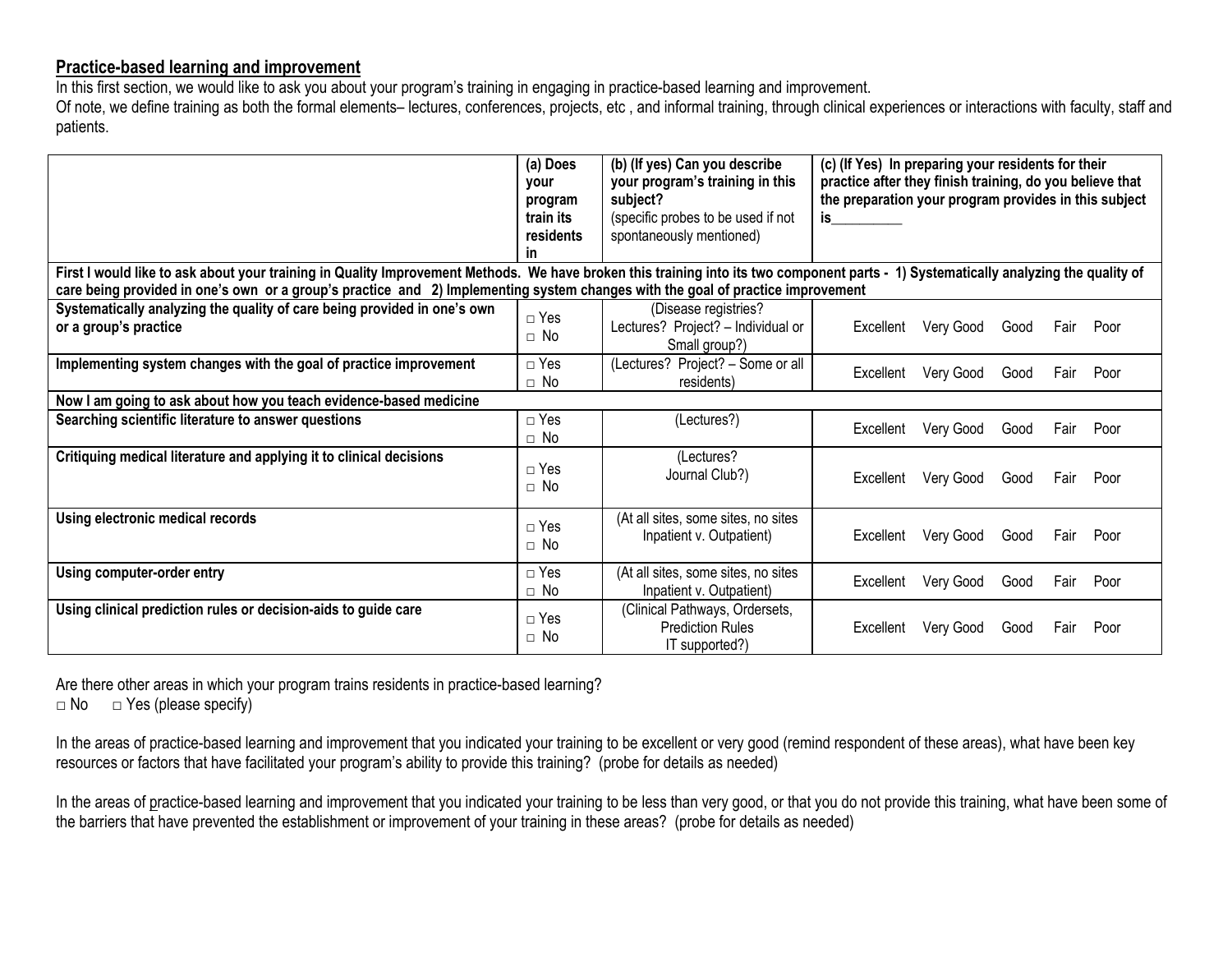# **Systems-Based Practice**

In this section, we would like to ask you about your program's training in engaging in system-based practice.

Again, we define training as both the formal elements– lectures, conferences, projects, etc, and informal training, through clinical experiences or interactions with faculty, staff and patients.

|                                                                                                                                                                                                                                                                                                                                                                                               | Does your<br>program<br>train its<br>residents in | (If yes) Can you describe your<br>program's training in this<br>subject?                             | (If Yes) Presently, in preparing your trainees for their post-<br>residency practices, do you believe the training your program<br>provides in this subject is |  |  |  |  |  |  |  |
|-----------------------------------------------------------------------------------------------------------------------------------------------------------------------------------------------------------------------------------------------------------------------------------------------------------------------------------------------------------------------------------------------|---------------------------------------------------|------------------------------------------------------------------------------------------------------|----------------------------------------------------------------------------------------------------------------------------------------------------------------|--|--|--|--|--|--|--|
| Using methods for improving patient safety                                                                                                                                                                                                                                                                                                                                                    | $\Box$ Yes                                        | Lectures/Projects                                                                                    | Very Good<br>Poor<br>Excellent<br>Good<br>Fair                                                                                                                 |  |  |  |  |  |  |  |
|                                                                                                                                                                                                                                                                                                                                                                                               | $\Box$ No                                         | Lectures on theories, methods?                                                                       |                                                                                                                                                                |  |  |  |  |  |  |  |
| In the next 3 questions, I'd like to ask about how your program trains its resident to communicate and coordinate patient care across 3 different types of transitions - first, across<br>provider hand-offs in the hospital, secondly at the time of hospital discharge, and thirdly, for patients in the outpatient setting, who have not been hospitalized but have multiple<br>providers. |                                                   |                                                                                                      |                                                                                                                                                                |  |  |  |  |  |  |  |
| Communicating & coordinating patient care across provider hand-                                                                                                                                                                                                                                                                                                                               | $\Box$ Yes                                        | 2 Lectures                                                                                           |                                                                                                                                                                |  |  |  |  |  |  |  |
| offs in the hospital                                                                                                                                                                                                                                                                                                                                                                          | $\Box$ No                                         | IT based?                                                                                            | Very Good<br>Excellent<br>Poor<br>Good<br>Fair                                                                                                                 |  |  |  |  |  |  |  |
| Communicating & coordinating patient care at hospital discharge                                                                                                                                                                                                                                                                                                                               | $\Box$ Yes<br>$\Box$ No                           | Lectures?<br>IT based?                                                                               | Excellent<br>Very Good<br>Poor<br>Good<br>Fair                                                                                                                 |  |  |  |  |  |  |  |
| Communicating & coordinating patient care among multiple                                                                                                                                                                                                                                                                                                                                      | $\Box$ Yes                                        | Lectures?<br>IT based?                                                                               | Excellent<br>Very Good<br>Good<br>Poor<br>Fair                                                                                                                 |  |  |  |  |  |  |  |
| providers in outpatient settings<br>Working in multidisciplinary teams                                                                                                                                                                                                                                                                                                                        | $\Box$ No<br>$\sqcap$ Yes<br>$\sqcap$ No          | (Inpatient - round together,<br>scheduled meetings? Outpatient -<br>Scheduled Meetings or Projects?) | Very Good<br>Excellent<br>Good<br>Fair<br>Poor                                                                                                                 |  |  |  |  |  |  |  |
| Working in managed care settings                                                                                                                                                                                                                                                                                                                                                              | $\sqcap$ Yes<br>$\Box$ No                         | (Lectures/Didactics)<br>Experience)                                                                  | Very Good<br>Excellent<br>Poor<br>Good<br>Fair                                                                                                                 |  |  |  |  |  |  |  |
| Working in "medical homes"                                                                                                                                                                                                                                                                                                                                                                    | $\sqcap$ Yes<br>$\sqcap$ No                       |                                                                                                      | Very Good<br>Excellent<br>Good<br>Poor<br>Fair                                                                                                                 |  |  |  |  |  |  |  |
| Knowing absolute or relative costs of various treatments &<br>diagnostic tests                                                                                                                                                                                                                                                                                                                | $\Box$ Yes<br>$\Box$ No                           | (Lectures?)                                                                                          | Very Good<br>Excellent<br>Poor<br>Good<br>Fair                                                                                                                 |  |  |  |  |  |  |  |
| Knowing how much patients have to pay out-of-pocket for various<br>treatments & diagnostic tests                                                                                                                                                                                                                                                                                              | $\Box$ Yes<br>$\Box$ No                           | (Lectures?)                                                                                          | Very Good<br>Excellent<br>Good<br>Poor<br>Fair                                                                                                                 |  |  |  |  |  |  |  |
| Now I would like to ask about the different settings in which your residents gain experience. Do your residents have any required experiences in:                                                                                                                                                                                                                                             |                                                   |                                                                                                      |                                                                                                                                                                |  |  |  |  |  |  |  |
| A Community Clinic or Private Practitioner's Office?<br>$\sqcap$ Yes $\sqcap$ No<br><b>Providing Hospice or Palliative Care?</b><br>$\Box$ Yes $\Box$ No                                                                                                                                                                                                                                      |                                                   | <b>Conducting Home Visits?</b><br><b>Nursing Homes or Rehabilitation Units?</b>                      | $\Box$ Yes $\Box$ No<br>$\Box$ Yes $\Box$ No                                                                                                                   |  |  |  |  |  |  |  |

Are there other areas in which your program trains residents in systems-based practice?

 $\Box$  No  $\Box$  Yes (please specify)

In the areas of systems-based practice that you have indicated your training to be excellent or very good (remind respondent of these areas), what have been key resources or factors that have facilitated your program's ability to provide this training? (probe for details as needed)

In the areas of systems based practice that you indicated your training to be less than very good, or that you do not provide this training, what have been some of the barriers that have prevented the establishment or improvement of your training in these areas? (probe for details as needed)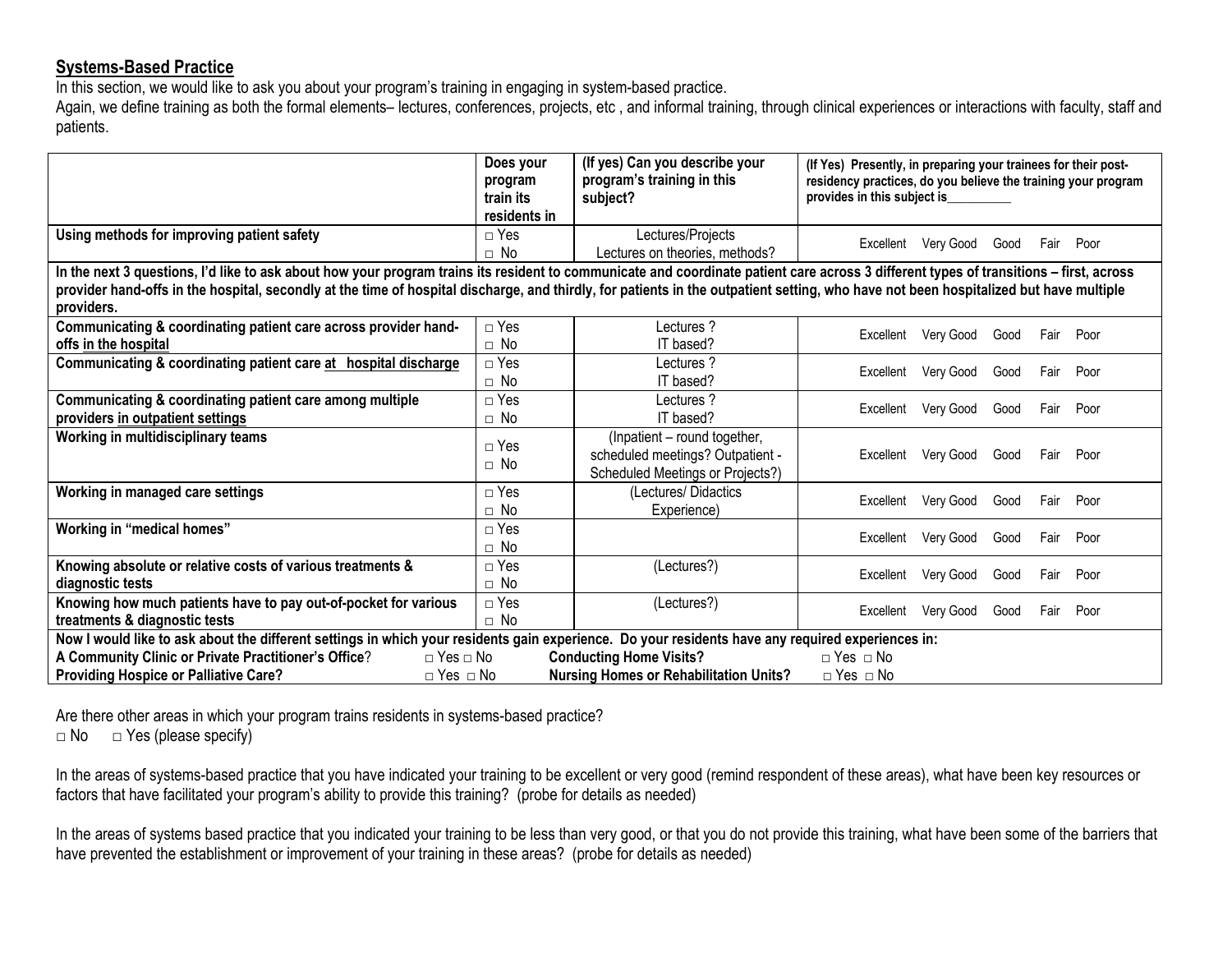# **Section 4 - Interpersonal and Communication Skills**

In this section, we would like to ask you about your program's training in interpersonal and communication skills.

Again, for each section we define training as both the formal elements- lectures, conferences, projects, etc, and informal training, through clinical experiences or interactions with faculty, staff and patients.

|                                                                                                   | Does your<br>program<br>train its<br>residents in | (If yes) Can you describe your<br>program's training in this<br>subject?   | (If Yes) Presently, in preparing your trainees for their post-<br>residency practices, do you believe the training your<br>program provides in this subject is |
|---------------------------------------------------------------------------------------------------|---------------------------------------------------|----------------------------------------------------------------------------|----------------------------------------------------------------------------------------------------------------------------------------------------------------|
| Communicating with other healthcare providers (physicians and<br>non-physicians)                  | $\Box$ Yes<br>$\Box$ No                           | (Lectures or other specific training?)                                     | Very Good<br>Good<br>Poor<br>Excellent<br>Fair                                                                                                                 |
| Communicating clearly with patients about diagnosis and<br>treatment plans                        | $\Box$ Yes<br>$\Box$ No                           | (Lectures or other specific training?)                                     | Very Good<br>Good<br>Poor<br>Excellent<br>Fair                                                                                                                 |
| Engaging patients in shared decision-making                                                       | $\Box$ Yes<br>$\Box$ No                           | (Lectures or other specific training?)                                     | Very Good<br>Good<br>Fair<br>Poor<br>Excellent                                                                                                                 |
| Providing patient education about self-care activities                                            | $\Box$ Yes<br>$\Box$ No                           | (Lectures/ training on how to do<br>patient education?IT resources?)       | Very Good<br>Good<br>Fair Poor<br>Excellent                                                                                                                    |
| Provide counseling to enhance adherence or behavior change                                        | $\Box$ Yes<br>$\Box$ No                           | (Lectures or other specific training?)                                     | Very Good<br>Good<br>Fair<br>Poor<br>Excellent                                                                                                                 |
| Communicating with patients with low health literacy                                              | $\Box$ Yes<br>$\Box$ No                           | (Lectures or other specific training?)                                     | Very Good<br>Poor<br>Excellent<br>Good<br>Fair                                                                                                                 |
| <b>Acquiring cultural-competency</b>                                                              | $\Box$ Yes<br>$\Box$ No                           | (Lectures or other specific training?)                                     | Very Good<br>Good<br>Poor<br>Fair<br>Excellent                                                                                                                 |
| <b>Working with interpreters</b>                                                                  | $\Box$ Yes<br>$\Box$ No                           | (Lectures or other specific training?)                                     | Very Good<br>Poor<br>Good<br>Fair<br>Excellent                                                                                                                 |
| Communicating with patients about end-of-life decisions or<br>palliative care                     | $\Box$ Yes<br>$\Box$ No                           | (Lectures or other specific training?<br>Teaching in advanced directives?) | Very Good<br>Good<br>Fair<br>Poor<br>Excellent                                                                                                                 |
| Communicating with the patients' family and significant others<br>such as holding family meetings | $\Box$ Yes<br>$\Box$ No                           | (Lectures or other specific training?)                                     | Very Good<br>Fair<br>Poor<br>Excellent<br>Good                                                                                                                 |

Are there other areas in which your program trains residents in interpersonal and communication skills?  $\Box$  No  $\Box$  Yes (please specify)

In the areas of interpersonal and communication skills that you have indicated your training to be excellent or very good (remind respondent of these areas), what have been key resources or factors that have facilitated your program's ability to provide this training? (probe for details as needed)

In the areas of interpersonal and communication skills that you have indicated your training to be less than very good, or that you do not provide this training, what have been some of the barriers that have prevented the establishment or improvement of your training in these areas? (probe for details as needed)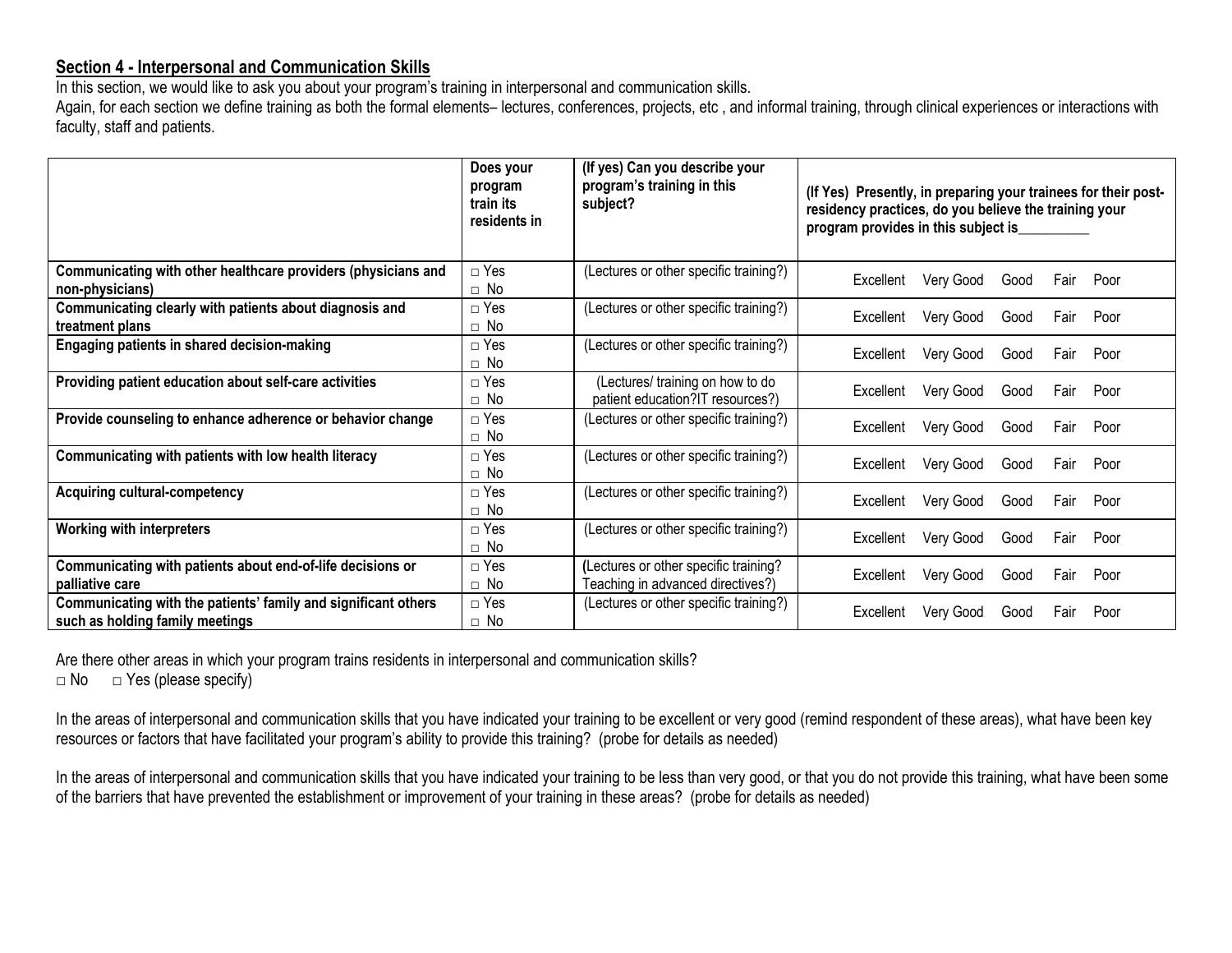# **Section 5- Conclusion**

I would like to end with asking if you think there are other general enablers and facilitators or barriers to innovation in graduate medical education that you have not already mentioned?

Finally, are there any topics of questions that were not covered in this interview that you think should be or would like to comment upon?

Thank you very much for your time. This information is very helpful. Although I believe we have everything we need, if we have any details that need clarification, would it be ok for us to contact you again?

# $Yes \Box No$

Thank you again and have a nice day.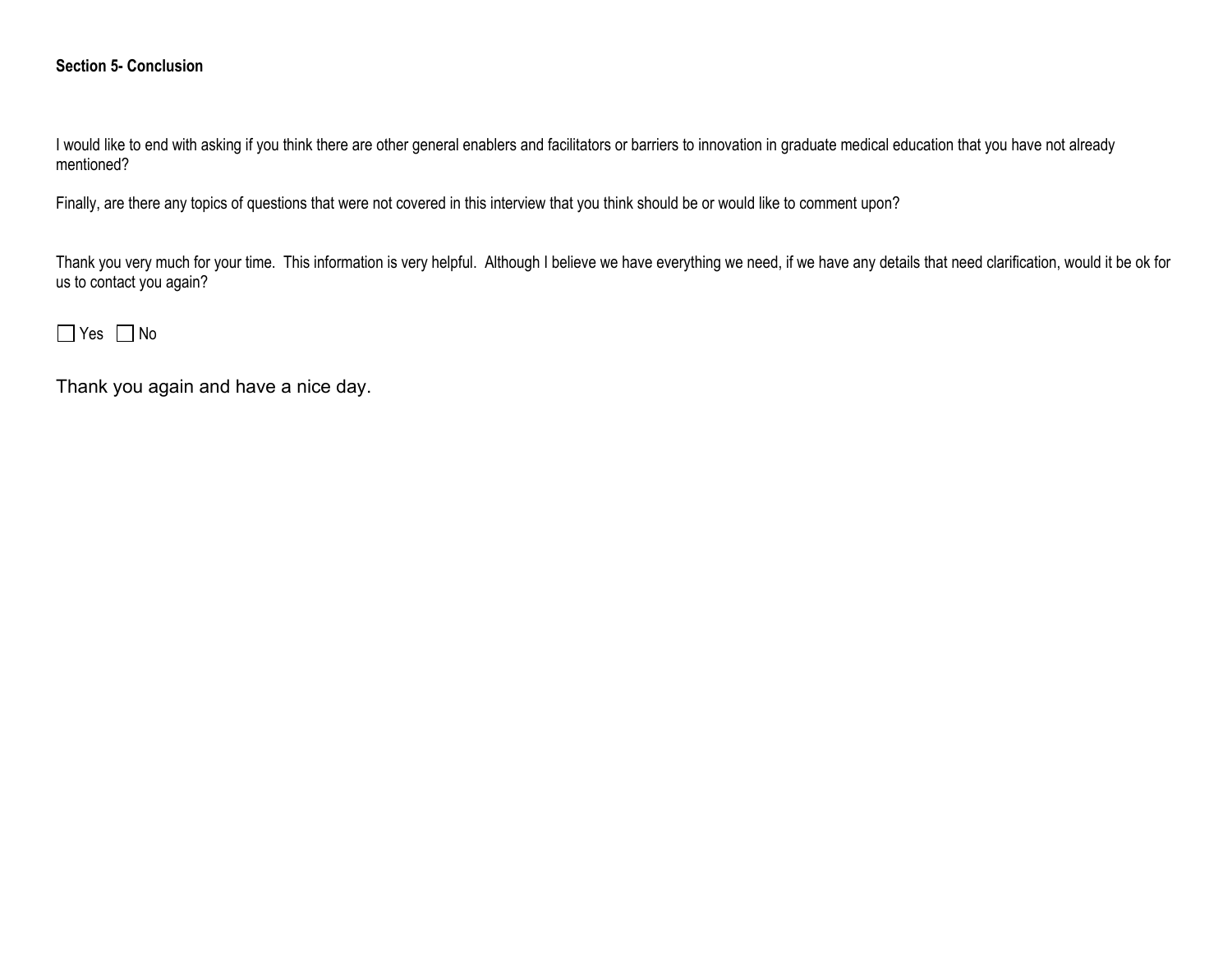### **REFERENCES**

- 1. U.S. Census Bureau. Minority Population Tops 100 Million. Available at: http://www.census.gov/Press-Release/www/releases/archives/population/010048.html. Accessed August 15, 2008.
- 2. National Center for Health Statistics. Trends In Health and Aging. Centers for Disease Control. Available at: http://www.cdc.gov/nchs/agingact.htm. Accessed August 15, 2008.
- 3. Wolff JL, Starfield B, Anderson G. Prevalence, Expenditures, and Complications of Multiple Chronic Conditions in the Elderly. Arch Intern Med. 2002;162:2269-2276.
- 4. Institute of Medicine. Health Professions Education: A Bridge to Quality. Washington, DC: The National Academies Press; 2003.
- 5. Council on Graduate Medical Education. Physician Education for a Changing Health Care Environment. Washington, DC: Health Resources and Services Administration; 1999
- 6. Institute of Medicine. Crossing the Quality Chasm. Washington, DC: The National Academies Press; 2001.
- 7. Association of American Medical Colleges. Learning Objectives for Medical Student Education: Guidelines for Medical Schools. Available at: http://www.aamc.org/meded/msop/. Accessed August 19, 2008.
- 8. The Pew Health Professions Commission. Health professions education and managed care: Challenges and necessary responses. Report on the Advisory Panel on Health Professions Education and Managed Care. 1995.
- 9. Blumenthal D. Training Tomorrow's Doctors: The Medical Education Mission of Academic Health Centers. New York, NY: The Commonwealth Fund; 2002.
- 10. Commission On Osteopathic College Accreditation. Accreditation of Colleges Of Osteopathic Medicine: COM Accreditation Standards and Procedures. Available at: http://www.osteopathic.org/index.cfm?PageID=acc\_predoc. Accessed August 15, 2008.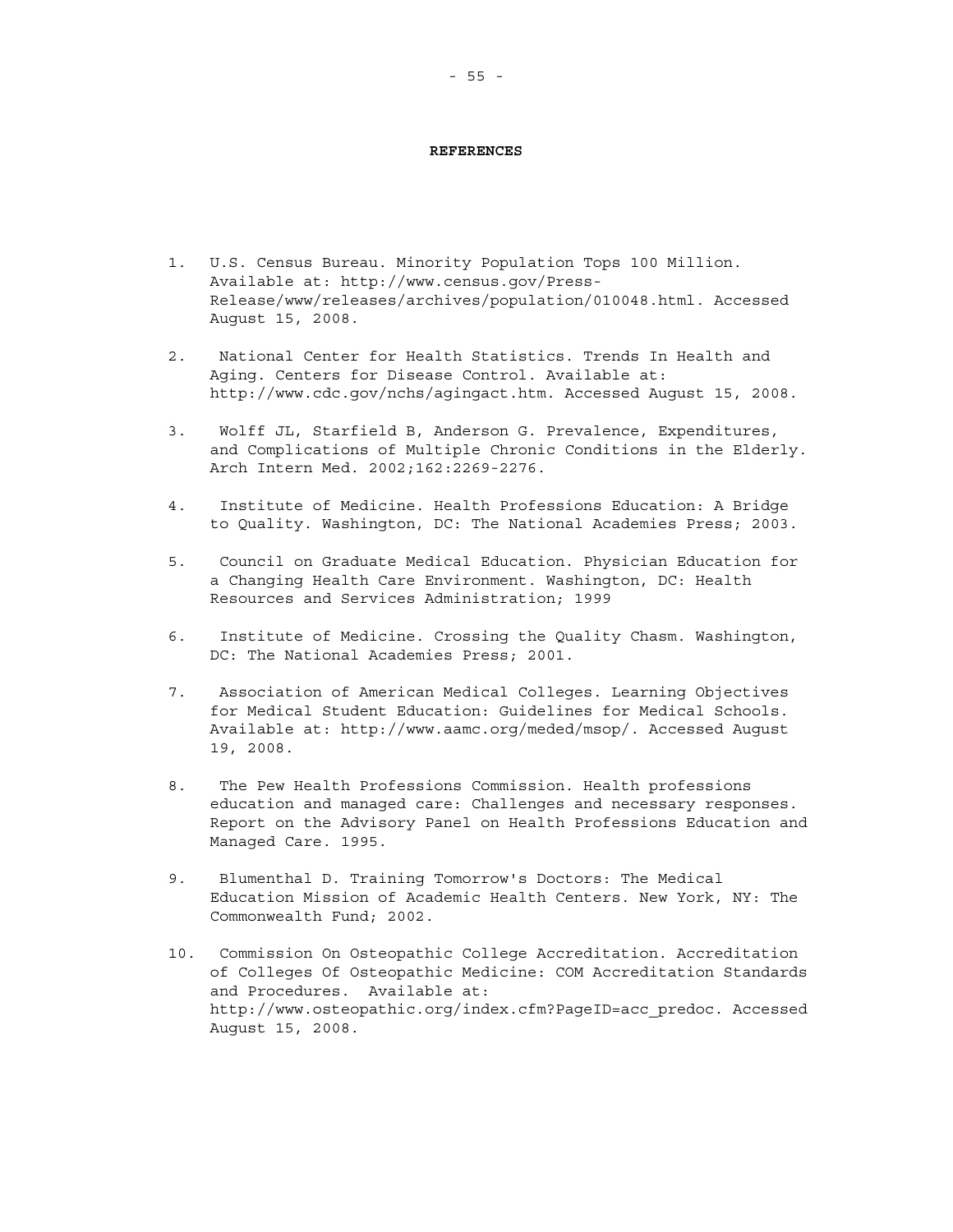- 11. Accreditation Council for Graduate Medical Education. Common Program Requirements. Available at http://www.acgme.org/acWebsite/dutyHours/dh\_dutyhoursCommonPR070 12007.pdf. Accessed January 7th, 2009
- 12. E.A. McGlynn et al., "The Quality of Health Care Delivered to Adults in the United States," New England Journal of Medicine 348, no. 26 (2003): 2635–2645.
- 13. ACGME. Common Program Requirements. Available at http://www.acgme.org/acWebsite/dutyHours/dh\_dutyhoursCommonPR070 12007.pdf, accessed January 4th, 2009
- 14. Wolff JL, Starfield B, Anderson G. Prevalence, Expenditures, and Complications of Multiple Chronic Conditions in the Elderly. Arch Intern Med. 2002;162:2269-2276.
- 15. Shortell SM, Gillies RR, Anderson DA. Remaking Health Care in America. 2nd ed. San Francisco, CA: Jossey-Bass; 2000.
- 16. Shine KI. Health care quality and how to achieve it. Acad Med. 2002;77:91-99.
- 17. Lorig KR, Sobel DS, Ritter PL, et al. Effect of a selfmanagement program on patients with chronic disease. Eff Clin Pract. 2001;4(6):256-262.
- 18. Institute of Medicine. A Prescription To End Confusion. Washington, DC: The National Academies Press; 2004.
- 19. Pérez-Stable EJ, Nápoles-Springer A, Miramontes JM. The Effects of Ethnicity and Language on Medical Outcomes of Patients with Hypertension or Diabetes. Med Care. 1997;35(12):1212-1219.
- 20. Betancourt JR, Green AR, Carrillo JE, Park ER. Cultural Competence And Health Care Disparities: Key Perspectives And Trends. Health Aff. 2005;24(2):499-505.
- 21. Association of American Medical Colleges. Cultural Competence Education. Available at: http://www.aamc.org/meded/tacct/culturalcomped.pdf. Accessed August 15, 2008.
- 22. Institute of Medicine. Unequal Treatment. Washington, DC: The National Academies Press; 2001.
- 23. Gorman PJ, Meier AH, Rawn C, Krummel TM. The future of medical education is no longer blood and guts, it is bits and bytes. Am J Surg. 2000;180(5):353-356.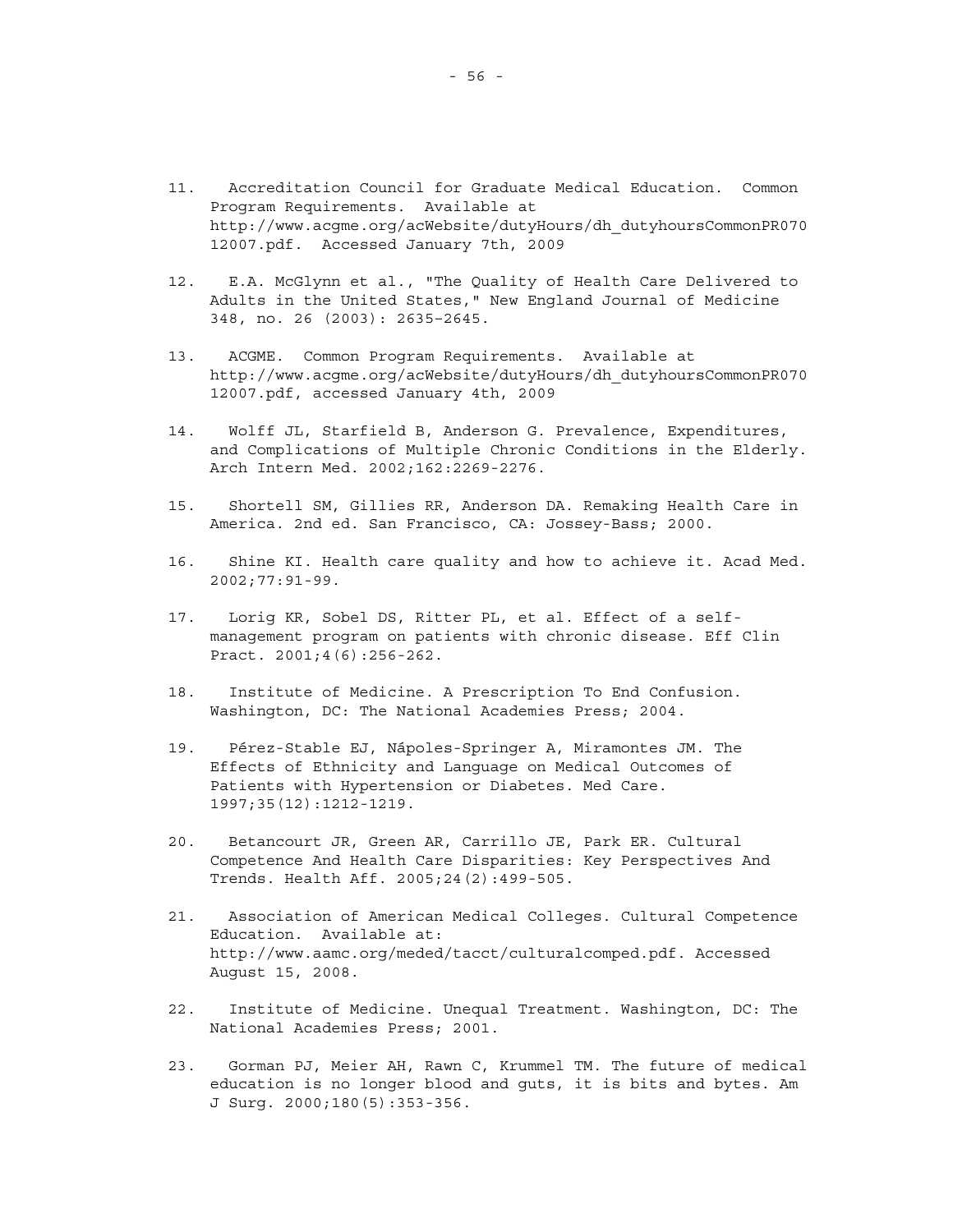- 24. Hunt DL, Haynes RB, Hanna SE, Smith K. Effects of Computer-Based Clinical Decision Support Systems on Physician Performance and Patient Outcomes: A Systematic Review JAMA. 1998;280(15):1339-1346. . JAMA. 1998;280(15):1339-1346.
- 25. Dexter PR, Perfkins S, Overhage JM, et al. A Computerized Reminder System To Increase the Use of Preventive Care for Hospitalized Patients. N Engl J Med. 2001;345(13):965-970.
- 26. American College of Physicians http://www.acponline.org/medical\_students/residency, Accessed September 22nd, 2008
- 27. Accreditation Council for Graduate Medical Education. Common Program Requirements. Available at http://www.acgme.org/acWebsite/dutyHours/dh\_dutyhoursCommonPR070 12007.pdf. Accessed January 7th, 2009
- 28. American Medical Association (AMA) Fellowship and Residency Electronic Interactive Database (FREIDA). Available at http://www.amaassn.org/ama/pub/category/2997.html. Accessed November 24th, 2008
- 29. The American Board of Internal Medicine. Practice Improvement Modules. Available at: http://www.abim.org/pims/default.aspx. Accessed January  $5<sup>th</sup>$ , 2009
- 30. The Kenneth B. Schwartz Center. Available at: http://www.theschwartzcenter.org/programs/rounds.html. Accessed December  $28<sup>th</sup>$ , 2008
- 31. The Institute of Medicine. Resident Duty Hours: Enhancing Sleep, Supervision, and Safety. Washington, DC: The National Academies Press; 2008.
- 32. Wynn B, Guarino C, Morse L, Cho M. Alternative Ways of Financing Graduate Medical Education. Available at: http://aspe.hhs.gov/health/reports/06/AltGradMedicalEdu/report.p df. Accessed January 12, 2009
- 33. http://www.lcme.org/directry.htm and http://www.osteopathic.org/index.cfm?PageID=sir\_college
- 34. http://www.census.gov/geo/www/us\_regdiv.pdf
- 35. Terciles calculated from dollar amounts reported at: http://report.nih.gov/award/trends/FindOrg.cfm
- 36. Association of American Medical Colleges. Curriculum Directory. Available at:<http://services.aamc.org/currdir/start.cfm>. Accessed September 25th, 2008